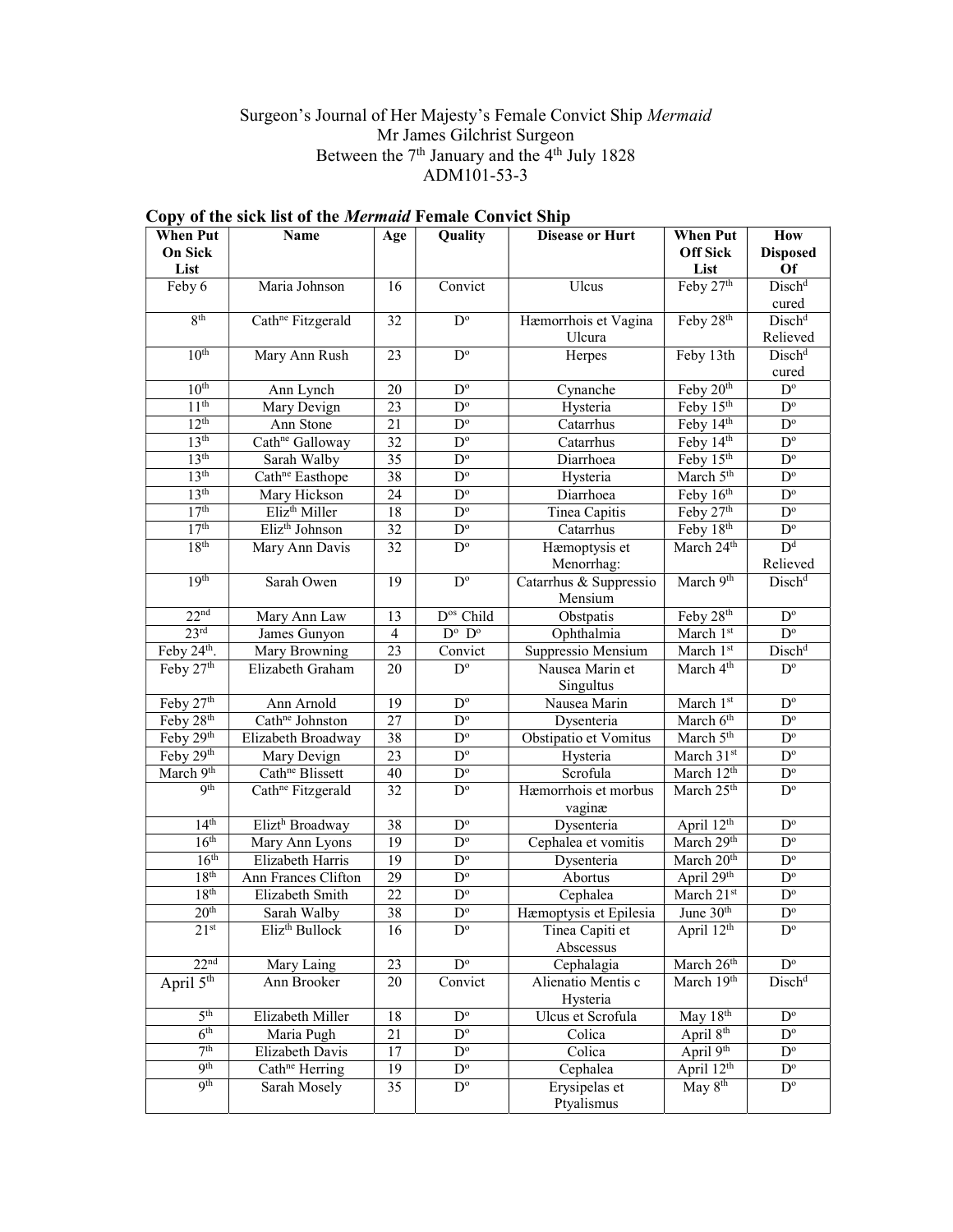| $12^{th}$<br>$D^{\circ}$<br>32<br>Elizabeth Law<br>Dysenteria<br>12 <sup>th</sup><br>April 17th<br>$D^{\circ}$<br>17<br>Colica<br>Maria Johnson<br>13 <sup>th</sup><br>April 18th<br>$D^{\circ}$ Child<br>$\overline{\mathbf{4}}$<br>Diarrhoea<br>James Gunyon<br>13 <sup>th</sup><br>April 21st<br>24<br>Suppressio mensium et<br>Harriet Jones<br>Convict<br>Colica<br>18 <sup>th</sup><br>July 4 <sup>th</sup><br>$D^{\circ}$<br>22<br>Ann Lynch<br>Rheumatismus<br>April 25 <sup>th</sup><br>21 <sup>st</sup><br>$\overline{19}$<br>$D^{\circ}$<br>Elizabeth Lewis<br>Catarrhus<br>26 <sup>th</sup><br>April 28th<br>$\overline{19}$<br>$D^{\circ}$<br>Mary Lee<br>Catarrhus<br>26 <sup>th</sup><br>June 29th<br>Graviditas et Partus<br>19<br>Mary Leary<br>May 9th<br>May 12th<br>Ann Stone<br>$D^{\circ}$<br>Diarrhoea<br>21<br>May 10th<br>Ann Frances Clifton<br>Rheumatismus<br>29<br>Convict<br>June $1st$<br>10 <sup>th</sup><br>May 22nd<br>$\overline{2}$<br>$D^{\circ}$<br>Catarrhus<br>Ann Brooker<br>11 <sup>th</sup><br>$\overline{4}$<br>D <sup>os</sup> Child<br>May 18th<br>Mark Solomon<br>Diarrhoea<br>$12^{th}$<br>$\mathbf{D}^{\text{o}}\,\mathbf{D}^{\text{o}}$<br>May 28 <sup>th</sup><br>Febris<br>Ann Solomon<br>6<br>13 <sup>th</sup><br>July $4th$<br>Ann Harris<br>22<br>Convict<br>Catarrhus<br>16 <sup>th</sup><br>May 18th<br>Lydia Chandler<br>21<br>$D^{\circ}$<br>Catarrhus<br>16 <sup>th</sup><br>Sarah Wilson<br>$\overline{D^{\circ}}$<br><b>Cynanche Tonsil</b><br>May 28th<br>26<br>18 <sup>th</sup><br>Mary Edwards<br>41<br>$\overline{\text{May }21^\text{st}}$<br>$D^{\circ}$<br>Menorrhagia<br>19 <sup>th</sup><br>23<br>May $26th$<br>$D^{\circ}$<br>Mary Devign<br>Dysenteria<br>21 <sup>st</sup><br>24<br>$\overline{\text{May }25^{\text{th}}}$<br>Martha Smith<br>$D^{\circ}$<br>Dysenteria<br>22 <sup>nd</sup><br>May 30th<br>$\overline{D^{\circ}}$<br>18<br>Catarrhus<br>Mary Ann Lyons<br>23 <sup>rd</sup><br>$D^{\circ}$<br>$\overline{34}$<br>May 30 <sup>th</sup><br>Sophia Gunyon<br>Erysilelas<br>29 <sup>th</sup><br>33<br>$\overline{D}^{\circ}$<br>June 3rd<br>Cath <sup>ne</sup> Galloway<br>Colica<br>July $4^{\text{th}}$<br>29 <sup>th</sup><br>$\overline{28}$<br>$\overline{D^{\circ}}$<br>Marg <sup>t</sup> Butler<br>Colica et Rheumatis.<br>June 1st<br>June 7 <sup>th</sup><br>$\overline{42}$<br>$\overline{D^{\circ}}$<br>Catarrhus<br>Mary Lawrence<br>5 <sup>th</sup><br>June 10 <sup>th</sup><br>43<br>$D^{\circ}$<br>Elizabeth Sellis<br>Obstipatio et Debilitas<br>June 6 <sup>th</sup><br>$9th$ June<br>38<br>Cath <sup>ne</sup> Easthope<br>Convict<br>Dysenteria<br>8 <sup>th</sup><br>$13th$ June<br>Ann Brooker<br>20<br>$D^{\circ}$<br>Obstipatio et Vomitus<br>12 <sup>th</sup><br>$2nd$ June<br>Cath <sup>ne</sup> Williams<br>$D^{\circ}$<br>36<br>Dysenteria<br>$21st$ June<br>16 <sup>th</sup><br>Sarah Elliot<br>33<br>$D^{\circ}$<br>Hysteria<br>22 <sup>nd</sup><br>$25th$ June<br>20<br>Matilda Turner<br>$\mathbf{D}^{\text{o}}$<br>Obstipat. et Cephalea<br>23 <sup>rd</sup><br>$\overline{D^{\circ}}$<br>Marg <sup>t</sup> Ruby |  |  |            |             |                          |
|-------------------------------------------------------------------------------------------------------------------------------------------------------------------------------------------------------------------------------------------------------------------------------------------------------------------------------------------------------------------------------------------------------------------------------------------------------------------------------------------------------------------------------------------------------------------------------------------------------------------------------------------------------------------------------------------------------------------------------------------------------------------------------------------------------------------------------------------------------------------------------------------------------------------------------------------------------------------------------------------------------------------------------------------------------------------------------------------------------------------------------------------------------------------------------------------------------------------------------------------------------------------------------------------------------------------------------------------------------------------------------------------------------------------------------------------------------------------------------------------------------------------------------------------------------------------------------------------------------------------------------------------------------------------------------------------------------------------------------------------------------------------------------------------------------------------------------------------------------------------------------------------------------------------------------------------------------------------------------------------------------------------------------------------------------------------------------------------------------------------------------------------------------------------------------------------------------------------------------------------------------------------------------------------------------------------------------------------------------------------------------------------------------------------------------------------------------------------------------------------------------------------------------------------------------------------------------------------------------------------------------------------------------------------------------------------------------------------------------------------------------------------------------------------------------------------------------------------------------------------------------------------------------------------------------------------------------------------------------------------------------------------------------------------------------------------------------------------------------------------------------------|--|--|------------|-------------|--------------------------|
|                                                                                                                                                                                                                                                                                                                                                                                                                                                                                                                                                                                                                                                                                                                                                                                                                                                                                                                                                                                                                                                                                                                                                                                                                                                                                                                                                                                                                                                                                                                                                                                                                                                                                                                                                                                                                                                                                                                                                                                                                                                                                                                                                                                                                                                                                                                                                                                                                                                                                                                                                                                                                                                                                                                                                                                                                                                                                                                                                                                                                                                                                                                                     |  |  |            | April 25th  | $D^{\circ}$              |
|                                                                                                                                                                                                                                                                                                                                                                                                                                                                                                                                                                                                                                                                                                                                                                                                                                                                                                                                                                                                                                                                                                                                                                                                                                                                                                                                                                                                                                                                                                                                                                                                                                                                                                                                                                                                                                                                                                                                                                                                                                                                                                                                                                                                                                                                                                                                                                                                                                                                                                                                                                                                                                                                                                                                                                                                                                                                                                                                                                                                                                                                                                                                     |  |  |            |             | $\overline{D}^{\circ}$   |
|                                                                                                                                                                                                                                                                                                                                                                                                                                                                                                                                                                                                                                                                                                                                                                                                                                                                                                                                                                                                                                                                                                                                                                                                                                                                                                                                                                                                                                                                                                                                                                                                                                                                                                                                                                                                                                                                                                                                                                                                                                                                                                                                                                                                                                                                                                                                                                                                                                                                                                                                                                                                                                                                                                                                                                                                                                                                                                                                                                                                                                                                                                                                     |  |  |            |             | $\mathbf{D}^{\text{o}}$  |
|                                                                                                                                                                                                                                                                                                                                                                                                                                                                                                                                                                                                                                                                                                                                                                                                                                                                                                                                                                                                                                                                                                                                                                                                                                                                                                                                                                                                                                                                                                                                                                                                                                                                                                                                                                                                                                                                                                                                                                                                                                                                                                                                                                                                                                                                                                                                                                                                                                                                                                                                                                                                                                                                                                                                                                                                                                                                                                                                                                                                                                                                                                                                     |  |  |            |             | $\mathbf{D}^{\text{o}}$  |
|                                                                                                                                                                                                                                                                                                                                                                                                                                                                                                                                                                                                                                                                                                                                                                                                                                                                                                                                                                                                                                                                                                                                                                                                                                                                                                                                                                                                                                                                                                                                                                                                                                                                                                                                                                                                                                                                                                                                                                                                                                                                                                                                                                                                                                                                                                                                                                                                                                                                                                                                                                                                                                                                                                                                                                                                                                                                                                                                                                                                                                                                                                                                     |  |  |            |             |                          |
|                                                                                                                                                                                                                                                                                                                                                                                                                                                                                                                                                                                                                                                                                                                                                                                                                                                                                                                                                                                                                                                                                                                                                                                                                                                                                                                                                                                                                                                                                                                                                                                                                                                                                                                                                                                                                                                                                                                                                                                                                                                                                                                                                                                                                                                                                                                                                                                                                                                                                                                                                                                                                                                                                                                                                                                                                                                                                                                                                                                                                                                                                                                                     |  |  |            |             | $\mathbf{D}^{\text{o}}$  |
|                                                                                                                                                                                                                                                                                                                                                                                                                                                                                                                                                                                                                                                                                                                                                                                                                                                                                                                                                                                                                                                                                                                                                                                                                                                                                                                                                                                                                                                                                                                                                                                                                                                                                                                                                                                                                                                                                                                                                                                                                                                                                                                                                                                                                                                                                                                                                                                                                                                                                                                                                                                                                                                                                                                                                                                                                                                                                                                                                                                                                                                                                                                                     |  |  |            |             | $D^{\circ}$              |
|                                                                                                                                                                                                                                                                                                                                                                                                                                                                                                                                                                                                                                                                                                                                                                                                                                                                                                                                                                                                                                                                                                                                                                                                                                                                                                                                                                                                                                                                                                                                                                                                                                                                                                                                                                                                                                                                                                                                                                                                                                                                                                                                                                                                                                                                                                                                                                                                                                                                                                                                                                                                                                                                                                                                                                                                                                                                                                                                                                                                                                                                                                                                     |  |  |            |             | $D^{\circ}$              |
|                                                                                                                                                                                                                                                                                                                                                                                                                                                                                                                                                                                                                                                                                                                                                                                                                                                                                                                                                                                                                                                                                                                                                                                                                                                                                                                                                                                                                                                                                                                                                                                                                                                                                                                                                                                                                                                                                                                                                                                                                                                                                                                                                                                                                                                                                                                                                                                                                                                                                                                                                                                                                                                                                                                                                                                                                                                                                                                                                                                                                                                                                                                                     |  |  |            |             | Hospital                 |
|                                                                                                                                                                                                                                                                                                                                                                                                                                                                                                                                                                                                                                                                                                                                                                                                                                                                                                                                                                                                                                                                                                                                                                                                                                                                                                                                                                                                                                                                                                                                                                                                                                                                                                                                                                                                                                                                                                                                                                                                                                                                                                                                                                                                                                                                                                                                                                                                                                                                                                                                                                                                                                                                                                                                                                                                                                                                                                                                                                                                                                                                                                                                     |  |  |            |             | with Infant              |
|                                                                                                                                                                                                                                                                                                                                                                                                                                                                                                                                                                                                                                                                                                                                                                                                                                                                                                                                                                                                                                                                                                                                                                                                                                                                                                                                                                                                                                                                                                                                                                                                                                                                                                                                                                                                                                                                                                                                                                                                                                                                                                                                                                                                                                                                                                                                                                                                                                                                                                                                                                                                                                                                                                                                                                                                                                                                                                                                                                                                                                                                                                                                     |  |  |            |             | Disch <sup>d</sup>       |
|                                                                                                                                                                                                                                                                                                                                                                                                                                                                                                                                                                                                                                                                                                                                                                                                                                                                                                                                                                                                                                                                                                                                                                                                                                                                                                                                                                                                                                                                                                                                                                                                                                                                                                                                                                                                                                                                                                                                                                                                                                                                                                                                                                                                                                                                                                                                                                                                                                                                                                                                                                                                                                                                                                                                                                                                                                                                                                                                                                                                                                                                                                                                     |  |  |            |             | Disch <sup>d</sup>       |
|                                                                                                                                                                                                                                                                                                                                                                                                                                                                                                                                                                                                                                                                                                                                                                                                                                                                                                                                                                                                                                                                                                                                                                                                                                                                                                                                                                                                                                                                                                                                                                                                                                                                                                                                                                                                                                                                                                                                                                                                                                                                                                                                                                                                                                                                                                                                                                                                                                                                                                                                                                                                                                                                                                                                                                                                                                                                                                                                                                                                                                                                                                                                     |  |  |            |             | Cured                    |
|                                                                                                                                                                                                                                                                                                                                                                                                                                                                                                                                                                                                                                                                                                                                                                                                                                                                                                                                                                                                                                                                                                                                                                                                                                                                                                                                                                                                                                                                                                                                                                                                                                                                                                                                                                                                                                                                                                                                                                                                                                                                                                                                                                                                                                                                                                                                                                                                                                                                                                                                                                                                                                                                                                                                                                                                                                                                                                                                                                                                                                                                                                                                     |  |  |            |             | $\mathbf{D}^{\text{o}}$  |
|                                                                                                                                                                                                                                                                                                                                                                                                                                                                                                                                                                                                                                                                                                                                                                                                                                                                                                                                                                                                                                                                                                                                                                                                                                                                                                                                                                                                                                                                                                                                                                                                                                                                                                                                                                                                                                                                                                                                                                                                                                                                                                                                                                                                                                                                                                                                                                                                                                                                                                                                                                                                                                                                                                                                                                                                                                                                                                                                                                                                                                                                                                                                     |  |  |            |             | $\mathbf{D}^{\text{o}}$  |
|                                                                                                                                                                                                                                                                                                                                                                                                                                                                                                                                                                                                                                                                                                                                                                                                                                                                                                                                                                                                                                                                                                                                                                                                                                                                                                                                                                                                                                                                                                                                                                                                                                                                                                                                                                                                                                                                                                                                                                                                                                                                                                                                                                                                                                                                                                                                                                                                                                                                                                                                                                                                                                                                                                                                                                                                                                                                                                                                                                                                                                                                                                                                     |  |  |            |             | $\mathbf{D}^{\text{o}}$  |
|                                                                                                                                                                                                                                                                                                                                                                                                                                                                                                                                                                                                                                                                                                                                                                                                                                                                                                                                                                                                                                                                                                                                                                                                                                                                                                                                                                                                                                                                                                                                                                                                                                                                                                                                                                                                                                                                                                                                                                                                                                                                                                                                                                                                                                                                                                                                                                                                                                                                                                                                                                                                                                                                                                                                                                                                                                                                                                                                                                                                                                                                                                                                     |  |  |            |             | Colon <sup>1</sup> .     |
|                                                                                                                                                                                                                                                                                                                                                                                                                                                                                                                                                                                                                                                                                                                                                                                                                                                                                                                                                                                                                                                                                                                                                                                                                                                                                                                                                                                                                                                                                                                                                                                                                                                                                                                                                                                                                                                                                                                                                                                                                                                                                                                                                                                                                                                                                                                                                                                                                                                                                                                                                                                                                                                                                                                                                                                                                                                                                                                                                                                                                                                                                                                                     |  |  |            |             | $Hosp1$ .                |
|                                                                                                                                                                                                                                                                                                                                                                                                                                                                                                                                                                                                                                                                                                                                                                                                                                                                                                                                                                                                                                                                                                                                                                                                                                                                                                                                                                                                                                                                                                                                                                                                                                                                                                                                                                                                                                                                                                                                                                                                                                                                                                                                                                                                                                                                                                                                                                                                                                                                                                                                                                                                                                                                                                                                                                                                                                                                                                                                                                                                                                                                                                                                     |  |  |            |             | Disch <sup>d</sup>       |
|                                                                                                                                                                                                                                                                                                                                                                                                                                                                                                                                                                                                                                                                                                                                                                                                                                                                                                                                                                                                                                                                                                                                                                                                                                                                                                                                                                                                                                                                                                                                                                                                                                                                                                                                                                                                                                                                                                                                                                                                                                                                                                                                                                                                                                                                                                                                                                                                                                                                                                                                                                                                                                                                                                                                                                                                                                                                                                                                                                                                                                                                                                                                     |  |  |            |             | $D^{\circ}$              |
|                                                                                                                                                                                                                                                                                                                                                                                                                                                                                                                                                                                                                                                                                                                                                                                                                                                                                                                                                                                                                                                                                                                                                                                                                                                                                                                                                                                                                                                                                                                                                                                                                                                                                                                                                                                                                                                                                                                                                                                                                                                                                                                                                                                                                                                                                                                                                                                                                                                                                                                                                                                                                                                                                                                                                                                                                                                                                                                                                                                                                                                                                                                                     |  |  |            |             | $D^{\circ}$              |
|                                                                                                                                                                                                                                                                                                                                                                                                                                                                                                                                                                                                                                                                                                                                                                                                                                                                                                                                                                                                                                                                                                                                                                                                                                                                                                                                                                                                                                                                                                                                                                                                                                                                                                                                                                                                                                                                                                                                                                                                                                                                                                                                                                                                                                                                                                                                                                                                                                                                                                                                                                                                                                                                                                                                                                                                                                                                                                                                                                                                                                                                                                                                     |  |  |            |             | $\overline{D^{\circ}}$   |
|                                                                                                                                                                                                                                                                                                                                                                                                                                                                                                                                                                                                                                                                                                                                                                                                                                                                                                                                                                                                                                                                                                                                                                                                                                                                                                                                                                                                                                                                                                                                                                                                                                                                                                                                                                                                                                                                                                                                                                                                                                                                                                                                                                                                                                                                                                                                                                                                                                                                                                                                                                                                                                                                                                                                                                                                                                                                                                                                                                                                                                                                                                                                     |  |  |            |             | $\mathbf{D}^{\text{o}}$  |
|                                                                                                                                                                                                                                                                                                                                                                                                                                                                                                                                                                                                                                                                                                                                                                                                                                                                                                                                                                                                                                                                                                                                                                                                                                                                                                                                                                                                                                                                                                                                                                                                                                                                                                                                                                                                                                                                                                                                                                                                                                                                                                                                                                                                                                                                                                                                                                                                                                                                                                                                                                                                                                                                                                                                                                                                                                                                                                                                                                                                                                                                                                                                     |  |  |            |             | $\mathbf{D}^{\text{o}}$  |
|                                                                                                                                                                                                                                                                                                                                                                                                                                                                                                                                                                                                                                                                                                                                                                                                                                                                                                                                                                                                                                                                                                                                                                                                                                                                                                                                                                                                                                                                                                                                                                                                                                                                                                                                                                                                                                                                                                                                                                                                                                                                                                                                                                                                                                                                                                                                                                                                                                                                                                                                                                                                                                                                                                                                                                                                                                                                                                                                                                                                                                                                                                                                     |  |  |            |             | $\overline{D}^{\circ}$   |
|                                                                                                                                                                                                                                                                                                                                                                                                                                                                                                                                                                                                                                                                                                                                                                                                                                                                                                                                                                                                                                                                                                                                                                                                                                                                                                                                                                                                                                                                                                                                                                                                                                                                                                                                                                                                                                                                                                                                                                                                                                                                                                                                                                                                                                                                                                                                                                                                                                                                                                                                                                                                                                                                                                                                                                                                                                                                                                                                                                                                                                                                                                                                     |  |  |            |             | $D^{\circ}$              |
|                                                                                                                                                                                                                                                                                                                                                                                                                                                                                                                                                                                                                                                                                                                                                                                                                                                                                                                                                                                                                                                                                                                                                                                                                                                                                                                                                                                                                                                                                                                                                                                                                                                                                                                                                                                                                                                                                                                                                                                                                                                                                                                                                                                                                                                                                                                                                                                                                                                                                                                                                                                                                                                                                                                                                                                                                                                                                                                                                                                                                                                                                                                                     |  |  |            |             | Col. Hosp <sup>1</sup> . |
|                                                                                                                                                                                                                                                                                                                                                                                                                                                                                                                                                                                                                                                                                                                                                                                                                                                                                                                                                                                                                                                                                                                                                                                                                                                                                                                                                                                                                                                                                                                                                                                                                                                                                                                                                                                                                                                                                                                                                                                                                                                                                                                                                                                                                                                                                                                                                                                                                                                                                                                                                                                                                                                                                                                                                                                                                                                                                                                                                                                                                                                                                                                                     |  |  |            |             | Disch <sup>d</sup>       |
|                                                                                                                                                                                                                                                                                                                                                                                                                                                                                                                                                                                                                                                                                                                                                                                                                                                                                                                                                                                                                                                                                                                                                                                                                                                                                                                                                                                                                                                                                                                                                                                                                                                                                                                                                                                                                                                                                                                                                                                                                                                                                                                                                                                                                                                                                                                                                                                                                                                                                                                                                                                                                                                                                                                                                                                                                                                                                                                                                                                                                                                                                                                                     |  |  |            |             | $\overline{D^{\circ}}$   |
|                                                                                                                                                                                                                                                                                                                                                                                                                                                                                                                                                                                                                                                                                                                                                                                                                                                                                                                                                                                                                                                                                                                                                                                                                                                                                                                                                                                                                                                                                                                                                                                                                                                                                                                                                                                                                                                                                                                                                                                                                                                                                                                                                                                                                                                                                                                                                                                                                                                                                                                                                                                                                                                                                                                                                                                                                                                                                                                                                                                                                                                                                                                                     |  |  |            |             | Disch <sup>d</sup>       |
|                                                                                                                                                                                                                                                                                                                                                                                                                                                                                                                                                                                                                                                                                                                                                                                                                                                                                                                                                                                                                                                                                                                                                                                                                                                                                                                                                                                                                                                                                                                                                                                                                                                                                                                                                                                                                                                                                                                                                                                                                                                                                                                                                                                                                                                                                                                                                                                                                                                                                                                                                                                                                                                                                                                                                                                                                                                                                                                                                                                                                                                                                                                                     |  |  |            |             | Cured                    |
|                                                                                                                                                                                                                                                                                                                                                                                                                                                                                                                                                                                                                                                                                                                                                                                                                                                                                                                                                                                                                                                                                                                                                                                                                                                                                                                                                                                                                                                                                                                                                                                                                                                                                                                                                                                                                                                                                                                                                                                                                                                                                                                                                                                                                                                                                                                                                                                                                                                                                                                                                                                                                                                                                                                                                                                                                                                                                                                                                                                                                                                                                                                                     |  |  |            |             | $\overline{D}^{\circ}$   |
|                                                                                                                                                                                                                                                                                                                                                                                                                                                                                                                                                                                                                                                                                                                                                                                                                                                                                                                                                                                                                                                                                                                                                                                                                                                                                                                                                                                                                                                                                                                                                                                                                                                                                                                                                                                                                                                                                                                                                                                                                                                                                                                                                                                                                                                                                                                                                                                                                                                                                                                                                                                                                                                                                                                                                                                                                                                                                                                                                                                                                                                                                                                                     |  |  |            |             | $\overline{D}^{\circ}$   |
|                                                                                                                                                                                                                                                                                                                                                                                                                                                                                                                                                                                                                                                                                                                                                                                                                                                                                                                                                                                                                                                                                                                                                                                                                                                                                                                                                                                                                                                                                                                                                                                                                                                                                                                                                                                                                                                                                                                                                                                                                                                                                                                                                                                                                                                                                                                                                                                                                                                                                                                                                                                                                                                                                                                                                                                                                                                                                                                                                                                                                                                                                                                                     |  |  |            |             | $\mathbf{D}^{\text{o}}$  |
|                                                                                                                                                                                                                                                                                                                                                                                                                                                                                                                                                                                                                                                                                                                                                                                                                                                                                                                                                                                                                                                                                                                                                                                                                                                                                                                                                                                                                                                                                                                                                                                                                                                                                                                                                                                                                                                                                                                                                                                                                                                                                                                                                                                                                                                                                                                                                                                                                                                                                                                                                                                                                                                                                                                                                                                                                                                                                                                                                                                                                                                                                                                                     |  |  |            |             | $D^{\circ}$              |
|                                                                                                                                                                                                                                                                                                                                                                                                                                                                                                                                                                                                                                                                                                                                                                                                                                                                                                                                                                                                                                                                                                                                                                                                                                                                                                                                                                                                                                                                                                                                                                                                                                                                                                                                                                                                                                                                                                                                                                                                                                                                                                                                                                                                                                                                                                                                                                                                                                                                                                                                                                                                                                                                                                                                                                                                                                                                                                                                                                                                                                                                                                                                     |  |  | Dysenteria | $26th$ June | $\overline{D}^{\circ}$   |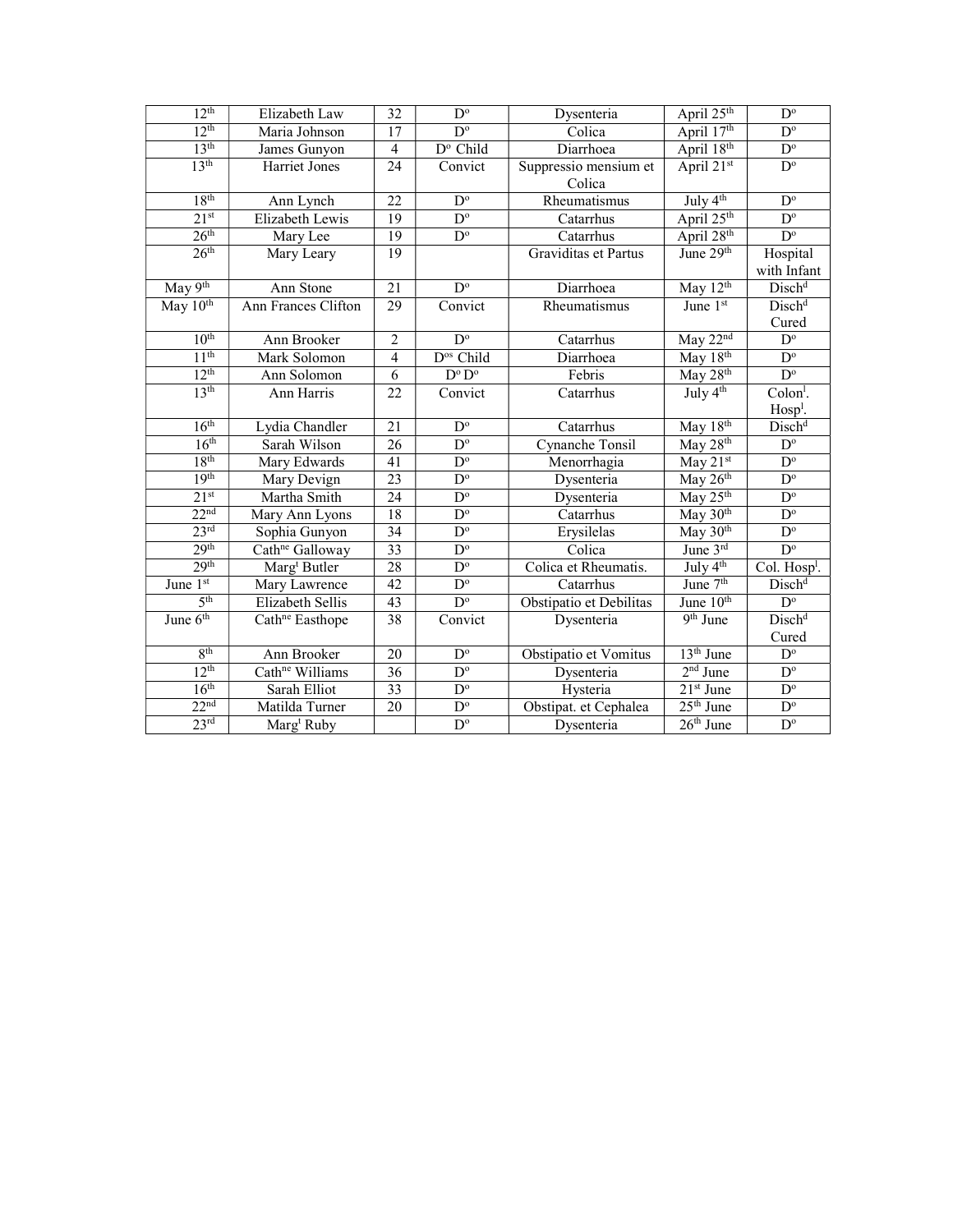## Medical and Surgical Journal of Her Majesty's Convict Ship Mermaid between the [from date] and the [to date] during which time the said ship has been employed in a voyage from [departure place] to Hobart Town, Van Diemen's Land

| <b>Nature of</b><br><b>Disease</b> | No.<br>of<br>Case | Men's Names, Ages,<br>Qualities, Time when and<br>where taken ill, and how<br>disposed of.                                                                                                            | The History, Symptoms, Treatment, and Daily<br>Progress of the Disease or Hurt.                                                                                                                                                                                                                                                                                                                                                                                                                                                                                                                                                                                                                                                                                                                                                                                                                                                                                                                                                                                                                                                                                                                                                                                                                                                                         |
|------------------------------------|-------------------|-------------------------------------------------------------------------------------------------------------------------------------------------------------------------------------------------------|---------------------------------------------------------------------------------------------------------------------------------------------------------------------------------------------------------------------------------------------------------------------------------------------------------------------------------------------------------------------------------------------------------------------------------------------------------------------------------------------------------------------------------------------------------------------------------------------------------------------------------------------------------------------------------------------------------------------------------------------------------------------------------------------------------------------------------------------------------------------------------------------------------------------------------------------------------------------------------------------------------------------------------------------------------------------------------------------------------------------------------------------------------------------------------------------------------------------------------------------------------------------------------------------------------------------------------------------------------|
| <b>Ulcus</b> Crusis<br>#8          | $\mathbf{1}$      | Maria Johnson<br>Æt: 16, Single<br>Female Convict<br>$6th$ Feb <sup>y</sup> , 1828<br>Woolwich<br>7 <sup>th</sup><br>8 <sup>th</sup><br>$9th$ Feb <sup>y</sup><br>27 February<br>Discharged<br>Cured. | Has an ulcer over the left tibia; three inches above the<br>ankle articulation, larger than a shilling and exhibiting<br>a foul surface, integuments surrounding the base<br>inflamed and excoriated; says it has been open for the<br>last six weeks $-$ it appears to have been much<br>neglected - General health good.<br>Let the sore be dressed simply, a compress $\&$<br>bandage applied $\&$ to be kept moist with a weak<br>Saturnine Lotion; the limb to be kept in an horizontal<br>posture.<br>Surface of the ulcer cleaner $\&$ the surrounding<br>inflammation <i>Capt. Haust: Aper: Salin: 3v</i><br>Let the ulcer be dressed with a Solution of the Nit: of<br>Silver. The bandage & compress to be kept moist with<br>cold water.<br>Purgative operated, ulcer improving - Cont. Remed:<br>The sore from this period assumed a healthy<br>appearance, on the $12th$ adhesive straps were applied<br>and cicatrization gradually went on till the 27 <sup>th</sup> when<br>it had completely healed and she was discharged off<br>the Sick List.                                                                                                                                                                                                                                                                                       |
| Hæmorrhois<br>et<br>Morbus Vaginæ  | 2                 | Cath <sup>ne</sup> Fitzgerald<br>Æt: 32, Convict<br>8 <sup>th</sup> February<br>Woolwich<br><b>9th</b>                                                                                                | Complained this morning having both labia<br>enormously enlarged; the lining of the vagina<br>ulcerated in many places, much thickened, and<br>attended with a copious puriform discharge, there is<br>also some pain on voiding urine, and in addition to<br>these complaints there are extensive external<br>hæmorrhoidal tumours occasionally accompanied<br>with hæmorrhage $\&$ pain on passing fæces according<br>to her own account. The first morbid alteration she<br>noticed was only eight months ago, since which period<br>she has gradually got worse but rapidly so within the<br>last six weeks.<br>She denies having had any venereal complaint tho'<br>from her former course of life, it is by no means<br>improbable. Is the mother of one child aged 6 years.<br>General health she states to be pretty good, and<br>catamenia regular. The remedies she has used have<br>been warm fomentations and repeated courses of<br>mercury but without experiencing any permanent<br>relief from them.<br>Utatur Solut: Sulph: Alumin pro injectione<br>Little or no alteration of Symptoms, the most severe $\&$<br>troublesome of which are almost constant bearing<br>down pain and sense of weakness across the lumbar<br>region & hips - upon a more close examination found<br>the vagina so much diseased and indurated as totally |

07#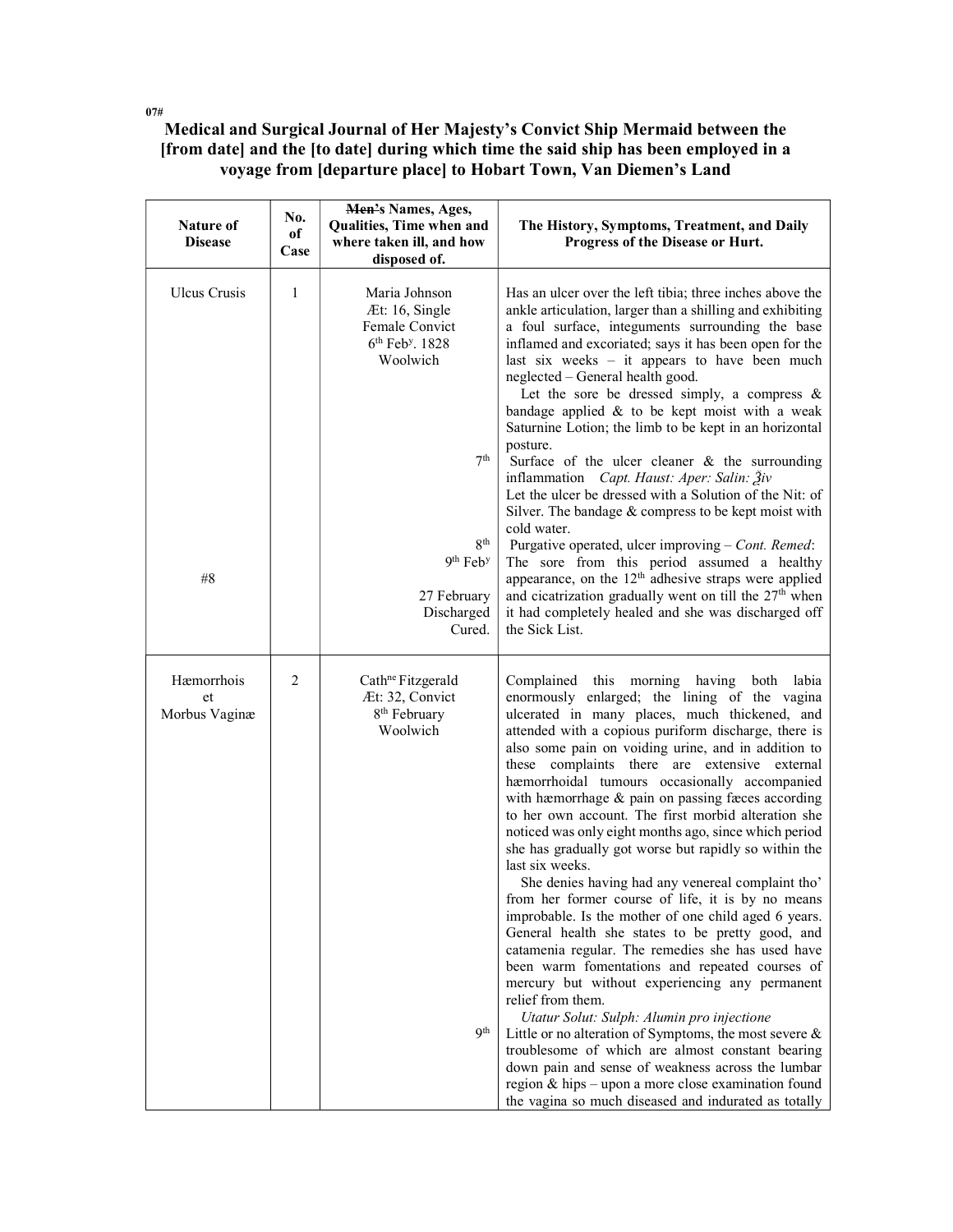|        |                  | to prevent the state of the uterus' being ascertained.                 |
|--------|------------------|------------------------------------------------------------------------|
|        |                  | Bowels at present confined.                                            |
|        |                  | Capiat Pilul Aloet ad solute: alv. Foveat: part:                       |
|        |                  |                                                                        |
|        |                  | affect Aq: Calid. et omni nocte sumat Pilul sequent.                   |
|        |                  | Rx Ext: Cicut: gr ij                                                   |
|        |                  | Pilul. Hyd. gr iij ft Pil.                                             |
|        | $10^{\rm th}$    | Discharged rather diminished but she complains of                      |
|        |                  | pain in the region of the uterus, loins & thighs. Bowels               |
|        |                  | still confined.                                                        |
| #9 JPG |                  | Rept'. Pilul Aloet no iij                                              |
|        |                  | Cont <sup>r</sup> . Pilul Cicut et Inject. necnon Fotus.               |
|        | 11 <sup>th</sup> | Bearing down pain, discharge &c continues. Bowels                      |
|        |                  | freely opened. Pulse, Heat skin & T. natural.                          |
|        |                  | Cont. Pilul Cicut et Fotus                                             |
|        | $12^{\text{th}}$ | Has been more free from pain than usual, discharge                     |
|        |                  | continues nearly as before. Perstet.                                   |
|        | 13 <sup>th</sup> | Gums slightly inflamed but as yet there is no alteration               |
|        |                  | for the better. Cont: Pilul &c                                         |
|        | 14 <sup>th</sup> | Is complaining much today of her back, loins &                         |
|        |                  | groins, ulceration & discharge nearly as before tho'                   |
|        |                  | she daily uses warm fomentations & injects an                          |
|        |                  | astringent lotion; she has been warned against filth &                 |
|        |                  | neglect, which from the indolence of her disposition I                 |
|        |                  | judge has been the case prior to her admission on                      |
|        |                  | board. Catamenia absunt.                                               |
|        |                  | Intermittantur Pilul Cicut:                                            |
|        |                  | Hab'. Pilul Aloet.ij                                                   |
|        | $15^{\text{th}}$ | Has had a good night and her feelings generally are                    |
|        |                  | more comfortable. Nulla med.                                           |
|        | $16^{\text{th}}$ |                                                                        |
|        |                  | Complains more of pain affecting the back $\&$ loins.                  |
|        |                  | Bowels rather confined, adhere fluent Catam.                           |
|        |                  | Hab: mass; Pil Aloet. gr xv                                            |
|        |                  | Rept. Fotus                                                            |
|        | 17 <sup>th</sup> | Says she experiences considerable pain & difficulty in                 |
|        |                  | voiding urine, particularly in the morning.                            |
|        |                  | <b>Fluxerunt Catamen</b>                                               |
|        |                  | Rep''. Pil Cicuta Co.                                                  |
|        |                  | Bilat Pot. Aciduli Super Tart. Pot                                     |
|        | 18 <sup>th</sup> | Gums rather tender, enlargement of labia, ulceration &                 |
|        |                  | hæmorrhoidal tumours nearly the same.                                  |
|        |                  | Cont' Pilul et Fotus, necnon affricet' part. extern.                   |
|        |                  | Liniment. Hydrarg. Camphorat: $\partial j$ 2 <sup>da</sup> q.q. nocte. |
|        | 19 <sup>th</sup> | Comparatively easy today. Cont' Remed.                                 |
|        | 20 <sup>th</sup> | Seems improving under the present treatment. Cont'                     |
|        |                  | Med.                                                                   |
|        | 23 <sup>rd</sup> | For last two days she has felt considerably easier than                |
|        |                  | formerly tho' the discharge is still copious $\&$ the                  |
|        |                  | enormous enlargement of the labia, particularly the                    |
|        |                  | right is the same, it appears indolent & unattended with               |
|        |                  | pain.                                                                  |
|        |                  | Cont. Frict. Liniment:                                                 |
|        |                  | Hyd: Camph: necnon Pilul et reject. astring:                           |
|        | March 2nd        | For several days her complaints have manifested no                     |
|        |                  | change either for the better or worse, but the system is               |
|        |                  | now slightly under the influence of mercury & she                      |
|        |                  | thinks herself better & passes more comfortable                        |
|        |                  | nights. Cont'. Pilul. Cicutæ, Frictus &c                               |
|        | $3^{\text{rd}}$  | Gums are more painful with headache. Omit Pilul                        |
|        |                  | Cicutæ Co. et Hab' hor. decubit. opii colat: gr ifs.                   |
|        |                  |                                                                        |
|        |                  |                                                                        |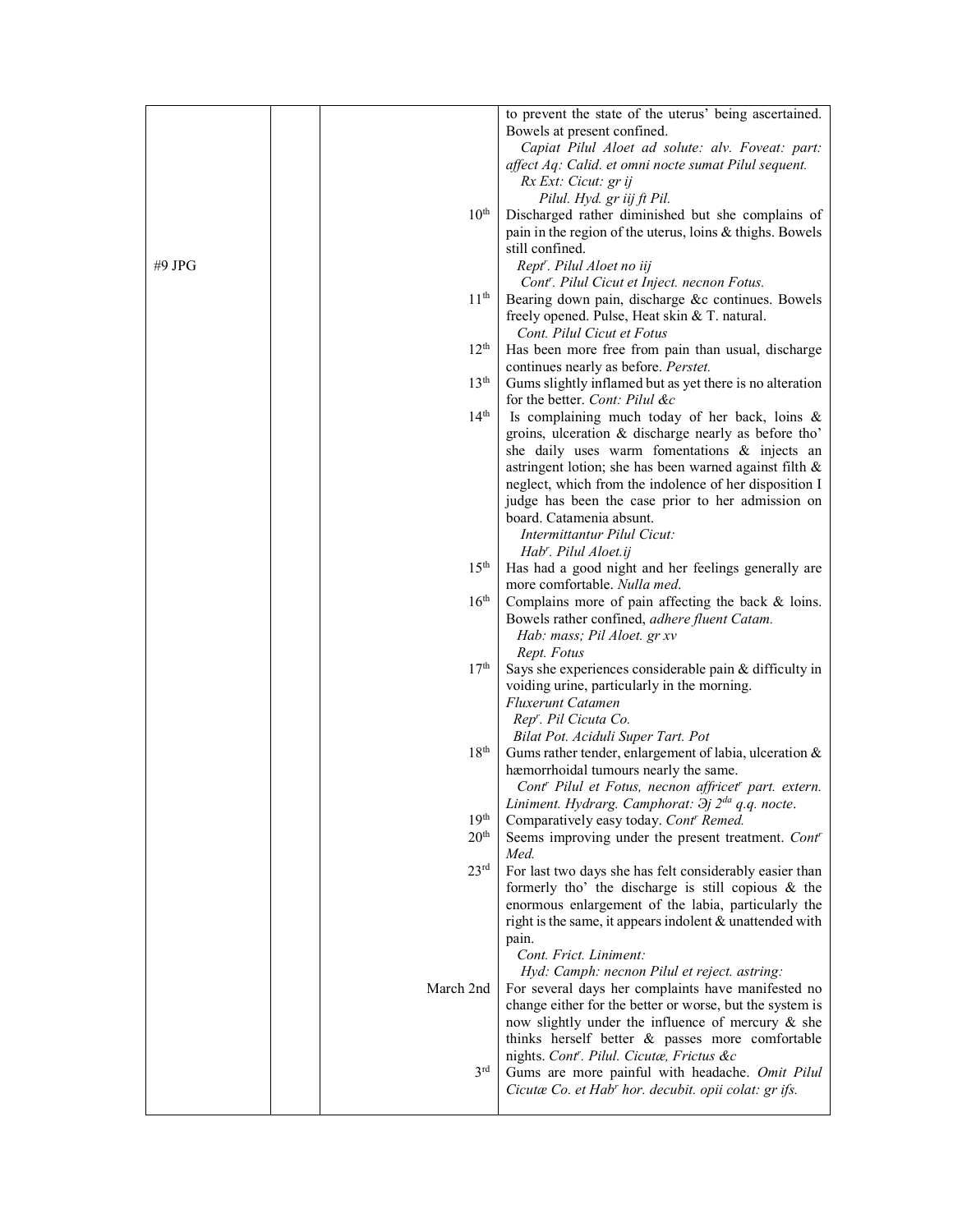|         | 4 <sup>th</sup>        | The Bowels being confined, took this morning Sulph.                                               |
|---------|------------------------|---------------------------------------------------------------------------------------------------|
|         |                        | Magnes Žj which has already operated. Slight                                                      |
|         |                        | ptyalism, local complaint relieved.                                                               |
|         |                        | Utat' Gargari: Sulph: alumin: Capt hs.                                                            |
|         |                        | Opii gr j                                                                                         |
| #10 JPG | 5 <sup>th</sup>        | Ptyalism more copious attended with headach. Bowels                                               |
|         |                        | still slow.                                                                                       |
|         |                        | Hab. Infus Senna cum Magnes Sulph: $\tilde{A}$ iv                                                 |
|         | $6^{\text{th}}$        | She is considerably better and passed a good night -                                              |
|         |                        |                                                                                                   |
|         |                        | discharge from vagina still copious, but the<br>hæmorrhoidal tumours and enlargement of the labia |
|         |                        | are in some degree reduced.                                                                       |
|         |                        |                                                                                                   |
|         |                        | Cont. Lot. et Gargaris:                                                                           |
|         | 7 <sup>th</sup>        | Let her have Rice and Port Wine $\tilde{g}_{iv}$ daily.                                           |
|         |                        | Salivary discharge subsiding local complaint & her                                                |
|         |                        | feeling generally improved.                                                                       |
|         |                        | Let her have Sago. Continue the Port Wine, &                                                      |
|         |                        | medicines.                                                                                        |
|         | 8 <sup>th</sup>        | Complains of general malaise but has no particular                                                |
|         |                        | pain.                                                                                             |
|         |                        | Capt hor somn: Haust: Anodyn c Tinct: Opii g <sup>tt</sup> xxx                                    |
|         | q <sup>th</sup>        | Inflammation of gums and ptyalism subsiding, she                                                  |
|         |                        | complains of weakness.                                                                            |
|         |                        | Cont. Gar: et Dieta                                                                               |
|         |                        | Hab' Infus Gentianæ cum Acid: Sulphur dilute Žij ter                                              |
|         |                        | in die.                                                                                           |
|         | $10^{\rm th}$          | Let her have gruel and Sago. Cont. Vin et remedia.                                                |
|         | 11 <sup>th</sup>       | In every respect better. Med et dieta ut antea                                                    |
|         | 14 <sup>th</sup>       | Is now nearly in her usual state of health, she                                                   |
|         |                        | micturates without pain, & the tumours<br>are                                                     |
|         |                        | considerably softer - discharge still copious                                                     |
|         |                        | Cont Remed et Dieta                                                                               |
|         | 16 <sup>th</sup>       | Ptyalism abated. Bowels confined, discharge from                                                  |
|         |                        | vagina and surrounding induration nearly as before.                                               |
|         |                        | Hab'. Solut Ather: Živ.                                                                           |
|         |                        | Int'. Infus. Gent. Co.                                                                            |
|         | 18 <sup>th</sup>       | As the weather becomes warm the discharge increases,                                              |
|         |                        | she feels weak, languid & has little appt <sup>e</sup> . Let her salt                             |
|         |                        | provisions be checked in lieu thereof, let her have                                               |
|         |                        | Soup from Preserved meat, Sago & Wine as before.                                                  |
|         |                        | Omit' Infus: Gent:                                                                                |
|         |                        | Rx. Balsam: Copaiba Žj                                                                            |
|         |                        | Mucilaginis acacia 3jfs                                                                           |
|         |                        | Syrup Simp - $\zeta$ fs - Capt cochlear. min. hujus                                               |
|         |                        | Emuls: quarter ind. Decoct. Hord ad libit.                                                        |
|         | 20 <sub>th</sub>       | Thinks she experiences some benefit from the                                                      |
|         |                        | Emulsion which she is recommended to take in as                                                   |
|         |                        | large doses as the stomach will retain, the discharge                                             |
|         |                        | continues but there is now no difficulty voiding urine,                                           |
|         |                        | the hæmorrhoidal affection is also much relieved.                                                 |
|         |                        | To continue the Emulsion $&$ Diet.                                                                |
|         | 25 <sup>th</sup>       | Has persevered in the use of the Balsam for the last                                              |
|         |                        | four days and she now considers herself better than she                                           |
|         | 25 <sup>th</sup> March | has been for the last three months.                                                               |
|         | Discharged             | Let her be discharged off the Sick List; to have her                                              |
|         | Relieved               | usual rations & continue the Balsam.                                                              |
|         |                        |                                                                                                   |
|         |                        |                                                                                                   |
|         |                        |                                                                                                   |
|         |                        |                                                                                                   |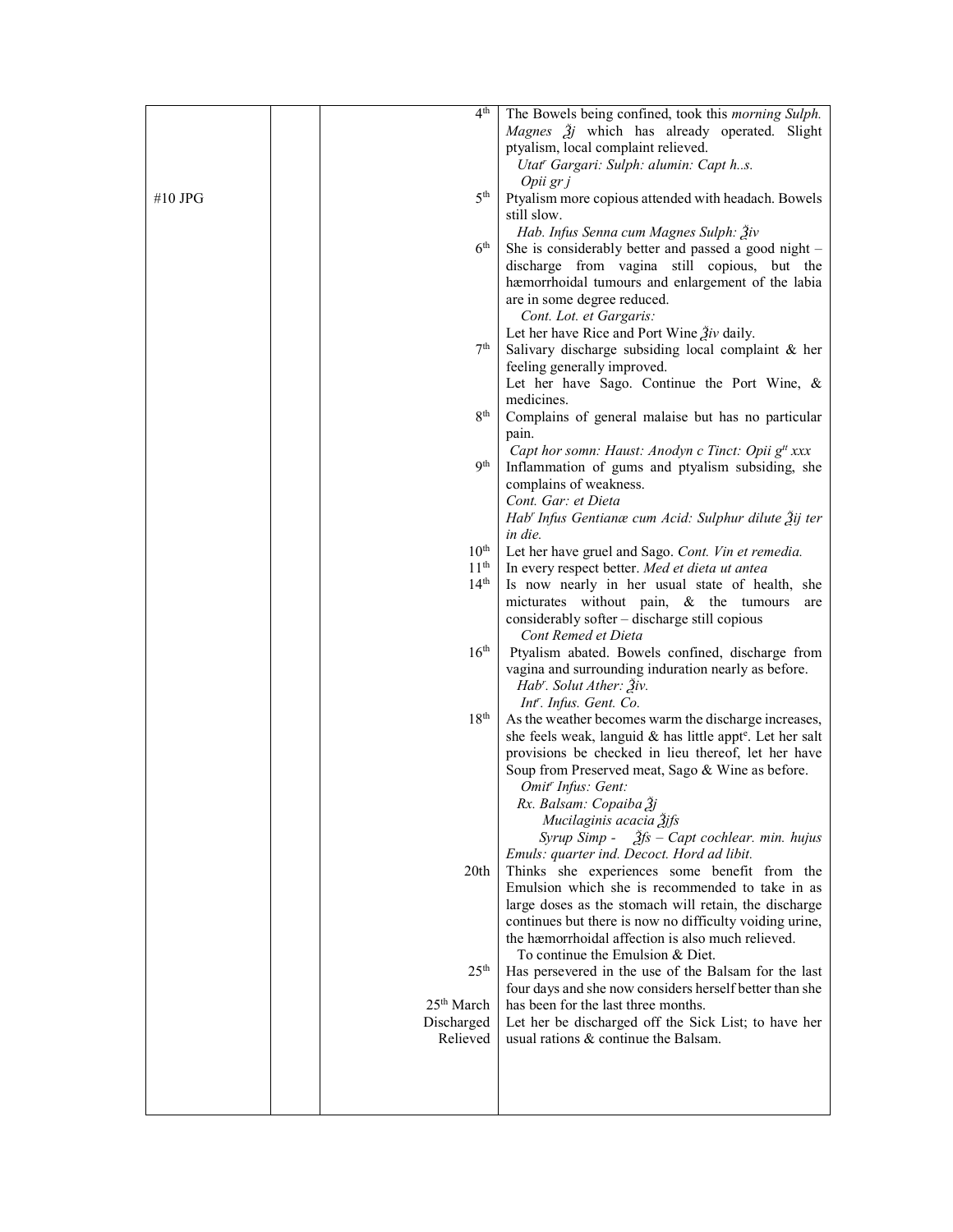| #11<br>Herpes   | 3 | Mary Ann Rush<br>Æt. 23, Single<br>10 <sup>th</sup> February<br>Woolwich<br>$\text{Feb}^{\text{y}} 13^{\text{th}}$<br>Disch <sup>d</sup><br>Cured    | Of sallow complexion $&$ from the suppression of the<br>menses considers herself four months advanced in<br>pregnancy – states that seven weeks ago an Eruption<br>appeared about the elbows, thence extending to the<br>wrists, thighs & other parts of the body, attended with<br>little or no itching but a painful sense of tingling - had<br>a venereal affection prior to the appearance of the<br>eruption – has used various remedies $\&$ the system has<br>been affected with mercury without relief. At present<br>from the elbows to the wrist is one mass of scabs $\&$<br>small ulcers discharging a thin ichorous fluid, the left<br>elbow in particular is considerably swollen & inflamed<br>- the thighs present a similar appearance, tho' the<br>eruptions more dispersed. She appears to have<br>neglected herself, as there is little doubt but want of<br>cleanliness is the principal cause of her complaint.<br>After using soap & hot water, an ointment composed<br>of equal parts of Ungt. Nit. Hyd. & Ungt. Sulph. Co.<br>was thinly applied over the eruptions $\&$ a Bandage to<br>the elbow with a weak astringent $Lotion - a purgative$<br>also was prescribed. Under this treatment in a few days<br>the eruptions disappeared by desquamation the<br>subjacent skin exhibiting a red, raw appearance.                                                                                                                                                                                                                                                                           |
|-----------------|---|------------------------------------------------------------------------------------------------------------------------------------------------------|---------------------------------------------------------------------------------------------------------------------------------------------------------------------------------------------------------------------------------------------------------------------------------------------------------------------------------------------------------------------------------------------------------------------------------------------------------------------------------------------------------------------------------------------------------------------------------------------------------------------------------------------------------------------------------------------------------------------------------------------------------------------------------------------------------------------------------------------------------------------------------------------------------------------------------------------------------------------------------------------------------------------------------------------------------------------------------------------------------------------------------------------------------------------------------------------------------------------------------------------------------------------------------------------------------------------------------------------------------------------------------------------------------------------------------------------------------------------------------------------------------------------------------------------------------------------------------------------------------------------|
| Hysteria<br>#12 | 4 | Mary Devign<br>Æt. 23, married<br>10 <sup>th</sup> February<br>Woolwich<br>11 <sup>th</sup><br>$12^{\text{th}}$<br>13 <sup>th</sup> Feb <sup>y</sup> | Has apparently been much dejected since she came on<br>board: on the first evening (Tuesday 5 <sup>th</sup> ) she was<br>suddenly seized with a paroxysm resembling Hysteria<br>relieved<br>by<br>which<br>was<br>administering<br>an<br>Antispasmodic draught; this evening she had a similar<br>attack, sudden, and attended with more violent spasms<br>than the former. On recovering sense she swallowed<br>Spt: æth: Nit: 3ifs Tinct Opii g <sup>tt</sup> xxxv in form of<br>draught. States that she has been subject to these<br>attacks for the last eight years, which at times have<br>lasted for days without interruption, her health in other<br>respects is pretty good. Pulse intermitting but not<br>frequent. Bowels lax with griping. Heat & T. natural<br>Catamenia regular.<br>Passed a tolerable night but complains now of pain at<br>præcordia & weakness. P. 90, T. parched & brownish,<br>no alvine evacuation, there is great depression of spirit<br>& much thirst.<br>Rx. Antimon Tart. gr ifs<br>Magnes: Sulph: Ѯij<br>Aq. Menth Piperit: Ѯvj Capt. Vin: Vit: 2da<br>$q.q.hor. - Thin gruel for drink$<br>Had a comfortable night altho' at times she started and<br>talked incoherently; she still complains of uneasiness<br>at præcordia with griping. Pulse, Temp, & T: nat. B.<br>loose.<br>Capt. Pulv: Ipec: co gr xviij<br>Omit'. Solut: Aper: Warm gruel<br>Has had singultus occasionally but no return of<br>hysteric paroxysms, she passed a tolerable night<br>perspired gently and was quite coherent. Pulse, skin &<br>T. nat <sup>l</sup> .<br>Rep'. Pulv. Ipecac. Co: |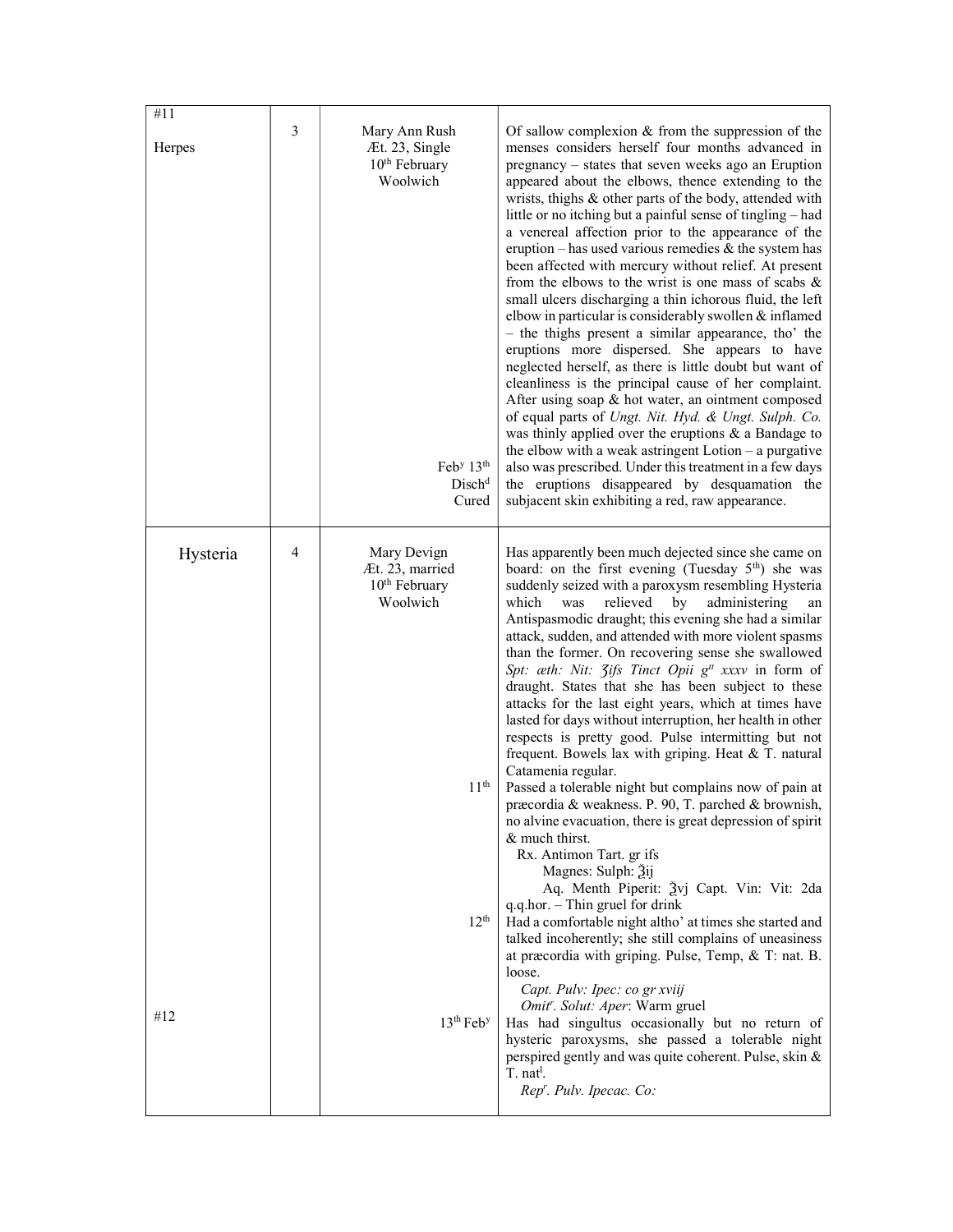|          |   | 14 <sup>th</sup>                       | Functions natural, no return of Fit or singultus,<br>Bowels rather slow $-$ Capt. Pilul Cathart iij<br>Omit <sup>r</sup> Pulv: Sudorif: |
|----------|---|----------------------------------------|-----------------------------------------------------------------------------------------------------------------------------------------|
|          |   | 15 <sup>th</sup>                       | Is now free from complaint - the Pills have operated                                                                                    |
|          |   | 15th Feb <sup>y</sup> Discharged Cured | & the uneasiness at præcordia is removed.                                                                                               |
|          |   |                                        |                                                                                                                                         |
|          | 5 | Cath <sup>ne</sup> Easthope            |                                                                                                                                         |
| Hysteria |   |                                        | Complains of pain of abdomen and back, the former                                                                                       |
|          |   | $AE$ 38 Single                         | much distended – there is also a distressing sense of                                                                                   |
|          |   | 12 <sup>th</sup> February              | suffocation from the globus hystericus - Pulse quick                                                                                    |
|          |   | Woolwich                               | & small, Bowels slow. Heat & T natural. Catamenia                                                                                       |
|          |   |                                        | per duos menses non fluxerunt. Took a purgative of                                                                                      |
|          |   |                                        | Calomel & Jalap which has increased the flatulence &                                                                                    |
|          |   |                                        | pain of abdomen. Says her health is in general good.                                                                                    |
|          |   |                                        | Rx. Opii Confect.                                                                                                                       |
|          |   |                                        | Confect. Aromat á á gr xij                                                                                                              |
|          |   |                                        | Aq. Menth: pip. 2ij ft Haust                                                                                                            |
|          |   | 13 <sup>th</sup>                       | Bibat Decoct. Hord. ad libit.                                                                                                           |
|          |   |                                        | Passed a restless night from pain of back, loins, &                                                                                     |
|          |   |                                        | abdomen. Pulse quick & small. T: white, skin hot,                                                                                       |
|          |   |                                        | Headache with thirst & constant inclination to retch,                                                                                   |
|          |   |                                        | face flushed & swollen, no alvine evacuation.<br>Capiat Haust Salin Efferves omni hora. Foveat <sup>r</sup>                             |
|          |   |                                        | abdom:                                                                                                                                  |
|          |   |                                        | Aq. Ferric:                                                                                                                             |
|          |   | 3 P.M.                                 | Face still flushed, Headach continues & the pain of                                                                                     |
|          |   |                                        | abdomen is increased. P.M. $5 -$ skin hot                                                                                               |
|          |   |                                        | $F^t$ V.S. brach. ad $\frac{3}{2}$ xviij                                                                                                |
|          |   | 6 P.M.                                 | The quantity of blood prescribed has been abstracted                                                                                    |
|          |   |                                        | but she has since had several alarming attacks of                                                                                       |
|          |   |                                        | Syncope attended with great collapse & absence of                                                                                       |
|          |   |                                        | pulse requiring Spt. Ammon & œth. Nitras to restore it;                                                                                 |
|          |   |                                        | it is still weak and there is constant nausea.                                                                                          |
|          |   |                                        | Cont. Haust. Salin Efferves.                                                                                                            |
|          |   |                                        | Let her take a little warm gruel with ginger                                                                                            |
|          |   |                                        | occasionally.                                                                                                                           |
|          |   | 10 P.M.                                | Pulse firmer but she is still pale & very restless. To                                                                                  |
|          |   |                                        | have a little Port Wine in her Gruel.                                                                                                   |
|          |   | 14 <sup>th</sup>                       | Has had a bad night $-$ she still complains of much                                                                                     |
|          |   |                                        | headach. Pulse quick but weak and languid - T: white,                                                                                   |
|          |   |                                        | has had two dejections, the pain of abdomen alleviates                                                                                  |
|          |   |                                        | $\&$ returns with increased severity alternate rigors $\&$                                                                              |
|          |   |                                        | flushes.<br>Cont' Haust. Salin Efferves.                                                                                                |
|          |   | 6 P.M.                                 | Has fainted twice and appears extremely weak, two                                                                                       |
|          |   |                                        | stools – pain of bowels relieved as is the nausea but                                                                                   |
|          |   |                                        | sense of suffocation from the "ball rising in her throat"                                                                               |
|          |   |                                        | is troublesome.                                                                                                                         |
|          |   |                                        | Cont <sup>r</sup> Haust. Gruel, &c                                                                                                      |
|          |   | 15 <sup>th</sup>                       | Passed an indifferent night, she complains this                                                                                         |
|          |   |                                        | morning of pain at hypogastric region, with bearing                                                                                     |
|          |   |                                        | down when at stool, fainted twice altho' in the                                                                                         |
|          |   |                                        | horizontal posture & she still experiences a distressing                                                                                |
|          |   |                                        | sense of sinking, stools liquid, painful distension at                                                                                  |
|          |   |                                        | Epigast.                                                                                                                                |
|          |   |                                        | Rx Pulv. Ipecac Co gr xviij                                                                                                             |
|          |   |                                        | Pulv Zingib. gr viij ft Haust cum                                                                                                       |
|          |   |                                        | Aq. Menth. Pip Žij statim sumend.                                                                                                       |
| #13      |   | Vespere                                | Has been troubled during the day with griping                                                                                           |
|          |   |                                        | looseness of bowels $\&$ tenesmus, stools scanty $\&$                                                                                   |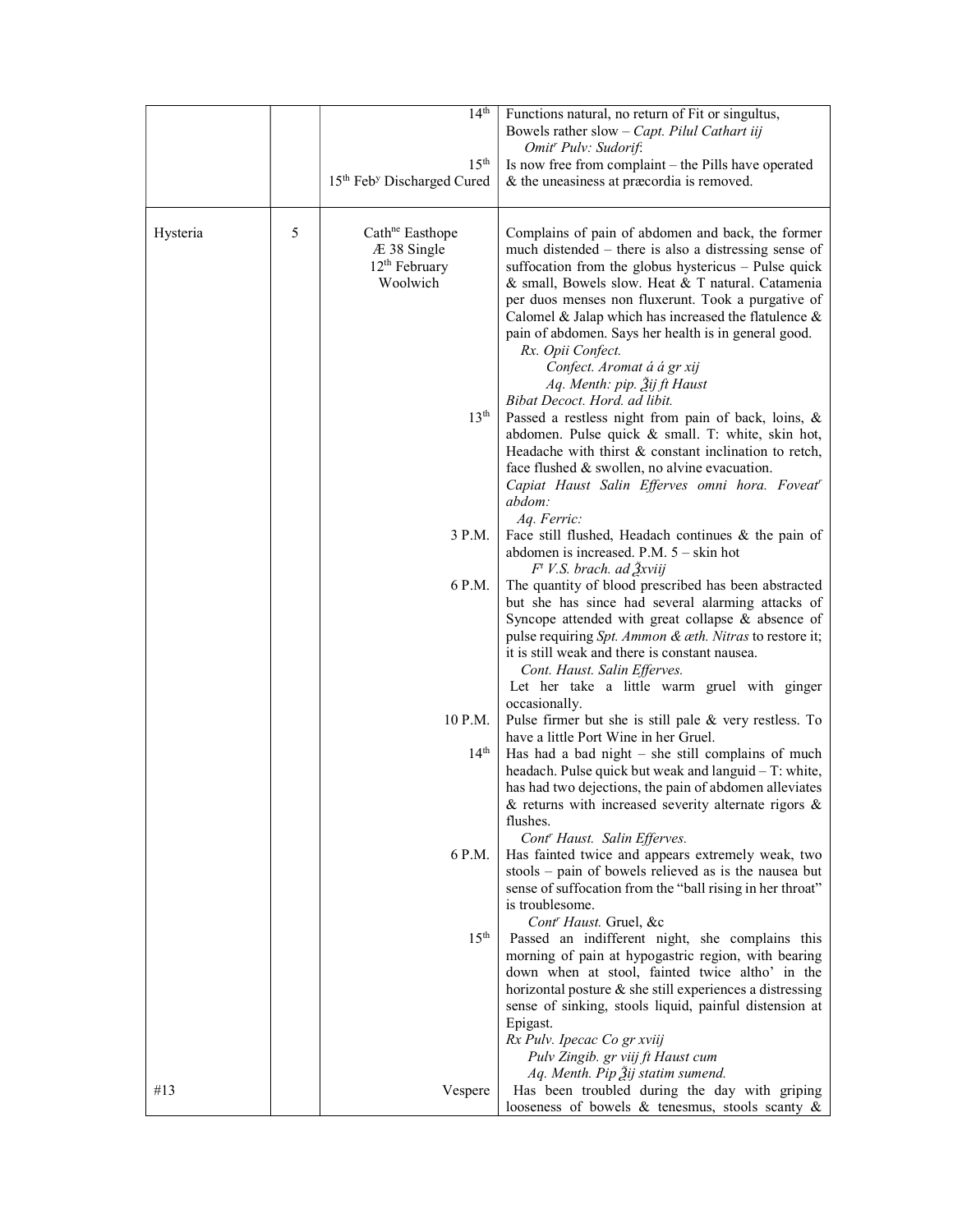|             |   |                           | slimy, there is still a disposition to vomit and a fulness |
|-------------|---|---------------------------|------------------------------------------------------------|
|             |   |                           | at Epigastric region. P. 80 weak.                          |
|             |   |                           | Rx Ol. Ricini Ži                                           |
|             |   |                           | Tinct Rhei, Aq. Menth á á $\tilde{A}$ fs: ft haust. addens |
|             |   |                           | Tinct opii g <sup>tt</sup> xxx mox sumend.                 |
|             |   | $16^{\text{th}}$          | Had a comfortable night, the dysenteric being relieved,    |
|             |   |                           | tho' she still has some pain & distension at the           |
|             |   |                           | stomach, & complains of being weak.                        |
|             |   |                           | Rx Pulv Zingiber: gr viij                                  |
|             |   |                           | Infus Gent: $\tilde{g}$ ifs ft haust. ter ind: sumend:     |
|             |   |                           | Continue the Gruel with a little Port Wine.                |
|             |   | 17 <sup>th</sup>          | No return of dysenteric complaint & she only               |
|             |   |                           | complains of occasional sense of a ball rising to her      |
|             |   |                           | throat. <i>Cont. Infus:</i>                                |
|             |   | $18^{\rm th}$             | Is still weak & there is at times a tendency to syncope    |
|             |   |                           | - B. now regular.<br>Cont. Med: et Vinum                   |
|             |   | $19th 6$ P.M.             | Has sat up for several hours but in getting to bed was     |
|             |   |                           | again seized with a fit of syncope. P. 96. B. confined.    |
|             |   |                           | Intermit <sup>r</sup> . Infus. Hab. Pil aper iij           |
|             |   | 20 <sup>th</sup>          |                                                            |
|             |   |                           | Complains of flying pains about the thorax $\&$ head $-$   |
|             |   |                           | Bowls still costive.                                       |
|             |   |                           | Hab. Infus: Sennæ č Sulph: Magnes.                         |
|             |   | $21^{st}$                 | Medicine has operated, with some relief- the headach       |
|             |   |                           | & pain of breast being gone.                               |
|             |   | $22^{\text{nd}}$          | Complains more today, the nausea & flatulent               |
|             |   |                           | distension at stomach having returned $\&$ the bowels      |
|             |   |                           | being still slow. Hab'. Pilul. Cathart iij                 |
|             |   | $23^{\text{rd}}$          | The Pills have operated $&$ her complaints are again       |
|             |   |                           | relieved, they decidedly are of an hysterical nature -     |
|             |   |                           | Gruel as before.                                           |
|             |   | $24th$ Feby               | Slept indifferently, stomach still irritable, Pulse weak,  |
|             |   |                           | Tongue clean, B. costive – constant disposition to faint   |
|             |   |                           | when she gets out of bed.                                  |
|             |   |                           | $Rx$ Pulv Rhei gr $xy$ – Tinct Rhei                        |
|             |   |                           | Aq. Menth. Pip á á $\tilde{A}$ fs M ft Haust.              |
|             |   |                           | Cont. the Gruel                                            |
|             |   | 25 <sup>th</sup>          | Pulse, Heat & T. natural, Bowels have been twice           |
|             |   |                           | moved - Catamen: adsunt                                    |
|             |   |                           | Omit <sup>r</sup> med: Gruel as before.                    |
|             |   | 28 <sup>th</sup>          | 6 P.M. has been on deck for several hours $\&$ is in every |
|             |   |                           | respect better. Bowels now regular, Defluxerunt            |
|             |   |                           | Catamenia.                                                 |
|             |   |                           | Capt. Infus Quassiæ Žij ter ind.                           |
|             |   | 5 <sup>th</sup> March     | She continued progressively to amend $\&$ gain strength    |
|             |   | Discharged                | till the 5 of March when being free from complaint she     |
|             |   | Cured                     | was put off the Sick List.                                 |
|             |   |                           |                                                            |
|             |   |                           |                                                            |
|             |   |                           |                                                            |
| Hæmoptysis  | 6 | Mary Ann Davis            | Is the mother of two children – states that she has been   |
| et          |   | Æt: 32 Married            | affected with spitting of blood occasionally, for the      |
| Menorrhagia |   | 18 <sup>th</sup> February | last eight months for which she has repeatedly been        |
|             |   | At anchor                 | bled and blistered, without any permanent relief - the     |
|             |   | <b>Below Gravesend</b>    | blood expectorated is florid & frothy but in small         |
|             |   |                           | quantity, she also complains of pain under the right       |
|             |   |                           | mamma confined to a space not larger than the palm         |
|             |   |                           | of the hand. Pulse 100, T clean, B and Catamenia           |
|             |   |                           | regular. Considers cold the cause of present attack -      |
|             |   |                           | there is a slight hawking cough $\&$ a florid flush on the |
|             |   |                           | cheeks.                                                    |
|             |   |                           |                                                            |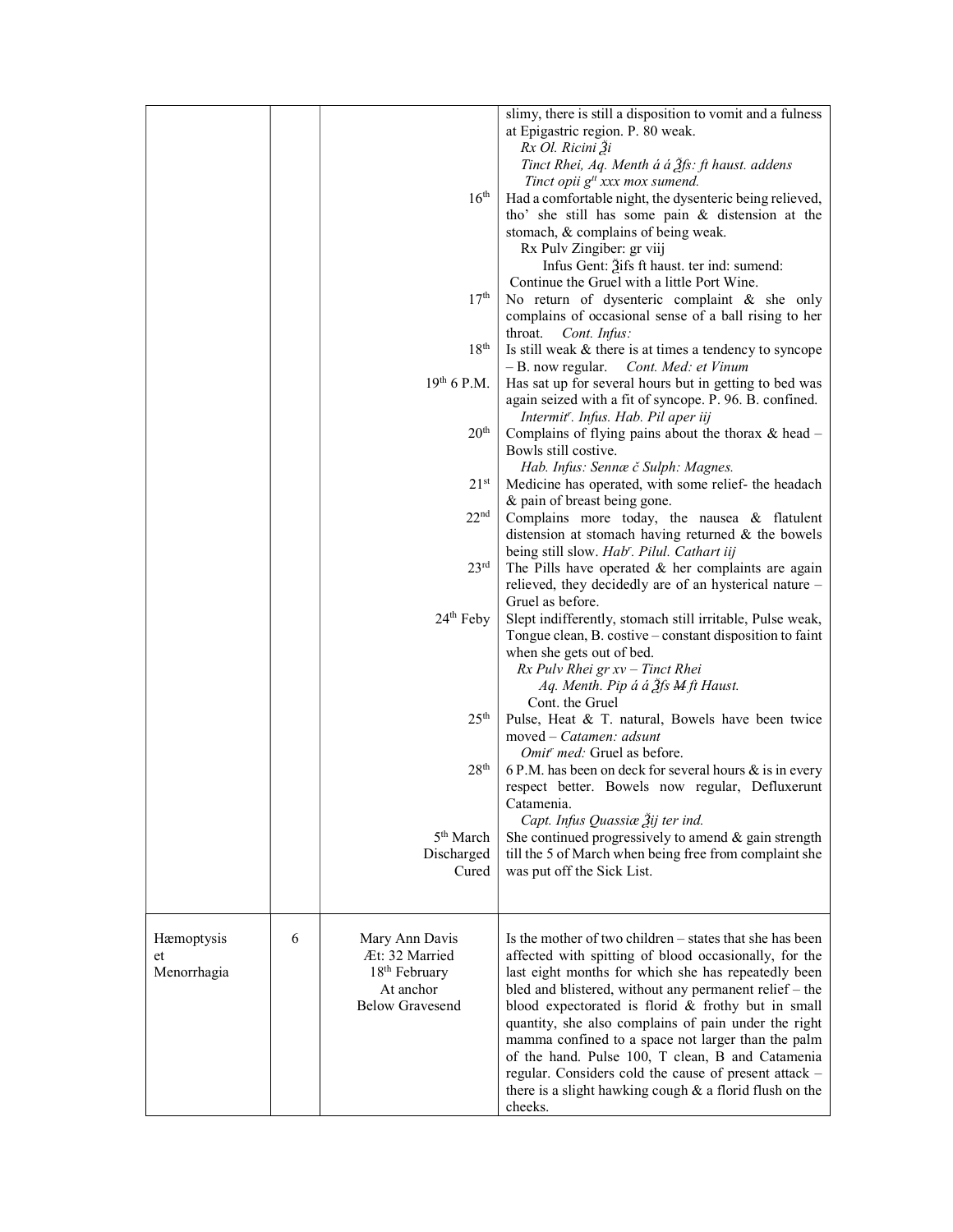|     |                        | $F. V. S. brach: ad \x3xx$                                                                   |
|-----|------------------------|----------------------------------------------------------------------------------------------|
|     |                        | Rx. Plumb: Super- acet: gr xxiv                                                              |
|     |                        | Micæ Panis qs. ut fiat mass: in Pil. xxiv divid: un                                          |
|     |                        | ter ind. capiend:                                                                            |
|     |                        | Drink to be cold & acidulated.                                                               |
| #14 | 19th Feby              | Pain of side relieved by the bleeding nor has there been                                     |
|     |                        |                                                                                              |
|     |                        | aby return of hæmoptysis – the blood drawn exhibited                                         |
|     |                        | a natural appearance - Cont. Pilul                                                           |
|     | $21^{st}$              | Has been extremely Sea Sick, there has been no return                                        |
|     |                        | of Hæmoptysis.                                                                               |
|     |                        | Omit: Pilul. Plumb. Superacet.                                                               |
|     | 22 <sup>nd</sup>       | The Sea Sickness has been productive of relief to the                                        |
|     |                        | pectoral affection as she has had neither pain or return                                     |
|     |                        | of spitting of blood.                                                                        |
|     |                        | Capt. Acid. Sulph: Dilut. g <sup>tt</sup> xxxv ter ind. plene solute                         |
|     |                        | in $aq -$                                                                                    |
|     | 23 <sup>rd</sup>       | Hæmoptysis has returned which I attribute to the                                             |
|     |                        | violence of retching, it is unattended with pain.                                            |
|     |                        | Cont. Acid. Sulph. dilute.                                                                   |
|     | 27 <sup>th</sup>       | Hæmoptysis continues $\&$ she informs me that she has,                                       |
|     |                        | during the last three weeks been labouring under                                             |
|     |                        | menorrhagia. Pulse, Temp <sup>re</sup> Skin & B natural.                                     |
|     |                        |                                                                                              |
|     |                        | Cont Acid. Sulphur. dil: g <sup>tt</sup> xx ter in die.                                      |
|     |                        | Potus semper frigid - bibend.                                                                |
|     | 29 <sup>th</sup>       | Menorrhagia more copious, Hæmoptysis trifling.                                               |
|     |                        | Utatur Lot. Acet et Aq perinæs et supra puber.                                               |
|     |                        | Cont. Acid:                                                                                  |
|     | March 2 <sup>nd</sup>  | The menorrhagia had nearly ceased but she was                                                |
|     |                        | thrown on her back today by the motion oof the ship,                                         |
|     |                        | which has caused a recurrence - Hæmoptysis trifling.                                         |
|     |                        | P.70, Bowels lax.                                                                            |
|     |                        | Cont Acid Sulph: dil cum                                                                     |
|     |                        | Mist Catechu $g^{tt}$ x4 ter ind:                                                            |
|     |                        | Cont Lot: Frigid: externe                                                                    |
|     | $5^{\text{th}}$        | Hæmoptysis very slight, the menorrhagia is also nearly                                       |
|     |                        | subsided. Cont: Med:                                                                         |
|     | March 10 <sup>th</sup> | Continued improving until this morning when without                                          |
|     |                        | any assignable cause, the menorrhagia suddenly $\&$ in                                       |
|     |                        | a profuse degree returned, the Hæmoptysis also is                                            |
|     |                        | more troublesome. Pulse, Heat, skin & Belly natural.                                         |
|     |                        | Rx Plumb. Super Acet gr xxxvi                                                                |
|     |                        | Opii Colat gr ix ft mass. cum mic. panis in Pilul                                            |
|     |                        |                                                                                              |
|     |                        | xviij divid. Capiat unam ter indie.<br>Cont. Acid Sulph dil., et utat" Lot. Frigid. externe. |
|     | 11 <sup>th</sup>       | Complains today of slight headach in addition to her                                         |
|     |                        |                                                                                              |
|     |                        | other complaints which are in no degree ameliorated.                                         |
|     |                        | Pulse full & rather quick. T. white.                                                         |
|     |                        | Rx. Magnes. Sulph 3vj                                                                        |
|     |                        | Acid Sulph: dil 3j                                                                           |
|     |                        | Aq. Menth Pip: Žviij. Solve                                                                  |
|     |                        | Capt. Vin. Vitr: omni hora ad [4 <sup>ta</sup> vicem?]                                       |
|     |                        | Cont. Pilul. Lot: &c.                                                                        |
|     | 12 <sup>th</sup>       | Menorrhagia rather abated, Belly open P86, T:                                                |
|     |                        | whitish, nausea with occasional retching.                                                    |
|     |                        | Capt. Haust Salin in actu Efferves: 3tia q.q hor. Cont                                       |
|     |                        | alia.                                                                                        |
|     | 13 <sup>th</sup>       | Nausea & retching relieved by the Saline                                                     |
|     |                        | Effervescent draughts but she complains of being                                             |
|     |                        | very thirsty.                                                                                |
|     |                        | Cont. Med et Potus                                                                           |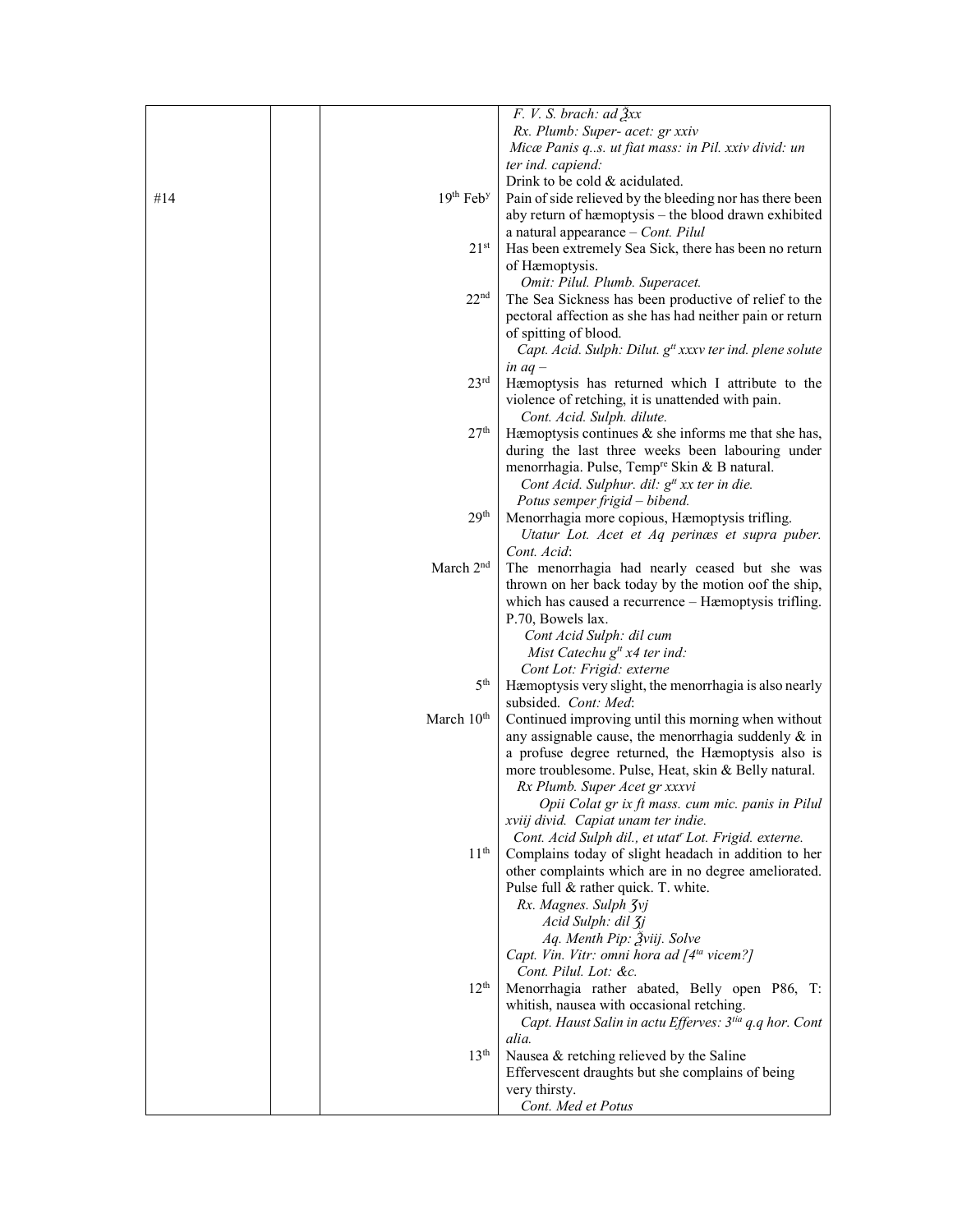| #15           |   | 14 <sup>th</sup><br>15 <sup>th</sup><br>16 <sup>th</sup><br>17 <sup>th</sup><br>17 <sup>th</sup> March 6 P.M <sup>.</sup><br>24 March<br>Discharged Relieved.                                                      | Complains of sense of load at Epigast: other symptoms<br>relieved.<br>Omit <sup>r</sup> . Pilul Sedativ:<br>Cont. Acid: Sulpur: Dilut:<br>Appears better in so far, as the Hæmoptysis &<br>menorrhagia are both nearly checked - Bowels rather<br>lax, says she still has a sense of weight at the pit of the<br>stomach. The acid she thinks agrees with her. Cont<br>Med.<br>Sense of weight gone, & she is in every respect better,<br>no return of haemorrhage - Cont Med ut antea.<br>Complains today of inability of voiding urine. B. slow.<br>Solut. Aper: 3iv.<br>Has voided about half a pint of high coloured turbid<br>urine, and the Sol <sup>n</sup> has had the desired effect; she now<br>feels much easier. Potus diluen: From this period till<br>the $24th$ she had no return of haemorrhage, & her health<br>generally being improved, she was put off the Sick<br>List, but desired to continue the use of the acid.<br>During the treatment of the above case a suitable diet<br>was ordered for her of Rice, Sago & occasionally soup<br>from Preserved Meat.                                                                                                                                                                                                                                                                                                                                                                                                                                                                                                                                            |
|---------------|---|--------------------------------------------------------------------------------------------------------------------------------------------------------------------------------------------------------------------|---------------------------------------------------------------------------------------------------------------------------------------------------------------------------------------------------------------------------------------------------------------------------------------------------------------------------------------------------------------------------------------------------------------------------------------------------------------------------------------------------------------------------------------------------------------------------------------------------------------------------------------------------------------------------------------------------------------------------------------------------------------------------------------------------------------------------------------------------------------------------------------------------------------------------------------------------------------------------------------------------------------------------------------------------------------------------------------------------------------------------------------------------------------------------------------------------------------------------------------------------------------------------------------------------------------------------------------------------------------------------------------------------------------------------------------------------------------------------------------------------------------------------------------------------------------------------------------------------------------------------------|
| Tinea Capitis | 7 | Eliz <sup>th</sup> Miller<br>Æt: 19 Single<br>22 <sup>nd</sup> February<br>At anchor in the<br>Nob. Channel<br>$23^{\text{rd}}$ Feb.<br>25 <sup>th</sup><br>27 <sup>th</sup><br>27 February<br>Discharged<br>Cured | Complains of pain across the frontal sinuses $\&$<br>likewise in the nasal cavity with headach, thirst, slight<br>pyrexia and vomiting – states that for some weeks past<br>she has had copper coloured eruptions over the body,<br>$\&$ the scalp is affected with tinea which has obstinately<br>resisted the remedies she has used. She denies having<br>ever had a venereal complaint tho' from her former life<br>of prostitution there is reason to suppose her present<br>complaint the sequelae of that disease; she is indolent<br>and dirty in her person. Pulse 100 small, Temp <sup>re</sup> inc <sup>d</sup> .<br>B. & Catamen: regular.<br>Rx. Sub nur Hyd. gr i<br>Ant: Pulv: gr iij ft Pilul 6 <sup>ta</sup> q.q. hor: capiend:<br>Let her body $\&$ scalp be well washed with soap $\&$ hot<br>water, the latter previously being shaved $-$ and an<br>ointment composed of equal parts of the Sulphur &<br>blue ointment, afterwards applied to it.<br>Took this morning an Aperient Powder which has<br>freely moved the Bowels; she has now neither heat nor<br>thirst but the eruption on the scalp appears stationary<br>- the pain of forehead is relieved $-$ Cont. Pilul, et Ung <sup>t</sup> .<br>Is now free from pain, the eruption on the skin is<br>fading $&$ that on the scalp also seems mending.<br>Cont. Pilul et ungt.<br>The scalp is now free from eruption ulceration, the<br>system is triflingly under the influence of mercury and<br>she feels better in health than for many weeks past. Let<br>her be discharged off the Sick List, but to attend daily<br>when the sick are seen. |
| Ophthalmia    | 8 | James Gunyon<br>Æt: 4 convict's child<br>$23rd$ February<br>Under weigh<br>in the Channel                                                                                                                          | The tarsi of the right eye affected with inflammation<br>& swelling at same time discharging copiously a viscid<br>fluid which in the morning glues them together $-$ the<br>coats of the eyes are also inflamed $-$ six days ill-was                                                                                                                                                                                                                                                                                                                                                                                                                                                                                                                                                                                                                                                                                                                                                                                                                                                                                                                                                                                                                                                                                                                                                                                                                                                                                                                                                                                           |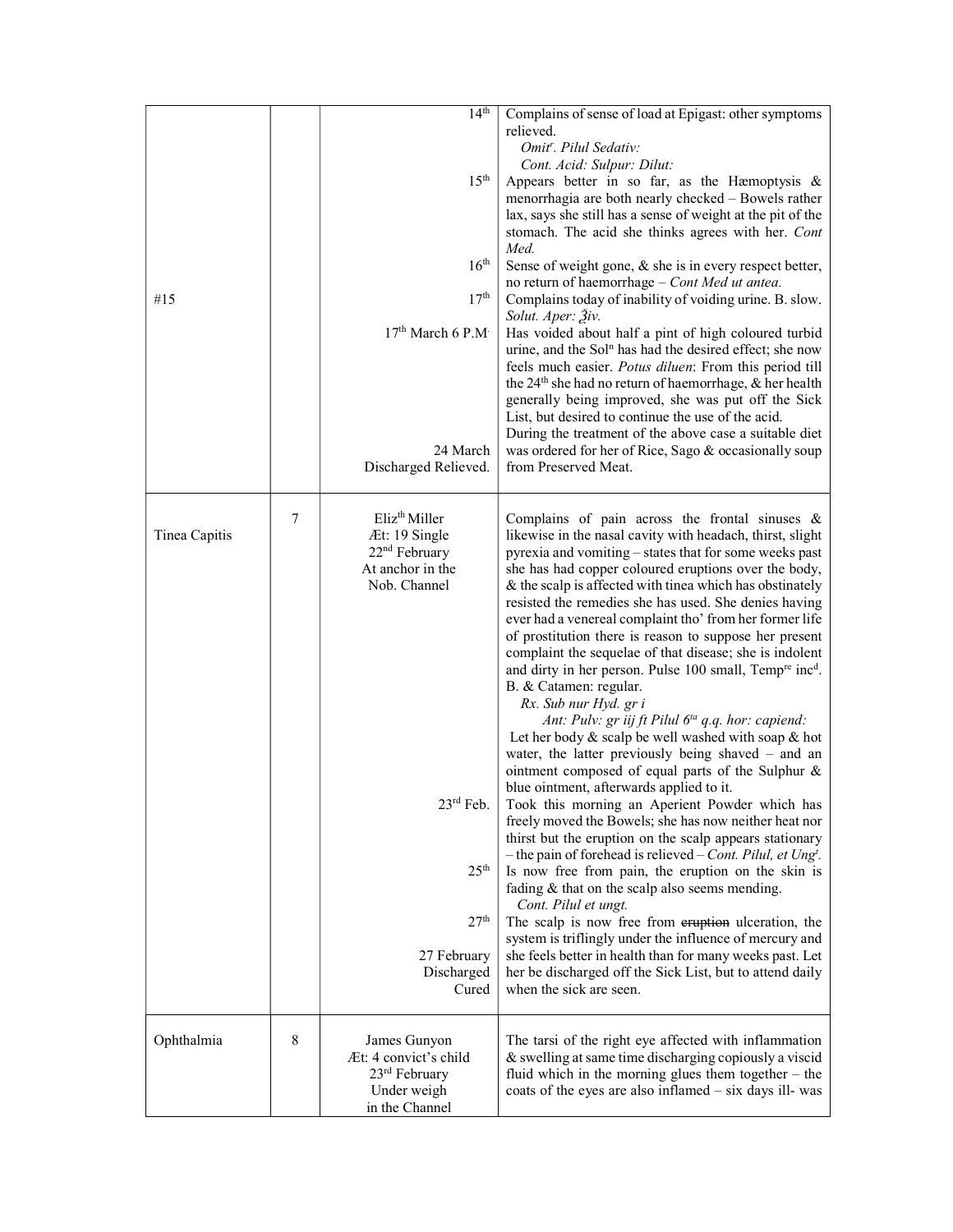| #16                              |   | $24^{\text{th}}$<br>$25th$ February<br>March $1st$<br>Discharged<br>Cured                | similarly affected three months ago - Pulse quick $\&$<br>small, skin hot – is decidedly of a scrofulous diathesis.<br>Capt. Pulv: Cathart: ex Jalap et Sub. Mur Hyd:<br>Utat: Collyr; Sulph: Zinci - (gr ij ad Žj aq)<br>Illinat': tars: ung <sup>t</sup> . Nit: Hyd: redact:<br>The purgative has operated freely $&$ the Swelling of<br>palpebræ is something diminished, there is still a<br>considerable discharge from the inside of them. Cont.<br>Remed:<br>Inflammation & swelling reduced, the discharge also<br>is diminished. Bowels open. Pule still quick. T: clean.<br>Cont <sup>r</sup> . Remed; necnon Instille occul:<br>Vin: Opii g <sup>tt</sup> j omni nocte<br>By continuing the above treatment for a few days $\&$<br>administering a purgative<br>occasionally,<br>the<br>inflammation of eyes soon subsided he resumed<br>regained his usual health. A younger sister had the<br>same disease & underwent similar treatment. |
|----------------------------------|---|------------------------------------------------------------------------------------------|--------------------------------------------------------------------------------------------------------------------------------------------------------------------------------------------------------------------------------------------------------------------------------------------------------------------------------------------------------------------------------------------------------------------------------------------------------------------------------------------------------------------------------------------------------------------------------------------------------------------------------------------------------------------------------------------------------------------------------------------------------------------------------------------------------------------------------------------------------------------------------------------------------------------------------------------------------|
| Nausea Marina<br>et<br>Singultus | 9 | Eliz <sup>th</sup> Graham<br>Æt:20 Single<br>27 February<br>Under weigh<br>in<br>Channel | Has been labouring under Sea Sickness for the last<br>three days which was yesterday & during the night<br>occasionally accompanied by distressing singultus and<br>pain at the præcordia; - she has taken Antispasmodic<br>& Saline Effervescent draughts & last night Opium gr<br>ij with gr x of Calomel, without relief.<br>This morning she is still occasionally harassed with<br>hiccup, there is considerable thirst, & constant nausea.<br>Pulse 100, Bowels slow, catamenia reg:<br>Capt. Haust: Salin. in actu Effervescetia 2 <sup>da</sup> q.q.                                                                                                                                                                                                                                                                                                                                                                                           |
|                                  |   | 6 P.M.                                                                                   | hor.<br>Singultus continues with uneasiness at Epigastric<br>region, has had no alvine evacuation.<br>Applicet Emplast: Lyttæ ampl: Scrobiculo Cordis.<br>Intr Haust:<br>Capt. Pilul: Cathart ex Ext Colcynth. Co. cum Sub<br>Mur Hyd. iij<br>Gruel or Barley Water.                                                                                                                                                                                                                                                                                                                                                                                                                                                                                                                                                                                                                                                                                   |
|                                  |   | 28 <sup>th</sup> Febr <sup>y</sup>                                                       | Blister has risen well and relieved the pain at the<br>præcordia. Singultus however has been troublesome<br>during the night, Pulse 100, of moderate strength, T.<br>moist & clean, two stools from the Pills, thirst and<br>retching continues but on the whole she is something<br>better.                                                                                                                                                                                                                                                                                                                                                                                                                                                                                                                                                                                                                                                           |
|                                  |   | 6 P.M.<br>29 <sup>th</sup>                                                               | Rep' Haust: Salin: Efferves:<br>Has been vomiting occasionally but the Singultus is<br>less frequent, fluid ejected is extremely acid.<br>Cap <sup>t</sup> . Magnes: Carb: $\partial$ ij – ex Aq Menth:<br>No return of vomiting or singultus. Pulse, Heat & T:                                                                                                                                                                                                                                                                                                                                                                                                                                                                                                                                                                                                                                                                                        |
|                                  |   | March 1st                                                                                | natural. B. confined.<br>Int'. Haust: Rep'. Pilul Cathart:<br>Attacked during the night with torminal pain of<br>bowels, frequent calls to evacuate faeces with inability<br>of so doing, tenesmus - Pulse quick, T. foul - no return                                                                                                                                                                                                                                                                                                                                                                                                                                                                                                                                                                                                                                                                                                                  |
|                                  |   |                                                                                          | of tenesmus Singultus.<br>Rx. Magnes. Sulph: Žiij Ant: Tart: gr 1/4<br>Solve in Decoct. Hord: Žvj stat: sumend: et 4tis horis<br>repetend, p. r. nata                                                                                                                                                                                                                                                                                                                                                                                                                                                                                                                                                                                                                                                                                                                                                                                                  |
|                                  |   | 2nd                                                                                      | Took several does of Saline aperient with the effect of<br>relieving the griping $\&$ tenesmus, the evacuations are                                                                                                                                                                                                                                                                                                                                                                                                                                                                                                                                                                                                                                                                                                                                                                                                                                    |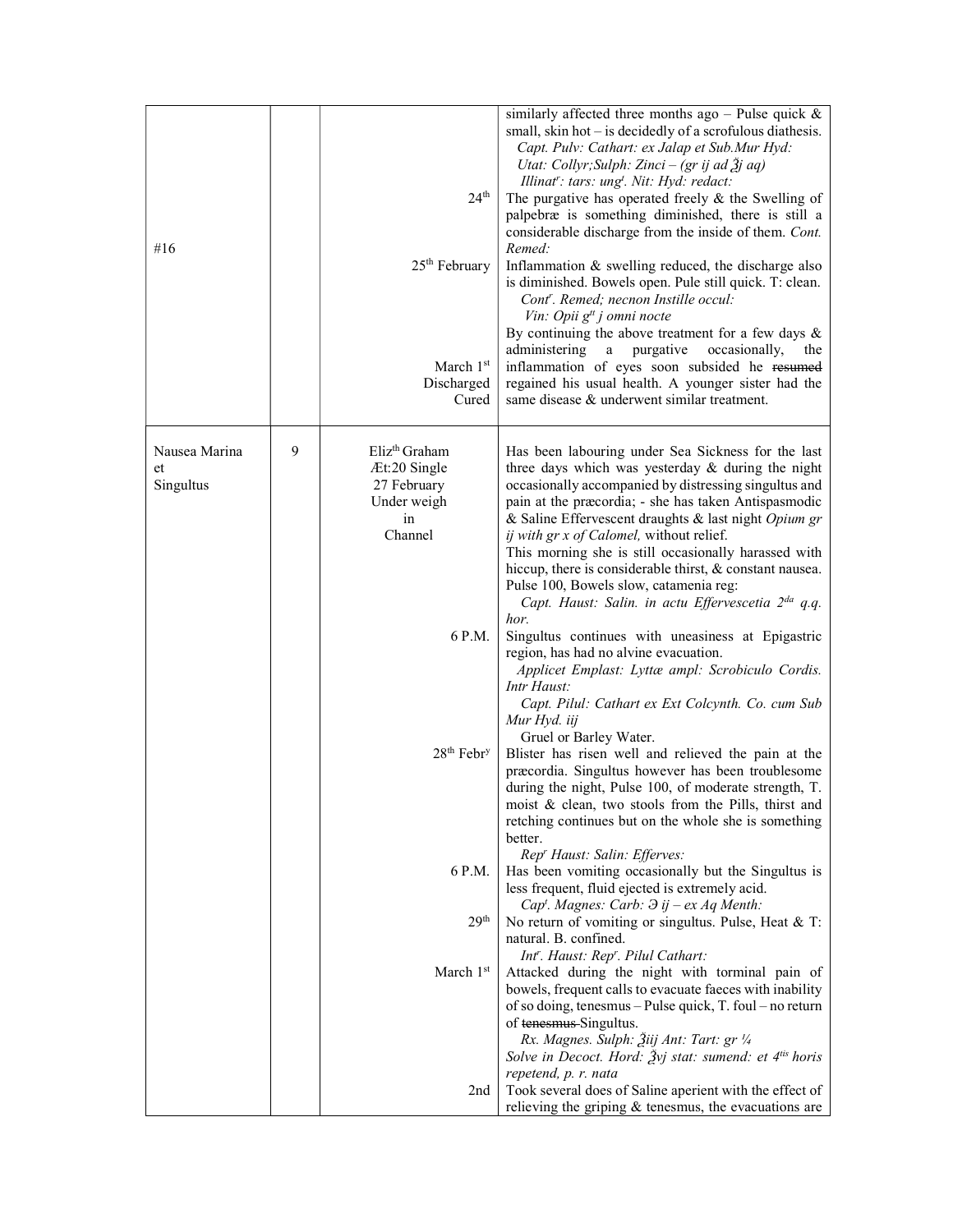|                   |    | 6 P.M.<br>3rd<br>4 <sup>th</sup> March<br>Discharged Cured                           | more free & feculent, no singultus or vomiting. T:<br>cleaner.<br>Int <sup>r</sup> : Mist: Rx Rhei Pulv: gr x<br>Pulv Ipecac. Co. gr xij M stat. sumend.<br>Is free from purging, pain or hiccup, Blister nearly<br>heal. Omit <sup>r</sup> Med: Potus salinen<br>Continues free from purging but the stomach is still<br>weak and irritable.<br>Hab: Infus: Gent; Co 2fs ter ind.<br>Is now free from complaint except weakness -<br>Recommended to continue the Infusion for a day or<br>two.                             |
|-------------------|----|--------------------------------------------------------------------------------------|-----------------------------------------------------------------------------------------------------------------------------------------------------------------------------------------------------------------------------------------------------------------------------------------------------------------------------------------------------------------------------------------------------------------------------------------------------------------------------------------------------------------------------|
| #17<br>Dysenteria | 10 | Cath <sup>ne</sup> Johnston<br>Æt: 27. Single<br>28 <sup>th</sup> February<br>At Sea | Robust and Plethoric, was bled eight days since for<br>acute headach, she has since been Sea Sick and during<br>the last night was seized with acute pain at the lower<br>part of abdomen returning in paroxysms and<br>accompanied with vomiting and purging. Pulse quick<br>& small, Tongue thickly coated, much thirst &<br>irritability at stomach, no distension or pain of<br>abdomen on pressure; Catamen: regular.<br>$Rx$ Ol: Ricini $\tilde{g}$ ifs – Tinct. Rhei $\tilde{g}$ fs<br>Aq: Menth. Pip. 2ifs ft Haust |
|                   |    | 2 P.M.                                                                               | The draught being rejected and the pain $&$ vomiting<br>continuing, an anodyne Enema was administered and<br>Sub. Mur. Hyd: gr x, Opii gr ij in form of bolus,<br>prescribed and followed up with Saline Effervescent<br>draughts.                                                                                                                                                                                                                                                                                          |
|                   |    | 6 P.M.                                                                               | Constant vomiting - Pulse 110, full, Skin hot, Tongue<br>still foul, two slimy stools, mixed with blood following<br>the Enema - Sensorium disturbed.<br>$F. V. S. brach. ad \lambda x$<br>Cont <sup>r</sup> Haust. Salin. Efferves. 2 <sup>da</sup> q.q. hor.                                                                                                                                                                                                                                                              |
|                   |    | 10 P.M.                                                                              | Two alvine evacuations, she has been relieved by the<br>bleeding & is now disposed to sleep. Potus ad libit per<br>noctem                                                                                                                                                                                                                                                                                                                                                                                                   |
|                   |    | 29 <sup>th</sup>                                                                     | Frequent purging of scanty slimy stools attended with<br>tenesmus, she slept at intervals, & at present is inclined<br>to dose. P. 96, T: cleaner, thirst diminished. She<br>complains occasionally of pain at Hypogastric region.<br>Cap <sup>t</sup> Pulv: Ipecac: Co. gr xv $6^{ta}$ q.q hor p.r.n.<br><i>Int'. alia.</i> Her rations to be checked.                                                                                                                                                                     |
|                   |    | 6 P.M.                                                                               | The first powder was rejected a second has been<br>retained and she seems easier. Pulse 89, T; moist,<br>stools still slimy.<br>Rx. Sub. Mur Hyd: gr iij<br>Opii Colat gr j ft pilul 4 <sup>ta</sup> q.q. hor. capiend.                                                                                                                                                                                                                                                                                                     |
|                   |    | March 1st                                                                            | Thin gruel for drink. Int'. Pulv: Sudorif.<br>During the early part of the night she slept and was free<br>from purging, it has returned since morning, with<br>tenesmus & pain at fundus abdom: Has taken four of<br>the Pills, P 79, T: yellowish, no heat $&$ less thirst,                                                                                                                                                                                                                                               |
|                   |    | 2 <sup>nd</sup> 6 P.M.                                                               | dejections still slimy in part.<br>Rx Rhei Pulv: gr x Ipecac. Pulv. gr ij M ft pulv. 3tia<br>q.q hor sumend. Potus et diet ut ant. Int'. Pilul.<br>Dysenteric symptoms relieved and she is now free<br>from pain. Pulse and Heat natural – stools feculent.<br>Tongue still rather foul.<br>Intermittante medicament.                                                                                                                                                                                                       |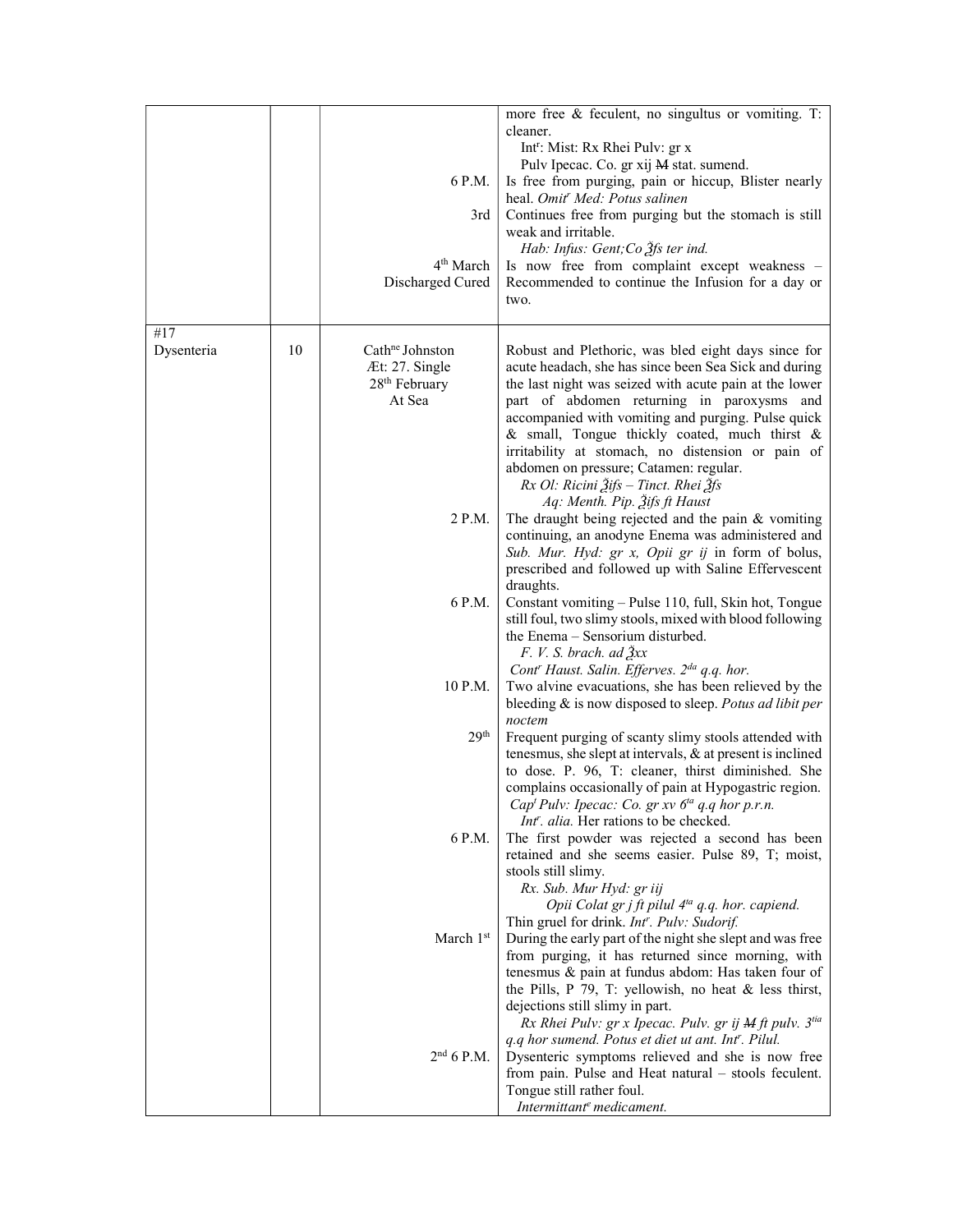|          |    | 3 <sup>rd</sup>           | Continues free from Dysenteric affection and the                    |
|----------|----|---------------------------|---------------------------------------------------------------------|
|          |    |                           | Tongue is cleaning, app <sup>te</sup> returning.                    |
|          |    |                           | Hab. Infus. Gentianæ Acidulat Žij ter in die                        |
|          |    | 4 <sup>th</sup>           | Has had no return of purging. Pulse, Heat and                       |
|          |    |                           | Tongue natural.                                                     |
|          |    |                           | Cont <sup>r</sup> . Infus. Amar.                                    |
|          |    |                           | Let her have her usual Rations.                                     |
|          |    | 5 <sup>th</sup>           | App <sup>te</sup> good, Bowels now regular. Cont'. Infus. Gent.     |
|          |    | 6 <sup>th</sup>           | Is now free from complaint. Omit' med. Let her be                   |
|          |    | 6th March Discharged      | discharged                                                          |
|          |    | Cured                     |                                                                     |
| #18      |    |                           | 6 P.M.                                                              |
|          | 11 | Mary Devign               | Subject to Hysteria, $&$ for some time past has been                |
| Hysteria |    | Æt. 23 Married            | labouring under severe Sea Sickness. Today finding                  |
|          |    | 29 <sup>th</sup> February | her exceedingly dejected in spirits, the Pulse being                |
|          |    | At Sea                    | feeble and Tongue parched, I ordered her into the                   |
|          |    |                           | Hospital & prescribed <i>Pulv. Jalap: Co. <math>3j</math>.</i> This |
|          |    |                           | evening, tho' in no pain, she appears worse. The                    |
|          |    |                           | Tongue is still dry and the teeth are incrusted with                |
|          |    |                           | brown sordes. Pulse 74 languid, Heat natural, Bowels                |
|          |    |                           | have been moved, Catamen: regular, takes medicine                   |
|          |    |                           | only when forced and answers questions with                         |
|          |    |                           | reluctance.                                                         |
|          |    |                           | Hab. Mist Camphor. 3fs ter: q.q. hor.                               |
|          |    |                           | Let her be sponged with vinegar & water, acidulated                 |
|          |    |                           | drink & Gruel with a small portion of Port Wine. Salt               |
|          |    |                           | Provisions to be checked.                                           |
|          |    | March 1st                 | Is listless and drowsy. P. 72, Heat natl. Had an                    |
|          |    |                           | Hysterical paroxysm about 10 last night, when she                   |
|          |    |                           | sobbed much, complains only of weakness, Bowels                     |
|          |    |                           | slow. Hab' Pulv. Jalap. Co 3j.                                      |
|          |    |                           | Continue the ablution & Camph. mixture occasionally.                |
|          |    | $2nd$ 6 P.M.              | Appears less languid, Pulse 76 weak, T. clean & moist,              |
|          |    |                           | the purgative not operating took one this morning of                |
|          |    |                           | Jalap & Calomel which has produced two free                         |
|          |    |                           | motions.                                                            |
|          |    |                           | Int <sup>r</sup> Mist Camphor.                                      |
|          |    |                           | Continue the gruel with Port Wine and the ablution                  |
|          |    |                           | with vinegar & water which she says is "refreshing".                |
|          |    | $3rd$ March 6 P.M.        | Functions apparently natural but the Tongue                         |
|          |    |                           | continues parched, tho' clean & she has considerable                |
|          |    |                           | thirst, no pain - B. free.                                          |
|          |    |                           | Contr Haust: Salin Efferves: ter quarterve in die -                 |
|          |    |                           | Continue Gruel &c.                                                  |
|          |    | 4 <sup>th</sup>           | She is well with exception of irritability of stomach               |
|          |    |                           | and the globus hystericus is occasionally troublesome.              |
|          |    |                           | Cont Haust Efferves Salin.                                          |
|          |    |                           | To have her usual Rations.                                          |
|          |    | 5 <sup>th</sup>           | Bowels much confined, P .76, T. still rather dry,                   |
|          |    |                           | Stomach irritable.                                                  |
|          |    |                           | Rx Scammon: Pulv: Mass. Pil. aloet á á gr x Sub.                    |
|          |    |                           | Mur. Hyd: gr iv ft mas. in Pilul iij diviid et stat                 |
|          |    |                           | capiend.                                                            |
|          |    | $6^{\rm th}$              | The pills have operated freely, but the stomach is still            |
|          |    |                           | irritable and she has no app <sup>te</sup> for food, I am now of    |
|          |    |                           | opinion that her complaints are in some degree                      |
|          |    |                           | simulated.                                                          |
|          |    |                           | Hab' Infus Gent Žij ter ind.                                        |
|          |    |                           | Omit. alia.                                                         |
|          |    |                           |                                                                     |
|          |    |                           |                                                                     |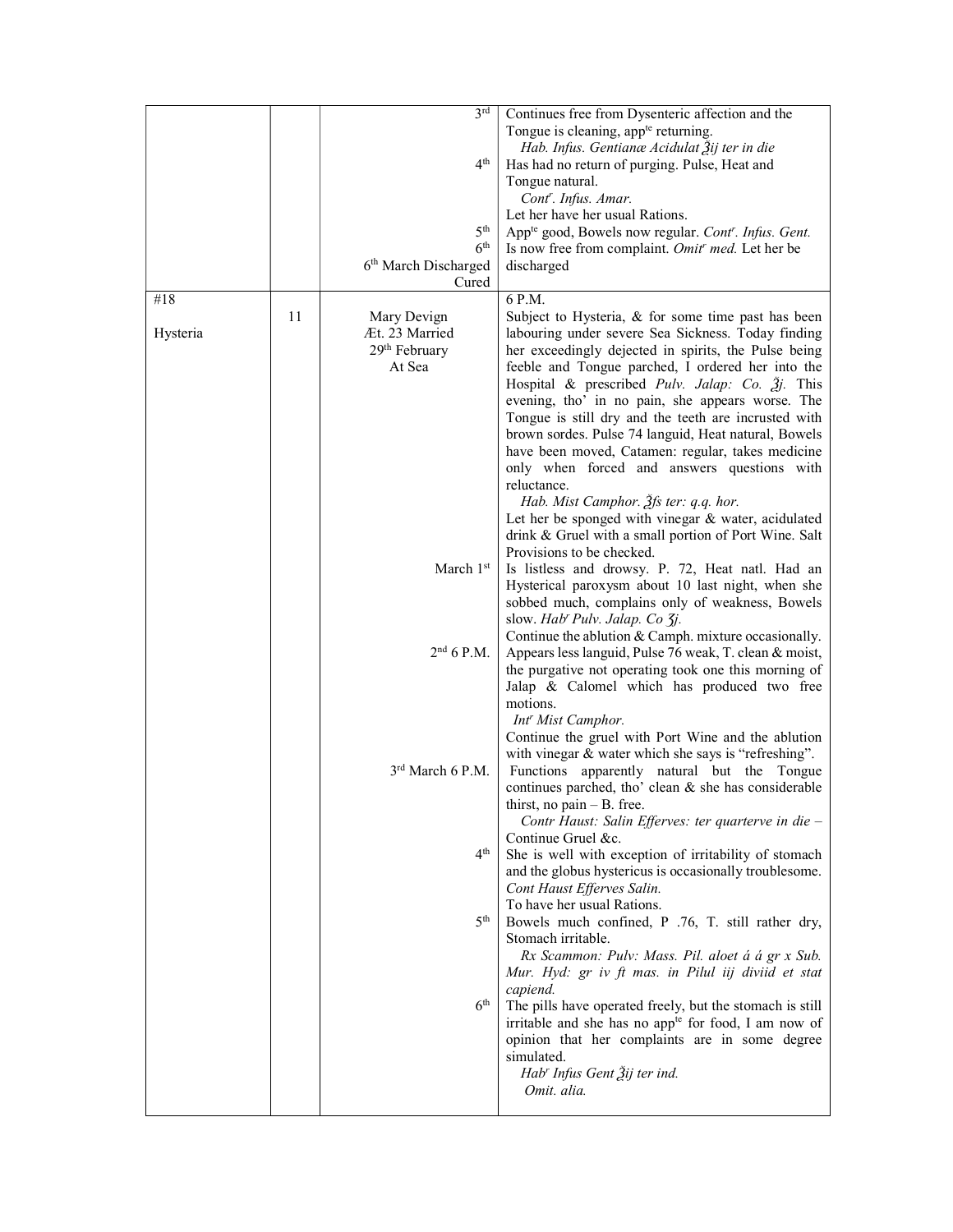|     | $7th 6 P.M-$                              | Has been retching repeatedly during the day and when                                                       |
|-----|-------------------------------------------|------------------------------------------------------------------------------------------------------------|
|     |                                           | she attempts to sit in the an erect posture the globus                                                     |
|     |                                           | hystericus is particularly distressing. Pulse Temp <sup>re</sup> &                                         |
|     |                                           | skin natural, Bowels lax.                                                                                  |
|     |                                           | Capt. Haust. anodyne cum Tinct Opii g <sup>tt</sup> xi                                                     |
|     | 8 <sup>th</sup>                           | Uneasiness at Epigastric region with vomiting and                                                          |
|     |                                           | occasionally singultus, constant Thirst, Tongue dry,                                                       |
|     |                                           | Pulse 80 soft, B. pretty regular - the anodyne did not                                                     |
| #19 |                                           | produce sleep.                                                                                             |
|     |                                           | Applicet" Emplast: Lyttæ Scrobicul. Cordis                                                                 |
|     |                                           | Capt. Haust: Salin in actu Effervescentiæ sæpe                                                             |
|     |                                           | Omit <sup>r</sup> Infus. Gentianæ                                                                          |
|     | 9 <sup>th</sup> March                     | Considerably better, since the blister has risen the                                                       |
|     |                                           | retching & singultus have ceased, she has still some                                                       |
|     |                                           | thirst but no pain. Bowels confined.                                                                       |
|     |                                           | Hab. Pilul Ext: Colocynth: cum Sub Mur Hyd iij                                                             |
|     |                                           | Int <sup>r</sup> Haust:                                                                                    |
|     | $11^{th}$ 6 P.M.                          | Has been up today $\&$ on the whole improving tho'                                                         |
|     |                                           | slowly. The purgative operated on the $9th$ & she was                                                      |
|     |                                           | tolerably easy during the whole of yesterday.                                                              |
|     |                                           | Rep' Infus: Gent: more solito.                                                                             |
|     | 12 <sup>th</sup>                          | Continues to recover but the bowels are again slow.                                                        |
|     |                                           | Rep' Pilul Cathart.                                                                                        |
|     | 13 <sup>th</sup>                          | Has been much troubled with the globus hystericus $\&$                                                     |
|     |                                           | uneasiness at præcordia. P. 72 languid, T. clean, Pills                                                    |
|     |                                           | operated gently $-$ Cont. Infus.                                                                           |
|     | 14 <sup>th</sup>                          | Globus still troublesome & she appears weak tho'                                                           |
|     |                                           | Pulse Heat & T. natural                                                                                    |
|     |                                           | Capt. Mist Cinchon. cum Acid Sulphur: $\tilde{A}$ .ij ter ind                                              |
|     |                                           | - omit alia.                                                                                               |
|     | 15 <sup>th</sup>                          | Lassitude with weakness & thirst but no pain. Let the                                                      |
|     |                                           | blister (which has been kept open) be now dressed                                                          |
|     |                                           | with Cerat Cetacei & healed. Cont. Mist. Cinchon.                                                          |
|     | $16^{\text{th}}$                          | Has had purging of scanty stools attended with griping                                                     |
|     |                                           | & tenesmus during the night. P. 74 small, T. moist,                                                        |
|     |                                           | great depression of spirits. Int <sup>r</sup> . Infus Mist:<br>Capt. Pil. Rhei et Ipecac: ij $2^d$ q.q hor |
|     |                                           | Let her salt provisions be checked. Gruel $\&$ a little                                                    |
|     |                                           | soup from Preserved meat substituted.                                                                      |
|     | 17 <sup>th</sup>                          | P. 90 feeble, sk. covered with alarming moisture, she                                                      |
|     |                                           | passed a restless night tho' the purging & pain of                                                         |
|     |                                           | abdomen have ceased, sense of faintness & vomiting                                                         |
|     |                                           | distressing. She is extremely depressed in spirits $\&$                                                    |
|     |                                           | with difficulty takes medicine or drink.                                                                   |
|     |                                           | Let her take Inf. Sen: č Sulph. Magnes in small doses.                                                     |
|     |                                           | Sago with wine $-$ Omit <sup>r</sup> Pilul                                                                 |
|     | 17 <sup>th</sup> March 5 P.M <sup>.</sup> | She is retching violently and complaining of pain at                                                       |
|     |                                           | lower part of abdomen with inclination to void urine                                                       |
|     |                                           | but incapacity of so doing, there is neither distension                                                    |
|     |                                           | or pain on pressure - great prostration of strength - two                                                  |
|     |                                           | stools – the first, contained scybala the second liquid                                                    |
|     |                                           | $\&$ greenish. She declares she is dying $\&$ refuses drink                                                |
|     |                                           | or medicine unless when forced on her.                                                                     |
|     |                                           | Rx. Mist. Camphor. Žij. Spt: œth: Nit: 3ifs                                                                |
|     |                                           | Tinct. Opii g <sup>tt</sup> xxx ft Mist                                                                    |
|     |                                           | Capiat Ѯfs 2 <sup>da</sup> q.q. hor. pro re nata.                                                          |
|     |                                           | Int <sup>r</sup> . Infus aper.                                                                             |
|     |                                           | Foreat'. Region Hypogast. et Injiciat' Enem:                                                               |
|     |                                           | Anodyn. stat.                                                                                              |
|     |                                           |                                                                                                            |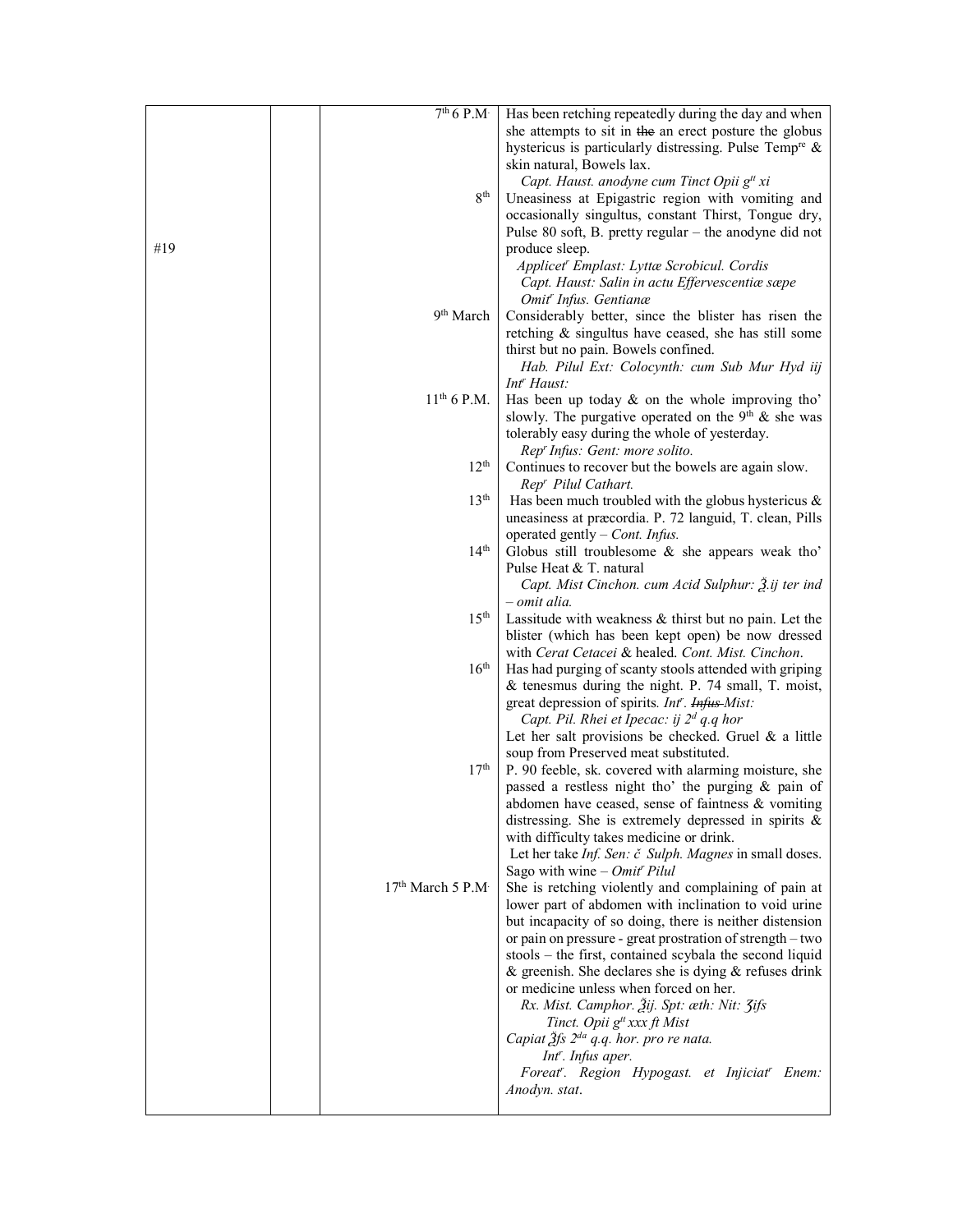|     | 10 P.M                 | Great depression of spirits with sense of sinking, Pulse                                                          |
|-----|------------------------|-------------------------------------------------------------------------------------------------------------------|
|     |                        | small, Heat increased, respiration laborious. Enema                                                               |
|     |                        | was passed with but little feculency - uneasiness at                                                              |
|     |                        | hypogast: gone.                                                                                                   |
|     |                        | Applicet: Emp: Lyttæ Scrobic. Cord.<br>Cont. Mist:                                                                |
|     | 18 <sup>th</sup>       | She slept at intervals, but would not allow the blister                                                           |
|     |                        | to remain on, continues to vomit. Pulse 115 small, face                                                           |
|     |                        | flushed. Breathing hurried, says she has no pain, is                                                              |
|     |                        | obstinate $\&$ refuses medicine, only one stool –                                                                 |
|     |                        | occasional singultus.                                                                                             |
|     |                        | Omit". Mist: Camphor: Hab' Pulv: aper: Efferves:                                                                  |
|     |                        | (vulga Seidlitz diet) necnon. affricit: supra regione                                                             |
|     |                        | Epigastric Ung <sup>t</sup> Antimon. Tartar.                                                                      |
|     | 6 P.M.                 | Pain at hypogastric region with frequent calls to void                                                            |
|     |                        | urine has returned, repeated vomiting, several dark                                                               |
|     |                        | clay coloured stools. Pulse 110 small, skin hot.                                                                  |
|     |                        | Catamenia adsunt.                                                                                                 |
| #20 |                        | Rep' Fotus abdomini part. infer.                                                                                  |
|     |                        | Rx Spt ætheres Nitros. 3j                                                                                         |
|     |                        | Super Tart Pot. Ziij. Solve in Aq. tepid Žviij. Bibat<br>divid stat. et alter. part. in horas [tres?]             |
|     | 19 <sup>th</sup> March | Slept pretty well during the night but was affected with                                                          |
|     |                        | singultus this morning. Pulse 90, T. moist, less thirst,                                                          |
|     |                        | still complains of pain at hypogastric region - no                                                                |
|     |                        | vomiting since a pustular eruption has been produced                                                              |
|     |                        | by the ointment.                                                                                                  |
|     |                        | Cont' Solut. Super. tart. Potass cum Spt. æth:                                                                    |
|     |                        | Nitros.                                                                                                           |
|     | 20 <sup>th</sup>       | Occasional return of singultus & sickness at stomach,                                                             |
|     |                        | Pulse small, Heat nat <sup>1</sup> , she perspires copiously,                                                     |
|     |                        | defluxerunt Catamen:                                                                                              |
|     |                        | Rx. Quinin. Sulph. gr ij                                                                                          |
|     |                        | Solve in Aq: $\tilde{A}j$ et adde Acid. Sulph: dilute $g^{tt}x$                                                   |
|     | 21st                   | ft Haust. ter indie sumend                                                                                        |
|     |                        | Epigast: covered with pimples, no return of singultus<br>or vomiting. P. 78, T. moist, surface still covered with |
|     |                        | moisture.                                                                                                         |
|     |                        | Cont' Sulph Quinin: Let her have Preserved Meat                                                                   |
|     |                        | made into Soup.                                                                                                   |
|     | 22 <sup>nd</sup>       | Complains only of weakness, she refuses wine but has                                                              |
|     |                        | taken her medicine and relishes the fresh soup. P. 78,                                                            |
|     |                        | T. clean. Heat & Bowels natural.                                                                                  |
|     |                        | Cont <sup>r</sup> med et Dieta                                                                                    |
|     |                        | From this period till the date of her discharge she                                                               |
|     |                        | continued gradually to recover and gain strength,                                                                 |
|     |                        | under the use of Quinine and a diet composed of her                                                               |
|     |                        | Flour, occasionally Preserved Meat made into soup,                                                                |
|     |                        | and a little wine &c<br>Her complaints from the commencement have been                                            |
|     |                        | decidedly of an hysterical nature and no doubt have                                                               |
|     | 31 <sup>st</sup> March | been much aggravated by mental anxiety $\&$ irritation.                                                           |
|     | Discharged             | Her character & conduct hitherto has been good tho'                                                               |
|     | Cured                  | she possesses a violent temper when excited.                                                                      |
|     |                        |                                                                                                                   |
|     |                        |                                                                                                                   |
|     |                        |                                                                                                                   |
|     |                        |                                                                                                                   |
|     |                        |                                                                                                                   |
|     |                        |                                                                                                                   |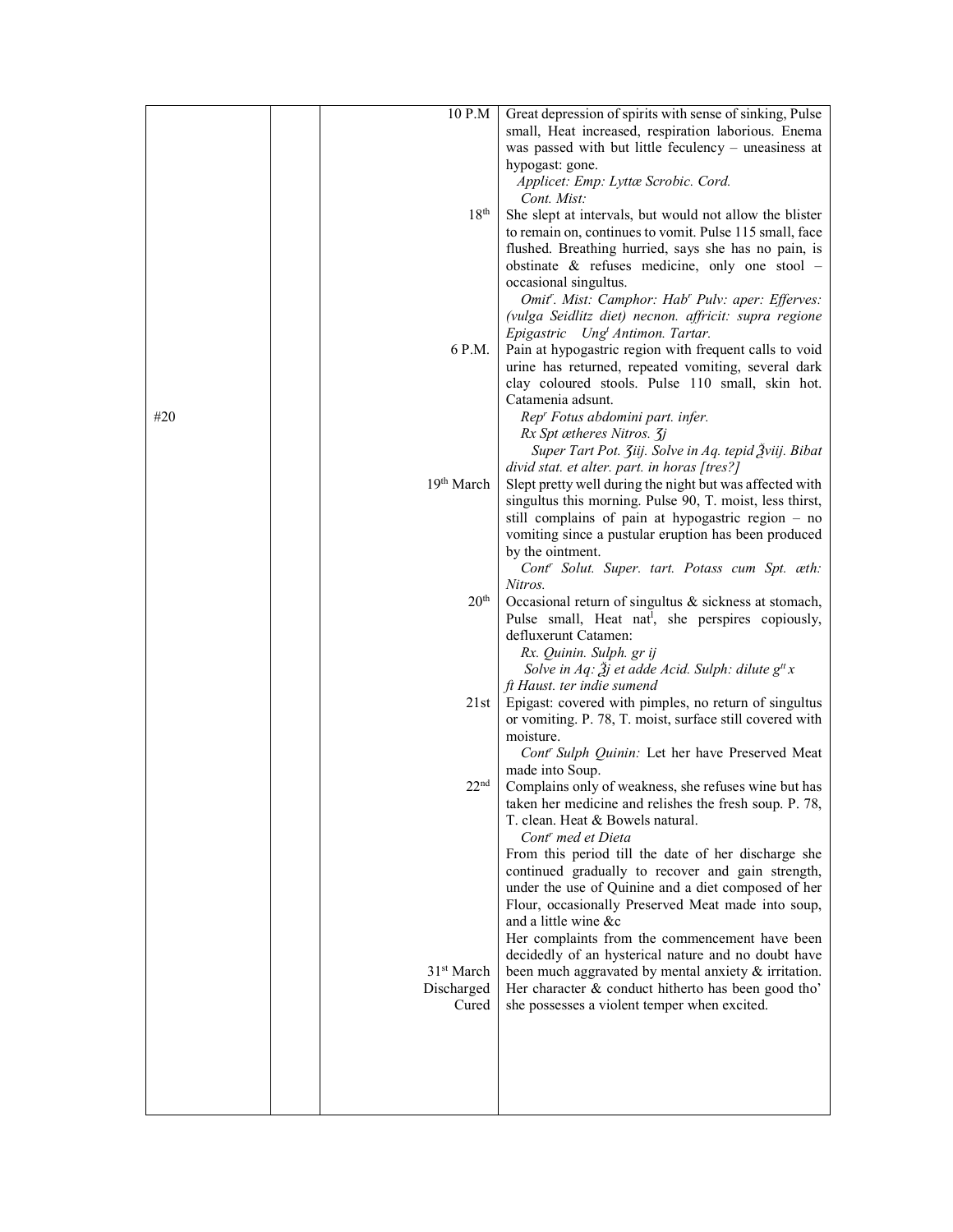| Dysenteria | 12 | Eliz <sup>th</sup> Broadway      | Has been the mother of eight children- was suddenly                                                           |
|------------|----|----------------------------------|---------------------------------------------------------------------------------------------------------------|
|            |    | Æt. 38. Married                  | seized during the last night with rigors followed by                                                          |
|            |    | 14 <sup>th</sup> March<br>At Sea | severe griping, purging, pain of back and headach<br>attended with pyrexia & thirst which continue – the      |
|            |    |                                  | dejections are scanty $\&$ are accompanied with                                                               |
|            |    |                                  | tenesmus. Pulse quick $\&$ small, T: moist - catamenia                                                        |
|            |    |                                  | appeared within the last three weeks after an absence                                                         |
|            |    |                                  | of three months – this woman experienced sea sickness                                                         |
|            |    |                                  | in a severe degree but had quite recovered from its                                                           |
|            |    |                                  | affects.                                                                                                      |
|            |    |                                  | Rx Ol. Ricini Žifs Tinct. Opii g <sup>tt</sup> xxx                                                            |
|            |    |                                  | Aq. Menth. Pip. $\tilde{A}$ j ft haust stat-capiend.                                                          |
|            |    |                                  | Hab. Decoct Hord. pro potu                                                                                    |
|            |    | 6 P.M.                           | Only one stool which was more free & attended with                                                            |
|            |    |                                  | less straining. She complains much of her back, of<br>nausea & of thirst, has vomited thrice. P.110 small, sk |
|            |    |                                  | hot, headach. Cap' Haust. Salin. Efferves. Cont' Potus                                                        |
|            |    | $15^{\text{th}}$                 | Passed a bad night having had repeated vomiting and                                                           |
|            |    |                                  | the pain of bowels being at times severe. Pulse now                                                           |
|            |    |                                  | 80, sk: soft. T: moist, thirst diminished.                                                                    |
|            |    |                                  | Hab <sup>t</sup> Pil. Sub. Mur. Hyd. č Opii i ter ind.                                                        |
|            |    |                                  | Decoct. Hord: ad libit                                                                                        |
|            |    | 6 P.M.                           | Pulse quick $(110)$ & small, nausea & thirst, stools                                                          |
|            |    |                                  | scanty, frothy and accompanied with painful tenesmus<br>$-$ skin hot and dry $-$ headach.                     |
|            |    |                                  | Cont <sup>r</sup> Pilul et si perstet tenesmus                                                                |
|            |    |                                  | Capt. Ol: Ricini <i>Zj. Potus ut ant:</i>                                                                     |
|            |    | $16^{\text{th}}$                 | Has had a bad night, she took the oil at 10 p.m. & had                                                        |
|            |    |                                  | frequent purging of slimy scanty stools from it. Pulse                                                        |
|            |    |                                  | 78 small. T. brownish, nausea with torminal pains                                                             |
|            |    |                                  | shooting to the back continue.                                                                                |
|            |    |                                  | Rx. Pulv. Ipec Co 3j Pulv. Rhei 3fs<br>Ol. menth. pip. g <sup>tt</sup> iij ft mass in Pil gr v divid.         |
|            |    |                                  | Duo sumend $2^{da}$ q q hor. Cont Potus                                                                       |
|            |    |                                  | Let her rations be checked.                                                                                   |
| #21        |    | 16 <sup>th</sup> March 6 P.M.    | Has vomited repeatedly but some Sago & Wine has                                                               |
|            |    |                                  | been retained this evening. Pulse 76, T: moist,                                                               |
|            |    |                                  | tenesmus relieved, nor has she constant inclination to                                                        |
|            |    |                                  | go to stool.<br>Cont <sup>r</sup> Pilul. ut antea                                                             |
|            |    | 17 <sup>th</sup>                 | Passed a restless night tho' the calls to stool have not                                                      |
|            |    |                                  | been frequent she perspired profusely and now                                                                 |
|            |    |                                  | complains of pain at Epigastrium & under the left                                                             |
|            |    |                                  | mamma. P. 90 & small, Sk: cool, T: clean & moist.                                                             |
|            |    |                                  | Rx Infus Senna Žij Magnes Sulph Zij<br>M ft Haust. $6^{ta}$ q.q. hor. sumend:                                 |
|            |    |                                  | Int <sup>r</sup> . Pilul: Ipecac: Co.                                                                         |
|            |    | 6 P.M.                           | Four stools from the Infusion, more natural and                                                               |
|            |    |                                  | attended with less tenesmus and griping. Pule 88,                                                             |
|            |    |                                  | small, T: clean, sk: cool, still complains of pain at                                                         |
|            |    |                                  | Epigastrium & under left breast particularly on a deep                                                        |
|            |    |                                  | inspiration.<br>Applicet: Emplast: Lyttæ situ doloris et Cap <sup>t</sup> Pulv:                               |
|            |    |                                  | Ipecac. Co. gr xvi Int'. Infus Aper.                                                                          |
|            |    | 18 <sup>th</sup>                 | Blister did not rise well but the pain is somewhat                                                            |
|            |    |                                  | relieved, she still experiences occasional tormina with                                                       |
|            |    |                                  | inclination to vomit. P 90 small. T: moist, skin cool &                                                       |
|            |    |                                  | soft.                                                                                                         |
|            |    |                                  | Rept'. Infus Aper. ut ant.                                                                                    |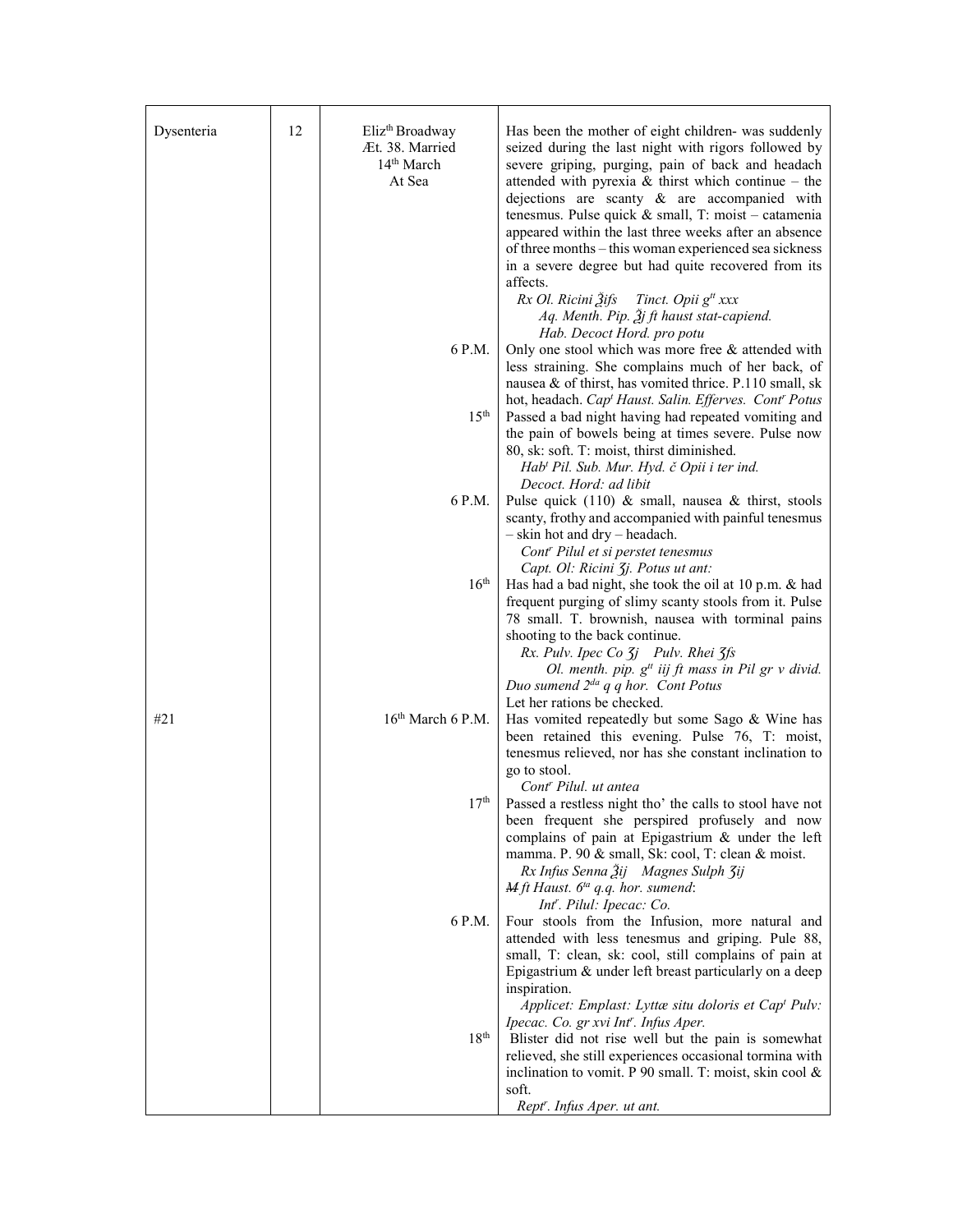| Dieta idem<br>6 P.M<br>Stools frequent but tho' scanty contain an admixture<br>of feculent matter, tenesmus relieved and the pain at<br>Epigast is almost gone. Intermitt' Infus. Aper.<br>Capt. Pulv: Dover. Pulv: Rhei á á gr x. Potus ad libit.<br>19th March<br>Passed a tolerable night and had only one motion<br>unattended with tenesmus - nausea with thirst<br>continues. Pulse 86, skin cool & moist complains of<br>headach & pain of back.<br>Capt. Infus Gent: cum Acid Sulphur dil. 3ij ter ind.<br>Gruel Sago & Soup from Preserved meat with a little<br>wine for Diet.<br>20 <sup>th</sup><br>Bowels still deranged, stools scanty but contain less<br>mucus. Cont. Infus. et capiat hora decubita Pil Sal.<br>Mur Hydrarg c Opii ij.<br>21 <sup>st</sup><br>Stools scanty, greenish, & contain some mucus,<br>tormina with slight tenesmus. Pulse 88 of mod.<br>strength, T. moist.<br>Rep'. Pilul: Sal Mur Hyd c Opio<br>22 <sup>nd</sup><br>Pulse skin & T. natural, purging has abated but she |
|----------------------------------------------------------------------------------------------------------------------------------------------------------------------------------------------------------------------------------------------------------------------------------------------------------------------------------------------------------------------------------------------------------------------------------------------------------------------------------------------------------------------------------------------------------------------------------------------------------------------------------------------------------------------------------------------------------------------------------------------------------------------------------------------------------------------------------------------------------------------------------------------------------------------------------------------------------------------------------------------------------------------|
|                                                                                                                                                                                                                                                                                                                                                                                                                                                                                                                                                                                                                                                                                                                                                                                                                                                                                                                                                                                                                      |
|                                                                                                                                                                                                                                                                                                                                                                                                                                                                                                                                                                                                                                                                                                                                                                                                                                                                                                                                                                                                                      |
|                                                                                                                                                                                                                                                                                                                                                                                                                                                                                                                                                                                                                                                                                                                                                                                                                                                                                                                                                                                                                      |
|                                                                                                                                                                                                                                                                                                                                                                                                                                                                                                                                                                                                                                                                                                                                                                                                                                                                                                                                                                                                                      |
|                                                                                                                                                                                                                                                                                                                                                                                                                                                                                                                                                                                                                                                                                                                                                                                                                                                                                                                                                                                                                      |
|                                                                                                                                                                                                                                                                                                                                                                                                                                                                                                                                                                                                                                                                                                                                                                                                                                                                                                                                                                                                                      |
|                                                                                                                                                                                                                                                                                                                                                                                                                                                                                                                                                                                                                                                                                                                                                                                                                                                                                                                                                                                                                      |
|                                                                                                                                                                                                                                                                                                                                                                                                                                                                                                                                                                                                                                                                                                                                                                                                                                                                                                                                                                                                                      |
|                                                                                                                                                                                                                                                                                                                                                                                                                                                                                                                                                                                                                                                                                                                                                                                                                                                                                                                                                                                                                      |
|                                                                                                                                                                                                                                                                                                                                                                                                                                                                                                                                                                                                                                                                                                                                                                                                                                                                                                                                                                                                                      |
|                                                                                                                                                                                                                                                                                                                                                                                                                                                                                                                                                                                                                                                                                                                                                                                                                                                                                                                                                                                                                      |
|                                                                                                                                                                                                                                                                                                                                                                                                                                                                                                                                                                                                                                                                                                                                                                                                                                                                                                                                                                                                                      |
|                                                                                                                                                                                                                                                                                                                                                                                                                                                                                                                                                                                                                                                                                                                                                                                                                                                                                                                                                                                                                      |
|                                                                                                                                                                                                                                                                                                                                                                                                                                                                                                                                                                                                                                                                                                                                                                                                                                                                                                                                                                                                                      |
|                                                                                                                                                                                                                                                                                                                                                                                                                                                                                                                                                                                                                                                                                                                                                                                                                                                                                                                                                                                                                      |
| feels weak.                                                                                                                                                                                                                                                                                                                                                                                                                                                                                                                                                                                                                                                                                                                                                                                                                                                                                                                                                                                                          |
| Omit' Pilul: Cont' Infus Gent: et Hab Vin Vit: vini                                                                                                                                                                                                                                                                                                                                                                                                                                                                                                                                                                                                                                                                                                                                                                                                                                                                                                                                                                  |
| rub: ter ind. Soup [pt i?] daily.                                                                                                                                                                                                                                                                                                                                                                                                                                                                                                                                                                                                                                                                                                                                                                                                                                                                                                                                                                                    |
| 23 <sup>rd</sup><br>Bowels still lax & she feels excessively weak with                                                                                                                                                                                                                                                                                                                                                                                                                                                                                                                                                                                                                                                                                                                                                                                                                                                                                                                                               |
| disposition to syncope when in the erect posture.                                                                                                                                                                                                                                                                                                                                                                                                                                                                                                                                                                                                                                                                                                                                                                                                                                                                                                                                                                    |
| Cont. Med <sup>ta</sup> et dieta.<br>$24^{\rm th}$                                                                                                                                                                                                                                                                                                                                                                                                                                                                                                                                                                                                                                                                                                                                                                                                                                                                                                                                                                   |
| Gums slightly inflamed, the bowels are now regular,<br>but she complains of slight headach and general                                                                                                                                                                                                                                                                                                                                                                                                                                                                                                                                                                                                                                                                                                                                                                                                                                                                                                               |
| weakness. Med et Diet ut supra.                                                                                                                                                                                                                                                                                                                                                                                                                                                                                                                                                                                                                                                                                                                                                                                                                                                                                                                                                                                      |
| From this period her convalescence went on slowly,                                                                                                                                                                                                                                                                                                                                                                                                                                                                                                                                                                                                                                                                                                                                                                                                                                                                                                                                                                   |
| being interrupted by occasional returns of looseness &                                                                                                                                                                                                                                                                                                                                                                                                                                                                                                                                                                                                                                                                                                                                                                                                                                                                                                                                                               |
| irregularity of the Bowels. On the 2 <sup>nd</sup> April her usual                                                                                                                                                                                                                                                                                                                                                                                                                                                                                                                                                                                                                                                                                                                                                                                                                                                                                                                                                   |
| $12th$ April<br>Rations were ordered her but in addition to them she<br>Discharged<br>had an allowance of wine & occasionally fresh soup                                                                                                                                                                                                                                                                                                                                                                                                                                                                                                                                                                                                                                                                                                                                                                                                                                                                             |
| Cured<br>till the date of her discharge.                                                                                                                                                                                                                                                                                                                                                                                                                                                                                                                                                                                                                                                                                                                                                                                                                                                                                                                                                                             |
|                                                                                                                                                                                                                                                                                                                                                                                                                                                                                                                                                                                                                                                                                                                                                                                                                                                                                                                                                                                                                      |
| #22                                                                                                                                                                                                                                                                                                                                                                                                                                                                                                                                                                                                                                                                                                                                                                                                                                                                                                                                                                                                                  |
| 13<br>Ann Frances Clifton<br>The mother of one child and considered herself seven                                                                                                                                                                                                                                                                                                                                                                                                                                                                                                                                                                                                                                                                                                                                                                                                                                                                                                                                    |
| Abortus<br>Widow<br>months advanced in Pregnancy. During the whole of<br>Æt: 29<br>yesterday she experienced pains resembling those of                                                                                                                                                                                                                                                                                                                                                                                                                                                                                                                                                                                                                                                                                                                                                                                                                                                                               |
| 18 <sup>th</sup> March<br>labor; but did not complain till 11 p.m. when she was                                                                                                                                                                                                                                                                                                                                                                                                                                                                                                                                                                                                                                                                                                                                                                                                                                                                                                                                      |
| at Sea<br>seized with pretty copious flooding. On examination                                                                                                                                                                                                                                                                                                                                                                                                                                                                                                                                                                                                                                                                                                                                                                                                                                                                                                                                                        |
| found the os uteri searcely but little dilated, and the                                                                                                                                                                                                                                                                                                                                                                                                                                                                                                                                                                                                                                                                                                                                                                                                                                                                                                                                                              |
| pains being slight I ordered a Pill containing, Super                                                                                                                                                                                                                                                                                                                                                                                                                                                                                                                                                                                                                                                                                                                                                                                                                                                                                                                                                                |
| Acet. Plumb. gr ij & Opii gr fs every two hours, and                                                                                                                                                                                                                                                                                                                                                                                                                                                                                                                                                                                                                                                                                                                                                                                                                                                                                                                                                                 |
| cold applications externally with the effect of checking<br>the hæmorrhage. About 5 this morning the pains                                                                                                                                                                                                                                                                                                                                                                                                                                                                                                                                                                                                                                                                                                                                                                                                                                                                                                           |
| returned and in the space of half an hour gave birth to                                                                                                                                                                                                                                                                                                                                                                                                                                                                                                                                                                                                                                                                                                                                                                                                                                                                                                                                                              |
| a stillborn male child, which from appearance must                                                                                                                                                                                                                                                                                                                                                                                                                                                                                                                                                                                                                                                                                                                                                                                                                                                                                                                                                                   |
| have ceased to exist for several days before – the                                                                                                                                                                                                                                                                                                                                                                                                                                                                                                                                                                                                                                                                                                                                                                                                                                                                                                                                                                   |
| placenta immediately followed, but she felt weak and                                                                                                                                                                                                                                                                                                                                                                                                                                                                                                                                                                                                                                                                                                                                                                                                                                                                                                                                                                 |
| faint from loss of blood.<br>A little Sago & thin Gruel was given her and perfect                                                                                                                                                                                                                                                                                                                                                                                                                                                                                                                                                                                                                                                                                                                                                                                                                                                                                                                                    |
| rest enjoined.                                                                                                                                                                                                                                                                                                                                                                                                                                                                                                                                                                                                                                                                                                                                                                                                                                                                                                                                                                                                       |
|                                                                                                                                                                                                                                                                                                                                                                                                                                                                                                                                                                                                                                                                                                                                                                                                                                                                                                                                                                                                                      |
| 6 P.M.                                                                                                                                                                                                                                                                                                                                                                                                                                                                                                                                                                                                                                                                                                                                                                                                                                                                                                                                                                                                               |
| Has been harassed by cough which from time to time<br>has been relieved by taking a tea spoonful of Tinct:                                                                                                                                                                                                                                                                                                                                                                                                                                                                                                                                                                                                                                                                                                                                                                                                                                                                                                           |
| Opii Camphorat:                                                                                                                                                                                                                                                                                                                                                                                                                                                                                                                                                                                                                                                                                                                                                                                                                                                                                                                                                                                                      |
| 19 <sup>th</sup><br>Complains of griping pain at the umbilical region<br>occasionally. Pulse heat & T. natural. B. open cough                                                                                                                                                                                                                                                                                                                                                                                                                                                                                                                                                                                                                                                                                                                                                                                                                                                                                        |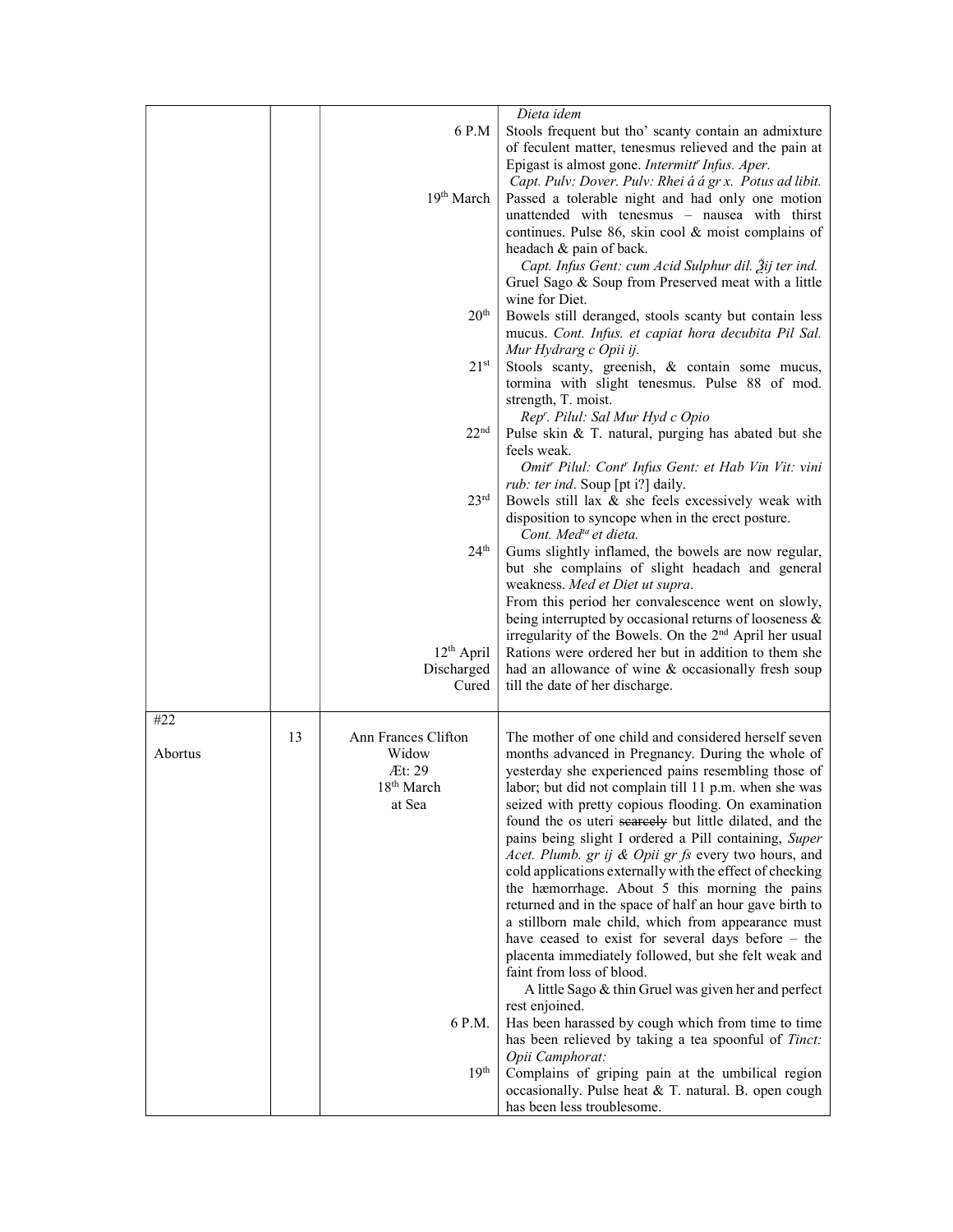|            |    |                        | Capt Pulv: Ipecac Co. gr xv                                                                   |
|------------|----|------------------------|-----------------------------------------------------------------------------------------------|
|            |    | $20th$ . March         | Cough has been rather troublesome $\&$ she complains                                          |
|            |    |                        | of pain of back. Bowels confined.                                                             |
|            |    |                        | Capt. Ol: Ricini Žj. Sago, Gruel &c.                                                          |
|            |    | $21^{st}$              | Oil operated and she feels better generally, mammæ                                            |
|            |    |                        | painful & distended. Let her have Fresh Soup from                                             |
|            |    |                        | Preserved Meat.                                                                               |
|            |    | 22 <sup>nd</sup>       |                                                                                               |
|            |    |                        | Passed a pretty good night, mammæ less painful.                                               |
|            |    |                        | Bowels open. Nulla med.                                                                       |
|            |    | 23 <sup>rd</sup>       | Passed an indifferent night but on the whole feels                                            |
|            |    |                        | better. Nulla med. Dieta ut antea.                                                            |
|            |    | 29th March             | From this period a liberal diet was allowed her, and she                                      |
|            |    | Discharged             | was so well on the 29 <sup>th</sup> as to be discharged off the Sick                          |
|            |    | Cured                  | List.                                                                                         |
|            |    |                        |                                                                                               |
|            |    |                        |                                                                                               |
| Epilepsia  | 14 | Sarah Walby            | States that for fourteen years she has been subject to                                        |
| et         |    | Æt: 38. Married        | Epileptic Fits which are of frequent recurrence but                                           |
| Hæmoptysis |    | 20 <sup>th</sup> March | seldom of long duration or very severe. Six days ago                                          |
|            |    | At Sea                 | she was seized with spitting of florid blood in                                               |
|            |    |                        | considerable quantities accompanied with sense of                                             |
|            |    |                        | tightness in the thorax.                                                                      |
|            |    |                        | Pulse 90 & small, Heat natural, Tongue clean, Bowels                                          |
|            |    |                        | regular. Catamenia visit her every fortnight and                                              |
|            |    |                        | sometimes at irregular intervals – ascribes no cause.                                         |
|            |    |                        | Rx. Tinct: Digital: $g^{tt} xv$                                                               |
|            |    |                        | Acid. Sulph. dilute. g <sup>tt</sup> xii ft Haust ter ind sumend.                             |
|            |    |                        | Fotus Frigid.                                                                                 |
| #23        |    | 21 <sup>st</sup> March | Vomited this morning, but three has been no return                                            |
|            |    |                        | either of fit or hæmoptysis. P. 88. T: moist & clean.                                         |
|            |    |                        | Heat & Belly natural. Cont. Med:                                                              |
|            |    | 23 <sup>rd</sup>       | Has experienced much uneasiness at the Epigastric                                             |
|            |    |                        | region for the last ten hours with the globus hystericus                                      |
|            |    |                        | producing a sense of suffocation. Pulse 90, Bowels                                            |
|            |    |                        | confined - no return of Hæmoptysis or Epileptic                                               |
|            |    |                        | paroxysm.                                                                                     |
|            |    |                        | Int'. Tinct. Digital: et Acid. Sulph:                                                         |
|            |    |                        | Capt Pilul: Cathart. iij stat:                                                                |
|            |    | $27th$ 7 P.M.          | Has been pretty free from complaint till about 5 this                                         |
|            |    |                        | evening when she had a fit accompanied with the                                               |
|            |    |                        |                                                                                               |
|            |    |                        | globus hystericus and sense of suffocation; the<br>paroxysm was of short duration but she has |
|            |    |                        |                                                                                               |
|            |    |                        | experienced another since, more severe, attended with                                         |
|            |    |                        | foaming at the mouth & followed by some spitting of                                           |
|            |    |                        | blood and great uneasiness at præcordia.                                                      |
|            |    |                        | An anodyne antispasmodic draught prescribed.                                                  |
|            |    | 28 <sup>th</sup>       | Has had a return of paroxysm this morning,                                                    |
|            |    |                        | accompanied with headach, pain & fluttering at                                                |
|            |    |                        | præcordia and on recovering sense, violent sobbing.                                           |
|            |    |                        | Pulse 74, Bowels confined.                                                                    |
|            |    |                        | Capiat Solut. Aper. 3iv                                                                       |
|            |    | 29 <sup>th</sup>       | Had another fit about 8 this morning. The discharge                                           |
|            |    |                        | from the mouth during it, was mixed with blood. She                                           |
|            |    |                        | now complains of headach. The Saline Aperient taken                                           |
|            |    |                        | yesterday operated well. The fits seem to partake of                                          |
|            |    |                        | Hysteria as well as Epilepsy.                                                                 |
|            |    |                        | Lavetur caput Acet et Aq:                                                                     |
|            |    | 30 <sup>th</sup> March | Feels considerably better - the headach being relieved                                        |
|            |    |                        | and having had no return of fit. Pulse & heat natural.                                        |
|            |    |                        | B. rather confined.                                                                           |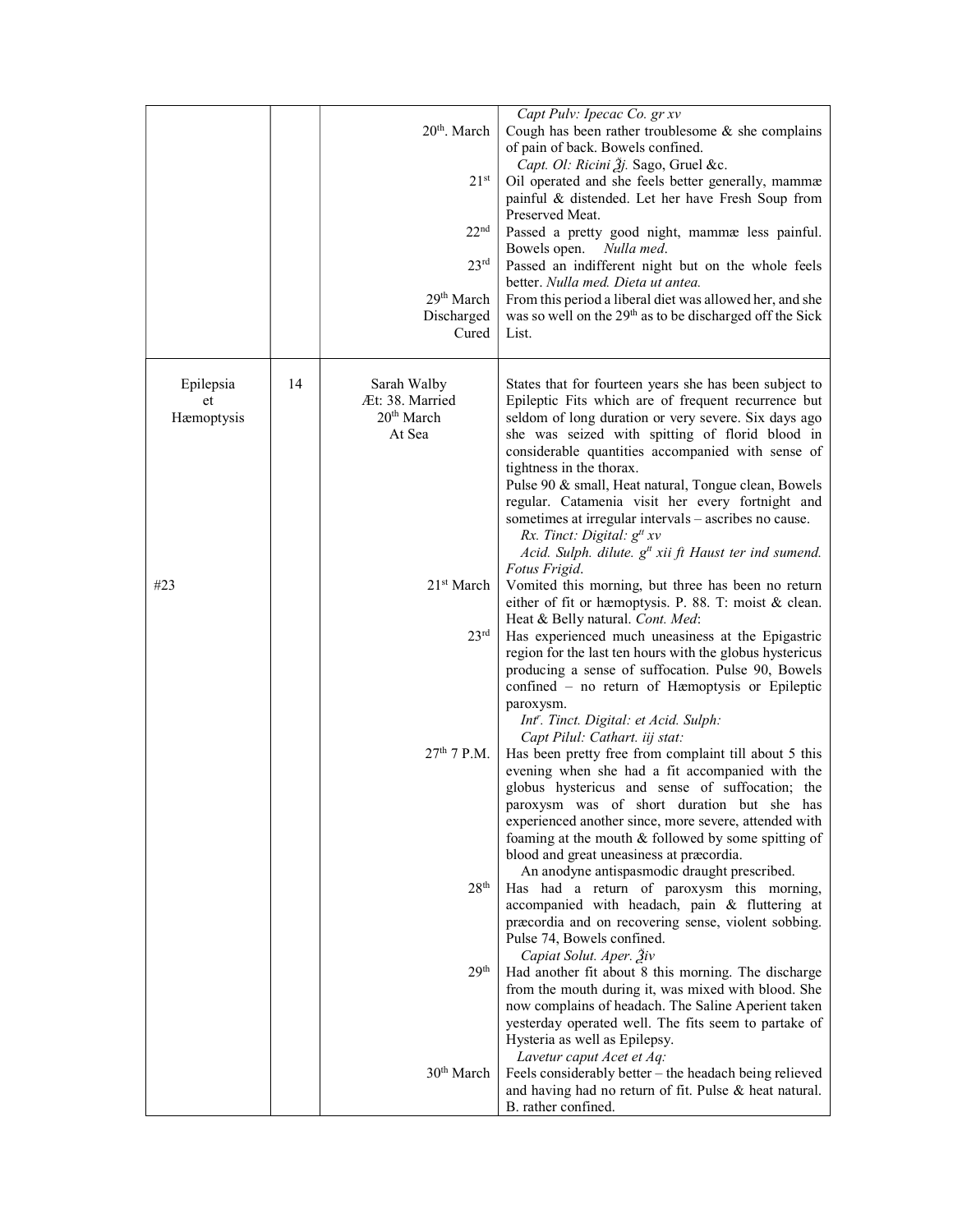|     |                        | Capt. Mass. Pilul. Aloet. gr xv                                                                                 |
|-----|------------------------|-----------------------------------------------------------------------------------------------------------------|
|     | 31 <sup>st</sup>       | Continues free from Epileptic paroxysm - Bowels                                                                 |
|     |                        | open                                                                                                            |
|     | April 1st              | Has had no return of paroxysm - slept well and is free<br>from pain. Nulla med.                                 |
|     | $3^{\text{rd}}$        | States that her feelings are more uncomfortable than                                                            |
|     |                        | for the last few days, has no pain but there is a profuse                                                       |
|     |                        | flow of the menses accompanied with pain of back &                                                              |
|     |                        | sense of weakness.                                                                                              |
|     |                        | Capt. Acid. Sulph: dil. gtt xxx ter ind.                                                                        |
|     |                        | Cooling acidulated drink and Let her use cold                                                                   |
|     | 4 <sup>th</sup>        | applications externally.<br>Menorrhagia diminished and she states herself to be in                              |
|     |                        | every respect better. Cont. Acid Sulph dil &c                                                                   |
|     | 5 <sup>th</sup>        | Has had two fits since last report and been retching                                                            |
|     |                        | severely this morning. Pulse $78$ , T: clean – B. slow.                                                         |
|     |                        | menorrhag: diminished. Cont Med.                                                                                |
|     | $6^{\rm th}$           | Complains of uneasiness at stomach with retching but                                                            |
|     |                        | there has been no return of fit. Pulse 80, B. open                                                              |
|     |                        | Cont Med.                                                                                                       |
|     | 7th                    | Had a severe fit this morning and two during the night<br>attended with a sanguineous frothy discharge from the |
|     |                        | mouth, she is now distracted with headach & her ideas                                                           |
|     |                        | are confused. Pulse $86 - T$ : moist. B. slow.                                                                  |
|     |                        | Capt. Ext. Hyosciam gr iij                                                                                      |
|     |                        | Applicet <sup>r</sup> Emplast Lyttæ nuchæ.                                                                      |
|     |                        | Let her hair be cut very short – cold ablution to temple.                                                       |
| #24 | $7th$ April 6 P.M.     | Headach still acute tho' the blister has risen well, she                                                        |
|     |                        | also complains of pain extending from the right leg<br>upwards along the course of the spine, tinnitus          |
|     |                        | aurinum with dimness of vision – no fit since morning,                                                          |
|     |                        | or fæcal evacuation during the last twenty-four hours.                                                          |
|     |                        | Rx. Sub. Mur Hyd. gr iv                                                                                         |
|     |                        | Jalapæ Pulv: gr xv M ft pulv. stat. sumend                                                                      |
|     | 8 <sup>th</sup>        | No return of Fit and headach is relieved - has been                                                             |
|     |                        | freely purged. Pulse 80, Tongue clean                                                                           |
|     | 9 <sup>th</sup>        | Fiat fonticulus ex parte vesicat.<br>No return of $Fit$ – issue in the neck discharging freely.                 |
|     |                        | Pulse, Heat and B. natural.                                                                                     |
|     | 11 <sup>th</sup>       | There has been no return of fit or hæmoptysis; she                                                              |
|     |                        | complains of pain caused by the issue in the neck.                                                              |
|     |                        | Let the issue be dressed with simple cerate, but still                                                          |
|     |                        | kept open.                                                                                                      |
|     | 14 <sup>th</sup>       | Continues free from fit since last report 'till this                                                            |
|     |                        | morning when she was seized with one, she now<br>complains of headach & the sense of suffocation from           |
|     |                        | the globus hystericus is distressing. Bowels costive.                                                           |
|     |                        | Hab' Pilul Aloet gr xix stat.                                                                                   |
|     | $15^{\text{th}}$       | Has had two more fits accompanied with a profuse                                                                |
|     |                        | discharge of brownish fluid from the mouth &                                                                    |
|     |                        | preceded by the globus. The aloetic pills have not                                                              |
|     |                        | operated.                                                                                                       |
|     |                        | Rx. Pulv. Scammon: gr x                                                                                         |
|     |                        | Ext; Colocynth Co gr xij                                                                                        |
|     |                        | Sub Mur Hyd gv iij subire in mass. in pilul iv divides<br>stat capiend.                                         |
|     | 16 <sup>th</sup> April | Pills had the desired effect & afforded relief, there has                                                       |
|     |                        | been no recurrence of fit.                                                                                      |
|     |                        | Rx Argent: Nitrat: gr iij                                                                                       |
|     |                        |                                                                                                                 |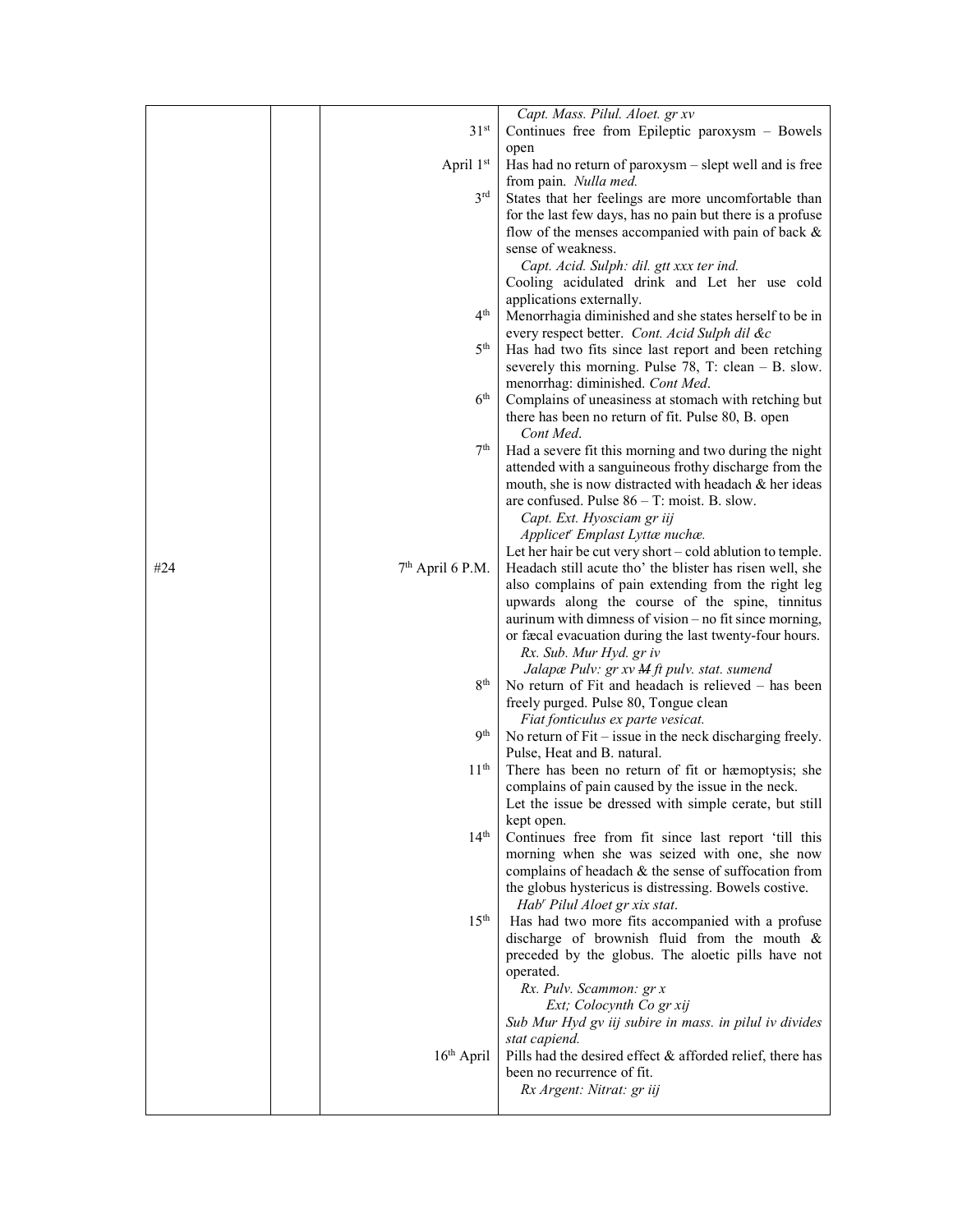|     |                        | Micæ Panis q.s. ut fiat mass in Pilul xxiv                                             |
|-----|------------------------|----------------------------------------------------------------------------------------|
|     |                        | dividend un: ter indie sumend.                                                         |
|     | 17 <sup>th</sup>       | Pills remain on the stomach, has had no return of fit,                                 |
|     |                        |                                                                                        |
|     |                        | but there is again an irregular visitation of the menses<br>$-$ Cont <sup>r</sup> med. |
|     | 6 P.M.                 |                                                                                        |
|     |                        | Since the morning report, she has had a severe fit, with                               |
|     |                        | a profuse bloody discharge from the mouth, & total                                     |
|     |                        | insensibility for the space of fifteen minutes – she has                               |
|     |                        | now severe headach. The issue on the neck has been                                     |
|     |                        | allowed to heal. Cont' Pilul. Let the issue be reopened                                |
|     |                        | in the neck.                                                                           |
|     | 20 <sup>th</sup>       | Had a similar paroxysm this morning, now complains                                     |
|     |                        | of pain at Epigastrium & of sinciput. Bowels open.                                     |
|     |                        | Pulse 90. T: Heat & Sk nat.                                                            |
|     |                        | Cont' Pilul Argent: Nitrat:                                                            |
|     | $21^{st}$              | Took an Anodyn last night, but slept little - had a fit                                |
|     |                        | this morning less severe $\&$ of shorter duration than the                             |
|     |                        | former ones.                                                                           |
|     |                        | Cont <sup>r</sup> Pilul Argent: Nit:                                                   |
|     | 22 <sup>nd</sup>       | Has had no return of paroxysm. Headach & an uneasy                                     |
|     |                        | feeling at præcordia $\&$ in the œsophagus which she                                   |
|     |                        |                                                                                        |
|     |                        | yesterday complained of, are gone.                                                     |
|     |                        | Cont'. Pilul. Argent: Nit:                                                             |
|     | 24 <sup>th</sup>       | Continues free from fit, but complains today of pain                                   |
|     |                        | between the scapulæ                                                                    |
|     |                        | Cont' Pilul. et Hab. hora somni - Pulv: Ipecac Co gr                                   |
|     |                        | xv.                                                                                    |
| #25 | 25 <sup>th</sup> April | Had a fit this morning at seven o'clock, which was                                     |
|     |                        | milder than her former ones. Cont' Pilul.                                              |
|     | 6 P.M.                 | Had a severe Epileptic paroxysm this afternoon                                         |
|     |                        | attended with a copious discharge from the mouth and                                   |
|     |                        | a painful sense of suffocation. On recovering she took                                 |
|     |                        | <i>Tinct: Opii g<sup>tt</sup> xv Spt Aeth. Nit 3j.</i> Since which she has             |
|     |                        | been tolerably easy.                                                                   |
|     |                        | Cont <sup>r</sup> Pilul. Argent: Nitrat:                                               |
|     | 27                     | Two fits during the night, nothing milder. Perstet                                     |
|     | May $2nd$              | Since last report, she has had repeated fits, tho' she has                             |
|     |                        | gone on with the Pills and increased the number she                                    |
|     |                        | now takes four a day there has been no return of                                       |
|     |                        | Hæmoptysis or menorrhagia. Cont <sup>r</sup> Pilul.                                    |
|     | 6 <sup>th</sup>        | Had a fit last night after which a considerable quantity                               |
|     |                        | of frothy blood was ejected by coughing, she now                                       |
|     |                        | complains of great uneasiness at the lower part of the                                 |
|     |                        | sternum, had one slight attack this morning.                                           |
|     |                        | Applicit Emplast Lyttæ Scrobi: Cord: Cont' Pilul                                       |
|     | 6 P.M.                 | Blister has not yet risen but she says the pain is already                             |
|     |                        | relieved, no fit since morning but the menorrhagia has                                 |
|     |                        | returned in a considerable degree. - Intermtt' Pilul                                   |
|     |                        | Arg: Nit: Cold applications to be used externally $\&$ let                             |
|     |                        | her have an anodyne draught at bedtime.                                                |
|     | 7 <sup>th</sup>        | Blister has now risen well, no Fit, menorrhag:                                         |
|     |                        | continues. Let her have Fresh Soup daily.                                              |
|     | 8 <sup>th</sup>        | Discharge continues copious. Had one fit during the                                    |
|     |                        | night $&$ complains now of sense of faintness – cough                                  |
|     |                        | with slight mucus expectoration. P. 84. T: clean. B:                                   |
|     |                        | confined.                                                                              |
|     |                        |                                                                                        |
|     | $9^{th}$ May           | Capt. Pulv: Jalapæ Co 3j<br>Is considerably better, the menorrhagia being              |
|     |                        |                                                                                        |
|     |                        | diminished and there has been no fit. Cough less                                       |
|     |                        | troublesome. Bowels free.                                                              |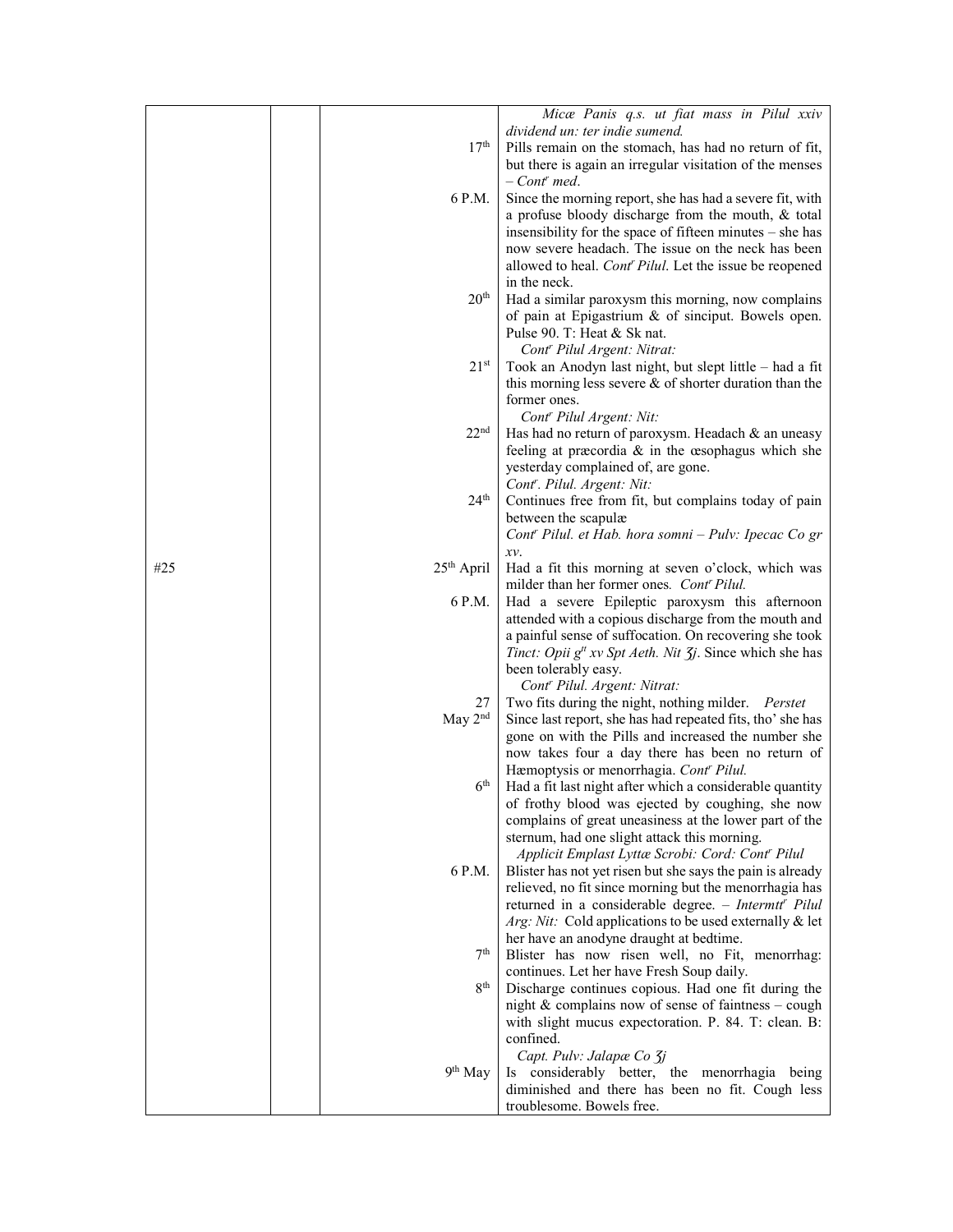|                             |    | 18 <sup>th</sup><br>$21^{st}$<br>22 <sup>nd</sup>               | Rept' Pilul Argent Nit: ut ant:<br>Has persevered in the use of the Pills and has had no<br>fit 'till this morning, when she had two severe ones in<br>quick succession attended with total insensibility,<br>violent palpitation at præcordia, foaming at the mouth<br>of a brownish bloody fluid and distressing sense of<br>stricture in the throat. An anodyne antispasmodic<br>draught was prescribed and she now feels composed<br>and better. Cont <sup>r</sup> Pilul<br>Has had no fit since last report; but now she complains<br>of heartburn & uneasiness at pit of stomach.<br>Intermitt' Pilul. Cap <sup>t</sup> Potassæ Super Carb. Əij<br>Experienced relief from the alkaline draught. Let it be<br>repeated. |
|-----------------------------|----|-----------------------------------------------------------------|-------------------------------------------------------------------------------------------------------------------------------------------------------------------------------------------------------------------------------------------------------------------------------------------------------------------------------------------------------------------------------------------------------------------------------------------------------------------------------------------------------------------------------------------------------------------------------------------------------------------------------------------------------------------------------------------------------------------------------|
|                             |    | 29 <sup>th</sup>                                                | Has been pretty well during the last three days, but had<br>a slight fit this morning. They seem to depend much<br>on the state of the stomach and digestive organs – the<br>alkaline draughts have decidedly afforded relief.<br>Cont. Sodæ Super Carb. vel Potassæ Sub Carb                                                                                                                                                                                                                                                                                                                                                                                                                                                 |
|                             |    | June 2 <sup>nd</sup>                                            | Was on deck for several hours yesterday, has had no<br>return of fit & her general appearance has improved.<br>Cont <sup>r</sup> Sodæ Super. Carb.                                                                                                                                                                                                                                                                                                                                                                                                                                                                                                                                                                            |
|                             |    | 5 <sup>th</sup>                                                 | No return of fit but she complains of soreness of the<br>limbs particularly at the joints – some blood has been<br>coughed this morning since which she feels easier.<br>Pulse Heat & T; natl. B: regular. Says she feels a                                                                                                                                                                                                                                                                                                                                                                                                                                                                                                   |
| #26                         |    | $6th$ June 6 P.M.                                               | burning sensation at the stomach. Cont' Haust. alkal.<br>Has had no fit for several days $-$ Pain of limbs &<br>burning sensation at stomach relieved.                                                                                                                                                                                                                                                                                                                                                                                                                                                                                                                                                                        |
|                             |    | 20                                                              | Cont''. Haust. Soda Carbon.<br>She has been pretty well and (with exception of one or<br>two slight attacks) free from the fits since last report.<br>This morning however she has been twice seized in the<br>usual manner, the frothy discharge from the mouth<br>was copious and she has since expectorated florid<br>blood and complains of pricking sensation in the chest.<br>Slight hawking cough.<br>Rx. Tinct. Digital $g^{tt}xv$ Acid Sulphur dilute $g^{tt}xxx$<br>ft Haust ter ind: capiend. Omit' alia.                                                                                                                                                                                                          |
|                             |    | 22 <sup>nd</sup><br>25 <sup>th</sup>                            | She still expectorates blood in small quantity but has<br>had no return of fit. Cont' Tinct. Digit et Acid. Sulphur:<br>sensim augeat doveri<br>Has had neither fit or expectoration of blood since last                                                                                                                                                                                                                                                                                                                                                                                                                                                                                                                      |
|                             |    |                                                                 | report. Cough is also relieved. Pulse 88. The Tinct has<br>been increased to $g^{tt}$ xviij<br>Cont <sup>r</sup> Tinct Digital: et Acid Sulphur: dilute.<br>From this period till the $30th$ (when she was<br>discharged) she had no return of fit and every function<br>seemed to be natural. The fits tho' decidedly epileptic                                                                                                                                                                                                                                                                                                                                                                                              |
|                             |    | 30 <sup>th</sup> June<br>Discharged<br>Cured                    | partook also in some degree of Hysteria & even<br>considerably influenced by the state of the stomach &<br>primæ viæ. The Lunar Caustic had a fair trial but I<br>could not ascribe little or no benefit to its use.                                                                                                                                                                                                                                                                                                                                                                                                                                                                                                          |
| Cephalagia<br>et<br>Vertigo | 15 | Mary Laing<br>Single æt: 23<br>21 <sup>st</sup> March<br>At Sea | Stout & plethoric. This woman one of the most violent<br>$&$ ungovernable of the Prisoners – from her excessive<br>bad conduct, insolent language, & threatening<br>gestures, I found it necessary to make an example of<br>her by way of punishment (milder measures having                                                                                                                                                                                                                                                                                                                                                                                                                                                  |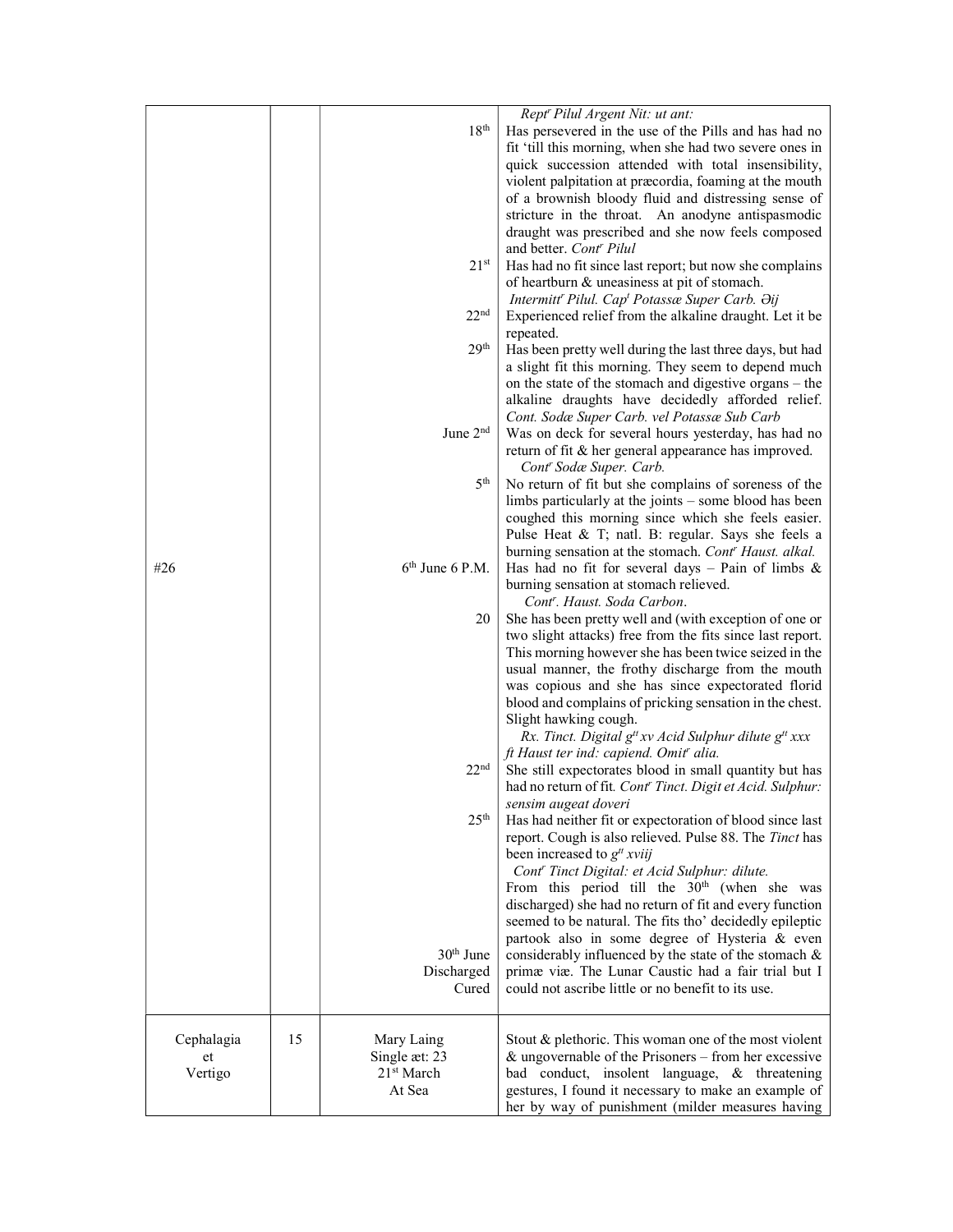|                         |    | 22 <sup>nd</sup><br>6 P.M<br>23 <sup>rd</sup><br>24<br>25.<br>25 <sup>th</sup> March<br>Discharged Cured | failed). I ordered her to be put under hatches for the<br>night. While the mates and one of the men were in the<br>execution of that duty- she, (being a strong woman)<br>made an effort to get from their hold, & fell down the<br>hatchway, by which she was stunned but fortunately<br>sustained no other injury. In consequence of the<br>accident I ordered her into the Hospital & took from<br>the arm $\frac{3}{2}$ xvi of blood, a purgative was also prescribed.<br>She passed as good night $&$ now complains only of<br>general soreness. Pulse Heat & T: natural – purgative<br>operated.<br>Complains more today of headach but has no pain<br>elsewhere, she started repeatedly during her sleep.<br>Pulse $80$ , T. clean - B. open.<br><i>Rept' V.S. ad gxx.</i> Let her Rations be checked.<br>Headach relieved. Blood natural. pulse 80, Temp. not<br>increased. T. whitish. B. slow, has no pain but is very<br>giddy.<br>Rx Sub. Mur. Hydrarg: gr vj<br>Pulv. Jalapæ $\partial$ j ft pulv: stat. sumed.<br>Frequent starting during sleep & once she had slight<br>hiccup. Pulse, Heat & T: nat <sup>1</sup> , only one stool. Rept <sup>r</sup><br>Pulv: Purg:<br>Free from complaint except slight giddiness when<br>walking about. B. open. Omit' Med.<br>Is free from complaint. To be discharged & have her<br>usual Rations.                                                                                           |
|-------------------------|----|----------------------------------------------------------------------------------------------------------|---------------------------------------------------------------------------------------------------------------------------------------------------------------------------------------------------------------------------------------------------------------------------------------------------------------------------------------------------------------------------------------------------------------------------------------------------------------------------------------------------------------------------------------------------------------------------------------------------------------------------------------------------------------------------------------------------------------------------------------------------------------------------------------------------------------------------------------------------------------------------------------------------------------------------------------------------------------------------------------------------------------------------------------------------------------------------------------------------------------------------------------------------------------------------------------------------------------------------------------------------------------------------------------------------------------------------------------------------------------------------------------------------------------------------------------------------|
|                         |    |                                                                                                          |                                                                                                                                                                                                                                                                                                                                                                                                                                                                                                                                                                                                                                                                                                                                                                                                                                                                                                                                                                                                                                                                                                                                                                                                                                                                                                                                                                                                                                                   |
| #27<br>Alienatio Mentis | 16 | Ann Brooker<br>Æt: 20 Single<br>$5th$ April<br>At Sea<br>6 <sup>th</sup><br>2 P.M.<br>6:30               | The mother of one child, aged eighteen months. Two<br>days ago, was put in solitary confinement for<br>misconduct. On my visiting her this morning, from the<br>inconsistency of her actions and incoherence of her<br>language I concluded she was labouring under a fit of<br>temporary or feigned insanity and sent her below into<br>the Hospital.<br>At 6 P.M. she talked quite rationally complained of no<br>pain, but the Bowels being confined - she took Pulv:<br>Jalap: Co. 3j<br>Slept tranquilly 'till two o'clock, but she has since<br>been extremely restless and talking incoherently. Had<br>one stool & repeated vomiting. Pulse small and quick.<br>T. white $-$ constant thirst $-$ a light greenish fluid has<br>been vomited an she winces when the hand is placed<br>on the Epigastric region – took some tea for breakfast.<br>Rx. Ext: Colocynth. Co. gr xv<br>Sub Mur. Hydrarg. gr iv ft Pilul iij stat sumend.<br>Decot Hord. pro pota<br>Delirium with restlessness continues, pulse quick &<br>$small - no increase of heat, constant thirst - only one$<br>stool.<br>Cap <sup>t</sup> . Infus Sennæ č Super tart Pot. Žiij 2 <sup>da</sup> q q hor<br>repetend. ad catharsin<br>Sensorium still much disturbed, three natural alvine<br>evacuations, thirst continues - blister beginning to<br>rise.<br>Rx. Ext. Hyosciam: gr iv Tinct: Opii g <sup>tt</sup> xi<br>ft Haust. in Aq. Menth. pip. Žij stat. sumend: |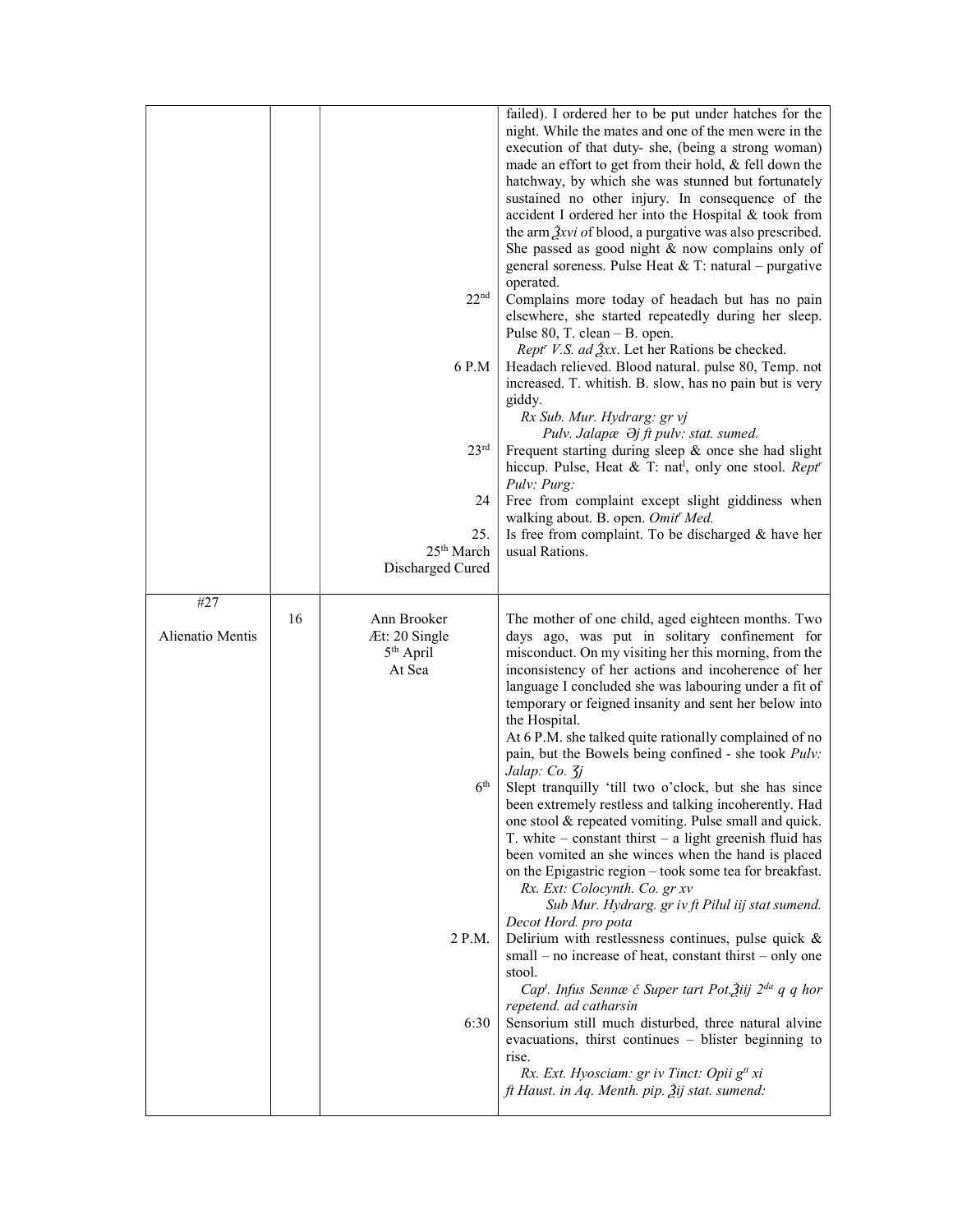|     | 10:P.M.               | Great thirst and restlessness with low muttering                        |
|-----|-----------------------|-------------------------------------------------------------------------|
|     |                       | delirium continue. Blister has now risen well.                          |
|     |                       | Capiat Mist Camphora 3fs 3tis quaque hora.                              |
|     |                       | 7 <sup>th</sup><br>Constant retching with pain of back & at Epigastric  |
|     |                       | region, intellect now quite distinct - no headach -                     |
|     |                       | pulse slower and more firm. T: brownish. Thirst                         |
|     |                       | continues $-$ last stool contained scybal $x -$ is still                |
|     |                       | extremely restless. Capt Opii Colat gr ij in forma pilul.               |
|     |                       |                                                                         |
|     |                       | Adhibentur Enema Purg:                                                  |
|     | 6:36 P.M.             | Has retained nothing on the stomach during the day,                     |
|     |                       | but she has been more composed and sensible 'till                       |
|     |                       | within the last half hour. Pulse now 126 and small.                     |
|     |                       | Tongue dry. Temp <sup>re</sup> not increased, constant thirst -         |
|     |                       | ideas wandering. Effervescent draughts have been                        |
|     |                       | given but are not retained, the enema was administered                  |
|     |                       | and afforded a little relief but the symptoms now are                   |
|     |                       | more alarming than hitherto.                                            |
|     |                       | Applicat" Emplast Lyttæ Ampl: region Epigastric.                        |
|     | 10 P.M.               |                                                                         |
|     |                       | Vomiting ceased – Blister beginning to rise $\&$ she                    |
|     |                       | seems disposed to sleep.                                                |
|     |                       | 8 <sup>th</sup><br>Blister has risen well & there has been no return of |
|     |                       | vomiting. Her ideas are now quite collected. Pulse                      |
|     |                       | 110. T white but moist, less thirst, pain at Epigast: &                 |
|     |                       | of back relieved, no stool.                                             |
|     |                       | Rx Pulv: Jalapæ Co. Əij                                                 |
|     |                       | Sub. Mur Hydrarg gr iv M ft pulv. stat sumend:                          |
|     | 6 P.M.                | The cathartic powder has not yet operated - Pulse still                 |
|     |                       | quick $\&$ small, intellect quite distinct – no pain,                   |
|     |                       |                                                                         |
|     |                       | vomiting has only recurred twice, occasional                            |
|     |                       | singultus.                                                              |
|     |                       | Capt. Pil ex Ext Colocynth. Co. (gr v) sing/, dua                       |
| #28 |                       | quarta quaque hora ad solute. alv.                                      |
|     | 9 <sup>th</sup> April | No dejection during the night tho she has taken the                     |
|     |                       | pills regularly. There has been no return of vomiting.                  |
|     |                       | Blisters both discharging. Pulse 106. T. moist, temp                    |
|     |                       | natural, thirst much abated, mind tranquil. Catia                       |
|     |                       | adsunt.                                                                 |
|     |                       | $Capt$ . Pilul Aloet: iij – Omit <sup>r</sup> alia                      |
|     | 6 P.M.                |                                                                         |
|     |                       | Pills have as yet had no effect. Pulse 100. T clean &                   |
|     |                       | moist – she took some Fresh Soup apparently with                        |
|     |                       | relish.                                                                 |
|     | $10^{\rm th}$         | Pulse 108 small. T. clean - skin temperate, no alvine                   |
|     |                       | evacuation – complains of giddiness and pain between                    |
|     |                       | the shoulders, respiration natural $-$ no return of                     |
|     |                       | singultus, defluxerunt Catamenia.                                       |
|     | 6 P.M.                | Hab. Pulv: Jalapæ Co 3j                                                 |
|     |                       | Medicine has not yet operated and she objects to have                   |
|     | 11 <sup>th</sup>      | an Enema, took at two pm Pulv Jalapæ $\partial j$ in pilul iv           |
|     |                       | stat:                                                                   |
|     |                       |                                                                         |
|     |                       | Has had no stool tho' the pills were retained -                         |
|     |                       | irritability of stomach gone and she has no pain except                 |
|     |                       | from the blisters which are still discharging. Pulse 90,                |
|     |                       | T. clean - some appetite.                                               |
|     | 12 <sup>th</sup>      | Hab' Infus Sennæ č Solut. Sulph: Magnes: Živ tert.                      |
|     |                       | q.q. hor. ad catharsin.                                                 |
|     |                       | Let her have her usual Rations.                                         |
|     | April 19th            | The purgative has operated and she now only                             |
|     | Discharged            | complains of the blisters.                                              |
|     | Cured                 | Omit <sup>r</sup> Med.                                                  |
|     |                       |                                                                         |
|     |                       |                                                                         |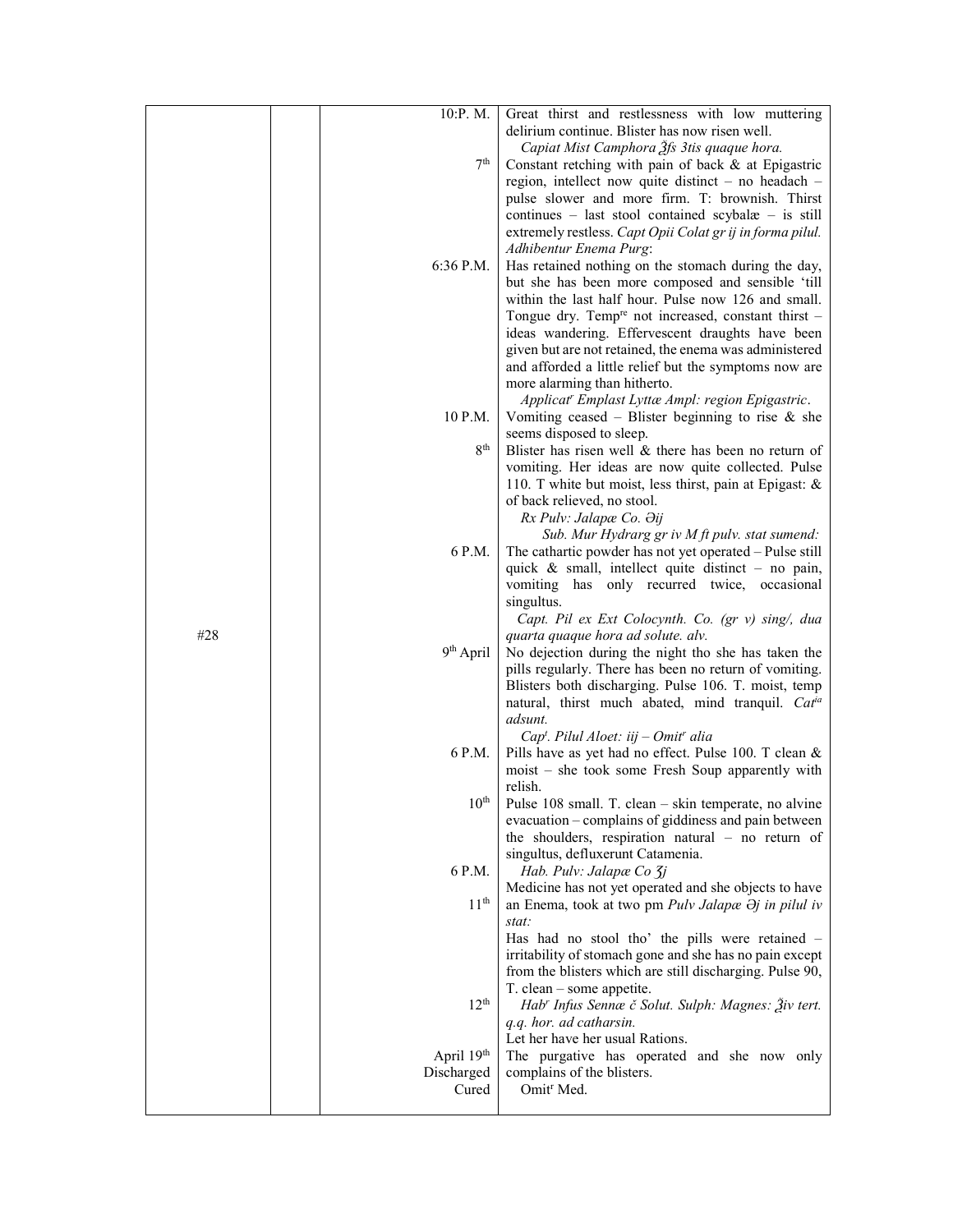|       |    |                                                                      | From this date to that of her discharge, she had no<br>return of mental alienation but the bowels required<br>attention as they were much disposed to become<br>torpid.                                                                                                                                                                                                                                                                                                                                                                                                                                                                                                                                                                                                                                                                                                                                                                                                                                                                                                                                                              |
|-------|----|----------------------------------------------------------------------|--------------------------------------------------------------------------------------------------------------------------------------------------------------------------------------------------------------------------------------------------------------------------------------------------------------------------------------------------------------------------------------------------------------------------------------------------------------------------------------------------------------------------------------------------------------------------------------------------------------------------------------------------------------------------------------------------------------------------------------------------------------------------------------------------------------------------------------------------------------------------------------------------------------------------------------------------------------------------------------------------------------------------------------------------------------------------------------------------------------------------------------|
| Ulcus | 17 | Elizabeth Miller<br>Æt: 19 Single<br>8 <sup>th</sup> April<br>At Sea | Had a foul deep ulcer situated over the inner edge of<br>the left tibia opposite the middle of the calf, rather<br>smaller than a shilling with a hard inflamed base.<br>According to her own account it appeared<br>spontaneously, but she had been guilty of neglect in<br>not applying for relief earlier.<br>There are several small pustules and blotches over the<br>face, the tonsils are slightly inflamed and two of the<br>cervical glands under the chin are considerably<br>enlarged. She complains of pain affecting the<br>extremities particularly when warm in bed $&$ considers<br>her present complaints the consequence of a venereal<br>affection which she contracted eight months ago & for<br>which she took a course of mercury while a prisoner<br>in Newgate. Pulse Heat, Tongue Bowels & Catamenia<br>regular.<br>She was laboring under Tinea Capitis at the period of<br>her embarkation & for some time on the Sick List, but<br>at that period she strenuously denied ever having had<br>a venereal complaint.<br>Capiat Haust Aper. Salin.<br>Let the ulcer be dressed with a weak Solut: of Nitrate |
|       |    | q <sup>th</sup>                                                      | of Silver.<br>Purgative operated - she still complains of pain of<br>limbs. Ulcer nearly the same.                                                                                                                                                                                                                                                                                                                                                                                                                                                                                                                                                                                                                                                                                                                                                                                                                                                                                                                                                                                                                                   |
| #29   |    | 11 <sup>th</sup> April                                               | Curetur, ulc. ut antea<br>Capt. Pilul. Sub. Mur. Hyd. č Opii omni nocte.<br>Ulcer deeper and the surface is still foul – blotches on<br>the face disappearing and the pain of limbs relieved<br>since she commenced the use of the Pills. The caustic<br>solution does not appear to improve the appearance of<br>the ulcer.<br>Applicet'. Ulc. Acid Citric. Cont' Pil.Cal. č Opii et<br>cras mane capiat Solut: Aper: Salin.                                                                                                                                                                                                                                                                                                                                                                                                                                                                                                                                                                                                                                                                                                        |
|       |    | $12^{th}$                                                            | Ulcer rather cleaner – has taken the saline Aperient –<br>Curetur ut heri                                                                                                                                                                                                                                                                                                                                                                                                                                                                                                                                                                                                                                                                                                                                                                                                                                                                                                                                                                                                                                                            |
|       |    | 15 <sup>th</sup>                                                     | The ulcer is rather cleaner by the application of the<br>Lime juice and her constitutional complaints are also                                                                                                                                                                                                                                                                                                                                                                                                                                                                                                                                                                                                                                                                                                                                                                                                                                                                                                                                                                                                                       |
|       |    | 17 <sup>th</sup>                                                     | much relieved. Cont <sup>r</sup> Pilul. et curet. ulc. ut ant:<br>Blotches on the face have now disappeared $\&$ the<br>nocturnal pains at first complained of are now scarcely<br>felt.<br>Cont <sup>r</sup> Med. ut antea                                                                                                                                                                                                                                                                                                                                                                                                                                                                                                                                                                                                                                                                                                                                                                                                                                                                                                          |
|       |    | 20 <sup>th</sup>                                                     | Ulcer clean $\&$ now slowly granulating – her general<br>health is improving.                                                                                                                                                                                                                                                                                                                                                                                                                                                                                                                                                                                                                                                                                                                                                                                                                                                                                                                                                                                                                                                        |
|       |    | 25 <sup>th</sup>                                                     | Capt. Pilul quaque 2 <sup>da</sup> nocte solvend<br>The pains of limbs are now completely gone as are<br>likewise the blotches on the face the glandular<br>enlargement under the chin however but little reduced                                                                                                                                                                                                                                                                                                                                                                                                                                                                                                                                                                                                                                                                                                                                                                                                                                                                                                                    |
|       |    |                                                                      | & the ulcer exhibits a spongy, scorbutic character.<br>Let her omit the Pills and have $\tilde{g}$ fs of Lime Juice<br>with proportion of sugar thrice or four times a day.<br>Under this treatment she slowly but gradually                                                                                                                                                                                                                                                                                                                                                                                                                                                                                                                                                                                                                                                                                                                                                                                                                                                                                                         |
|       |    | $18th$ May                                                           | recovered and the ulcer slowly cicatrized. Her<br>constitution originally scrofulous, was now tainted                                                                                                                                                                                                                                                                                                                                                                                                                                                                                                                                                                                                                                                                                                                                                                                                                                                                                                                                                                                                                                |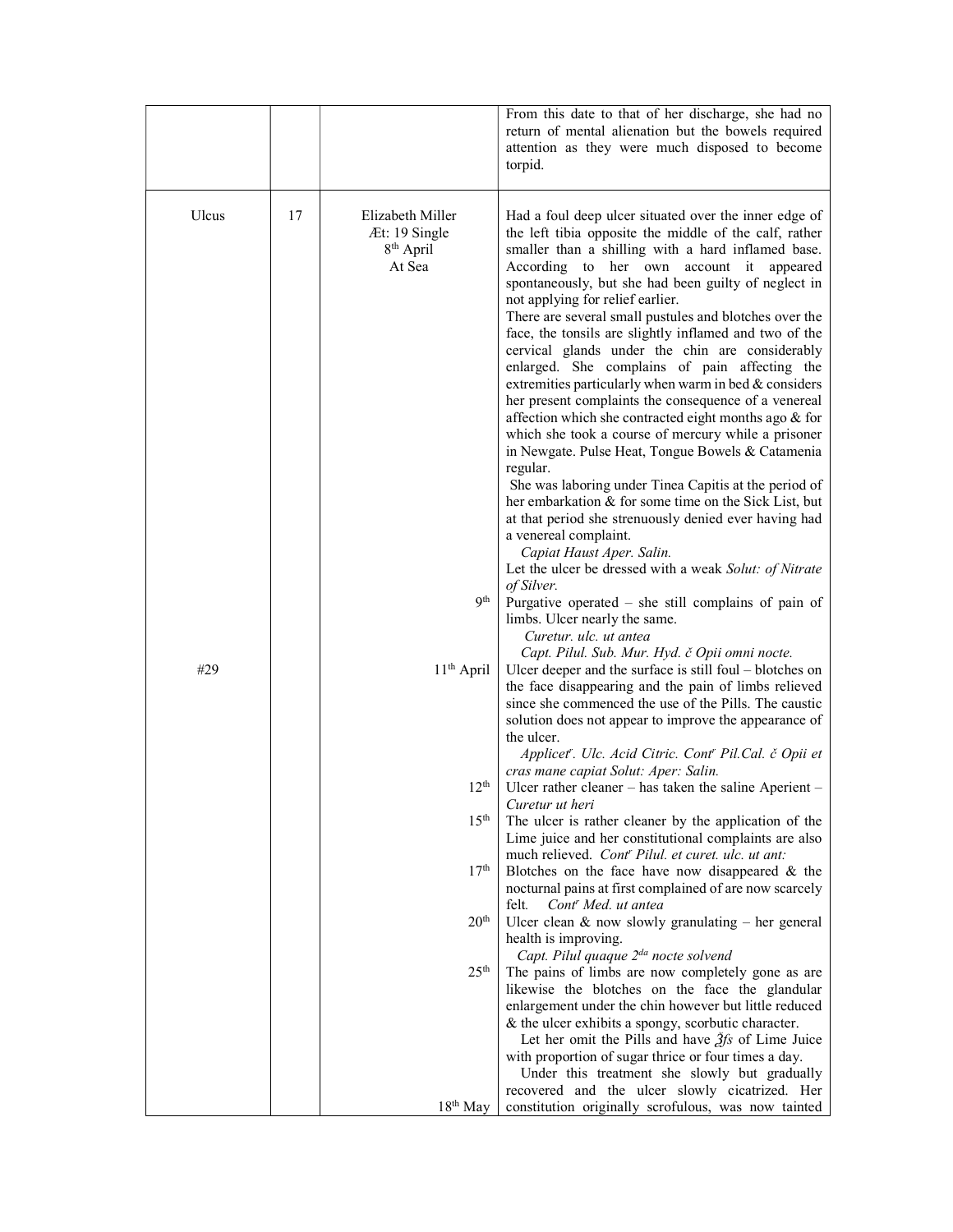|            |    | Discharged<br>Cured                                                                                                                                                     | with scurvy – proper diet was allowed her, $\&$ she was<br>discharged cured.                                                                                                                                                                                                                                                                                                                                                                                                                                                                                                                                                                                                                                                                                                                                         |
|------------|----|-------------------------------------------------------------------------------------------------------------------------------------------------------------------------|----------------------------------------------------------------------------------------------------------------------------------------------------------------------------------------------------------------------------------------------------------------------------------------------------------------------------------------------------------------------------------------------------------------------------------------------------------------------------------------------------------------------------------------------------------------------------------------------------------------------------------------------------------------------------------------------------------------------------------------------------------------------------------------------------------------------|
| Cephalia   | 18 | Catherine Herring<br>Single æt: 19<br>9 <sup>th</sup> April<br>At Sea<br>10 <sup>th</sup><br>11 <sup>th</sup><br>$12th$ .<br>12 <sup>th</sup> April Discharged<br>Cured | Of full habit – states that for several days she has been<br>suffering excessive pain of head, particularly across<br>the sinciput, for which she can ascribe no cause. Pulse<br>full about 80. T. white. Heat not increased – Catamen<br>regular. Had rigors preceding the headach.<br>$F. V. S. brach. ad \lambda x$<br>Capiat Haust. aper. Salin.<br>Headach was relieved by the bleeding, the bowels are<br>now open - Pulse 80. T. white and moist - complains<br>of nausea and thirst.<br>Capt. Haust. Salin: 2 <sup>da</sup> q.q. hor.<br>No pyrexia but she is without appetite for food $&$ still<br>complains of dull pain in the fore part of the head.<br>Omit <sup>r</sup> Med. Gruel ad libit.<br>Is now pretty free from complaint, the functions being<br>apparently natural. Let her be discharged. |
| Dysenteria | 19 | Elizabeth Law<br>Widow. æt: 32                                                                                                                                          | The mother of two children. Has for several days been<br>laboring under symptoms of Dysentery which within                                                                                                                                                                                                                                                                                                                                                                                                                                                                                                                                                                                                                                                                                                           |
|            |    | 12 <sup>th</sup> April<br>At Sea                                                                                                                                        | the last twenty four hour has become considerably                                                                                                                                                                                                                                                                                                                                                                                                                                                                                                                                                                                                                                                                                                                                                                    |
|            |    |                                                                                                                                                                         | aggravated.<br>In consequence of her not complaining earlier, has                                                                                                                                                                                                                                                                                                                                                                                                                                                                                                                                                                                                                                                                                                                                                    |
|            |    |                                                                                                                                                                         | used no remedies. Pulse 78, T: moist, Heat natural,                                                                                                                                                                                                                                                                                                                                                                                                                                                                                                                                                                                                                                                                                                                                                                  |
|            |    |                                                                                                                                                                         | stools frequent scanty $\&$ of mucus consistency -                                                                                                                                                                                                                                                                                                                                                                                                                                                                                                                                                                                                                                                                                                                                                                   |
|            |    |                                                                                                                                                                         | Catamen: regular. Knows no cause for her complaint.                                                                                                                                                                                                                                                                                                                                                                                                                                                                                                                                                                                                                                                                                                                                                                  |
|            |    |                                                                                                                                                                         | Rx. Pulv. Ipecac Co. Pulv. Rhei á á Əj<br>Sub Mur Hydrarg. gr x M ft pulv. in chart, iij                                                                                                                                                                                                                                                                                                                                                                                                                                                                                                                                                                                                                                                                                                                             |
|            |    |                                                                                                                                                                         | divid – Sig. un: $6^{ta}$ q.q. hor. sumend:                                                                                                                                                                                                                                                                                                                                                                                                                                                                                                                                                                                                                                                                                                                                                                          |
|            |    | 13 <sup>th</sup>                                                                                                                                                        | Took the powders, the evacuations are rather more free                                                                                                                                                                                                                                                                                                                                                                                                                                                                                                                                                                                                                                                                                                                                                               |
|            |    |                                                                                                                                                                         | but still attended with tenesmus $-$ Cont <sup>r</sup> Pulv.                                                                                                                                                                                                                                                                                                                                                                                                                                                                                                                                                                                                                                                                                                                                                         |
| #30        |    | 14 <sup>th</sup>                                                                                                                                                        | Purging is checked, tormina and tenesmus gone, gums<br>inflamed $&$ there is slight ptyalism – Catamen: adsunt:<br>Omit <sup>r</sup> Med. Let her have Sago and Gruel – utatur                                                                                                                                                                                                                                                                                                                                                                                                                                                                                                                                                                                                                                       |
|            |    |                                                                                                                                                                         | Gargaris astrin.                                                                                                                                                                                                                                                                                                                                                                                                                                                                                                                                                                                                                                                                                                                                                                                                     |
|            |    | 17 <sup>th</sup>                                                                                                                                                        | Slight ptyalism continues and there has been no return<br>of Dysenteric affection, defluxerunt Catamenia.<br>Continue the Gruel, Sago &c and let her have Port                                                                                                                                                                                                                                                                                                                                                                                                                                                                                                                                                                                                                                                       |
|            |    | 19 <sup>th</sup>                                                                                                                                                        | Wine $2\dot{y}$ daily.                                                                                                                                                                                                                                                                                                                                                                                                                                                                                                                                                                                                                                                                                                                                                                                               |
|            |    |                                                                                                                                                                         | Ptyalism subsiding and the Bowels continue regular<br>but complains of restlessness<br>Capt. Haust. Anod: hor. somni.                                                                                                                                                                                                                                                                                                                                                                                                                                                                                                                                                                                                                                                                                                |
|            |    | 20 <sup>th</sup>                                                                                                                                                        | Has had no complaint but weakness and pain of gums,<br>salivary discharge diminished. Slept well last night                                                                                                                                                                                                                                                                                                                                                                                                                                                                                                                                                                                                                                                                                                          |
|            |    |                                                                                                                                                                         | after the draught.                                                                                                                                                                                                                                                                                                                                                                                                                                                                                                                                                                                                                                                                                                                                                                                                   |
|            |    | 25 <sup>th</sup>                                                                                                                                                        | Cont <sup>r</sup> Gargaris. Wine & water for drink.                                                                                                                                                                                                                                                                                                                                                                                                                                                                                                                                                                                                                                                                                                                                                                  |
|            |    | 25th April Discharged                                                                                                                                                   | Is now free from complaint, for the last four days she<br>has been using a bitter Infusion three times a day.                                                                                                                                                                                                                                                                                                                                                                                                                                                                                                                                                                                                                                                                                                        |
|            |    | Cured                                                                                                                                                                   |                                                                                                                                                                                                                                                                                                                                                                                                                                                                                                                                                                                                                                                                                                                                                                                                                      |
| Colica     | 20 | Maria Johnson                                                                                                                                                           | 6 P.M. After being exposed to the sun's influence                                                                                                                                                                                                                                                                                                                                                                                                                                                                                                                                                                                                                                                                                                                                                                    |
|            |    | æt: 17 Single                                                                                                                                                           | today, was suddenly seized with headach, pain of                                                                                                                                                                                                                                                                                                                                                                                                                                                                                                                                                                                                                                                                                                                                                                     |
|            |    | 12 April                                                                                                                                                                | bowels and shiverings. At present the Pulse is $110 \&$                                                                                                                                                                                                                                                                                                                                                                                                                                                                                                                                                                                                                                                                                                                                                              |
|            |    | at Sea                                                                                                                                                                  | full, & there is considerable thirst. Bowels rather<br>confined - heri defluxerunt catamenia.                                                                                                                                                                                                                                                                                                                                                                                                                                                                                                                                                                                                                                                                                                                        |
|            |    |                                                                                                                                                                         |                                                                                                                                                                                                                                                                                                                                                                                                                                                                                                                                                                                                                                                                                                                                                                                                                      |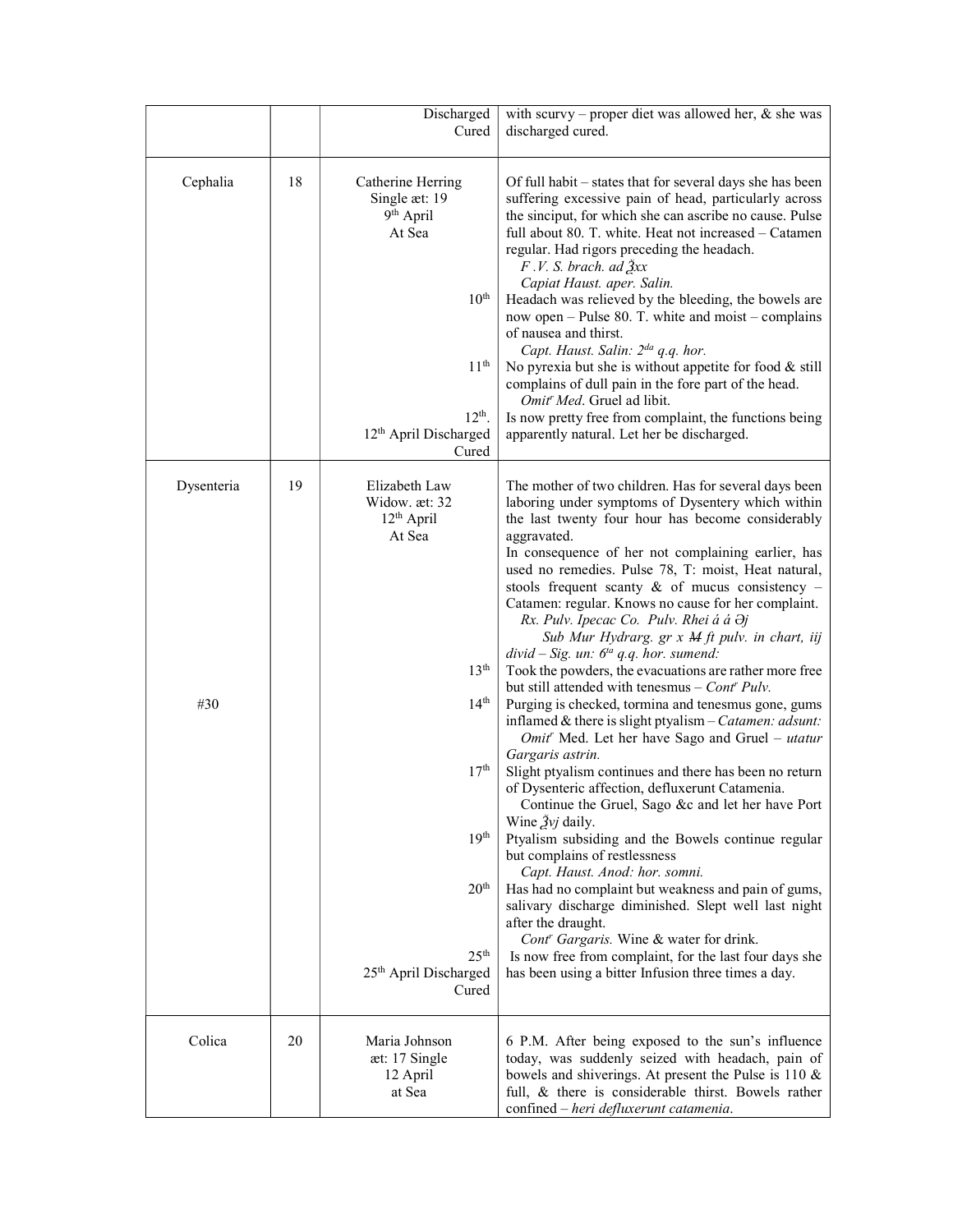|            |    |                           | $F^t V.S.$ brach ad $\frac{3}{2}$ xvj                          |
|------------|----|---------------------------|----------------------------------------------------------------|
|            |    |                           | Capt. Mist. Salin Antimon. ter. q.q hor.                       |
|            |    | 13.                       | Was much relieved by the bleeding $-$ she has had              |
|            |    |                           | repeated spasmodic retraction of the abdominal                 |
|            |    |                           |                                                                |
|            |    |                           | muscles and complains now of twisting pain at the              |
|            |    |                           | umbilical & hypogastric regions attacking severely at          |
|            |    |                           | intervals.                                                     |
|            |    |                           | Hab' Ol: Ricini Žifs stat.                                     |
|            |    | 8 P.M.                    | Had two attacks of syncope during the day but the oil          |
|            |    |                           | has operated & afforded some relief tho' she has still         |
|            |    |                           | occasional spasmodic pain of bowels.                           |
|            |    |                           | Cap <sup>t</sup> Pilul: Sub Mur Hyd: č Opii ij –               |
|            |    |                           | Foveat abd: aq: calid:                                         |
|            |    | $14th$ April              | Pain of bowels relieved but she complains of headach           |
|            |    |                           | and weakness. Pulse quick and small, thirst.                   |
|            |    |                           | Rept <sup>r</sup> Mist. Salin Antimon. Omit <sup>r</sup> alia. |
|            |    | 15 <sup>th</sup>          | With exception of feeling weak is now free from                |
|            |    |                           |                                                                |
|            |    |                           | complaint – there has been no return of abdominal              |
|            |    |                           | spasm.                                                         |
|            |    |                           | Int'' Mist Salin: Hab'' Infus Gent: 3ij ter ind                |
|            |    | 17                        | Is now free from complaint                                     |
|            |    | 17 April Discharged Cured |                                                                |
|            |    |                           |                                                                |
|            |    |                           |                                                                |
| Graviditas | 21 | Mary Leary                | Pregnant for the first time and near her confinement           |
| Et         |    | Æt: 19 Single             | was admitted into Hospital last night complaining of           |
| Partus     |    | $16th$ April              | pain in the back and lower part of abdomen, the bowels         |
|            |    | at Sea                    | being confined she took a dose of Castor Oil which has         |
|            |    |                           | operated and produced relief. She is requested to keep         |
|            |    |                           | herself perfectly quiet and in the horizontal posture.         |
|            |    | 17 <sup>th</sup>          | Complains still of pain in the back $&$ lumbar regions $-$     |
|            |    |                           | the motion of the ship keeps her in a state of continual       |
|            |    |                           | alarm and excitement.                                          |
|            |    |                           |                                                                |
|            |    | 18 <sup>th</sup>          | Capt Haust. Anodyn hor. somni                                  |
|            |    |                           | Passed an indifferent night - stomach irritable, pain of       |
|            |    |                           | back continues. Bowels open. Rep Haust Anodyn.                 |
|            |    | 6 P.M.                    | The anodyne did not check the vomiting. Pulse & Heat           |
|            |    |                           | natural. Bowels open. Capt Haust Salin. in actu                |
|            |    |                           | Effervescentiæ                                                 |
|            |    | 19 <sup>th</sup>          | Vomiting checked, pain of back relieved.                       |
|            |    |                           | Omit <sup>r</sup> medicamenta                                  |
|            |    | 20 <sup>th</sup>          | Complains of nausea and general uneasiness, she has            |
|            |    |                           | also perceived a slight sanguineous discharge but has          |
|            |    |                           | experienced nothing like labour pains. Rep' Haust              |
|            |    |                           | Anodyn hor. som.                                               |
| #31        |    | $21st$ April              | Has had occasional vomiting but no pain the                    |
|            |    |                           | sanguineous discharge has ceased. Bowels open.                 |
|            |    |                           | Capt Haust Salin Efferves.                                     |
|            |    | 25 <sup>th</sup>          | Has been troubled with heartburn during the last few           |
|            |    |                           | days but the vomiting is much less troublesome $-$ she         |
|            |    |                           | still experiences pain of back.                                |
|            |    |                           | Hab. Magnes Carb Əj ex Aq Menth Pipperit id Žij                |
|            |    |                           |                                                                |
|            |    |                           | Int' Haust Efferves.                                           |
|            |    | 27 <sup>th</sup>          | At midnight was sent for into the Hospital, where the          |
|            |    |                           | patient was supposed to be in labour - she reported that       |
|            |    |                           | about half an hour previous she had got up to the water        |
|            |    |                           | closet, when after a pain she experienced the sensation        |
|            |    |                           | of something giving way which was immediately                  |
|            |    |                           | followed by the discharge of a watery fluid $-$ two or         |
|            |    |                           | three pains succeeded but soon remitted.                       |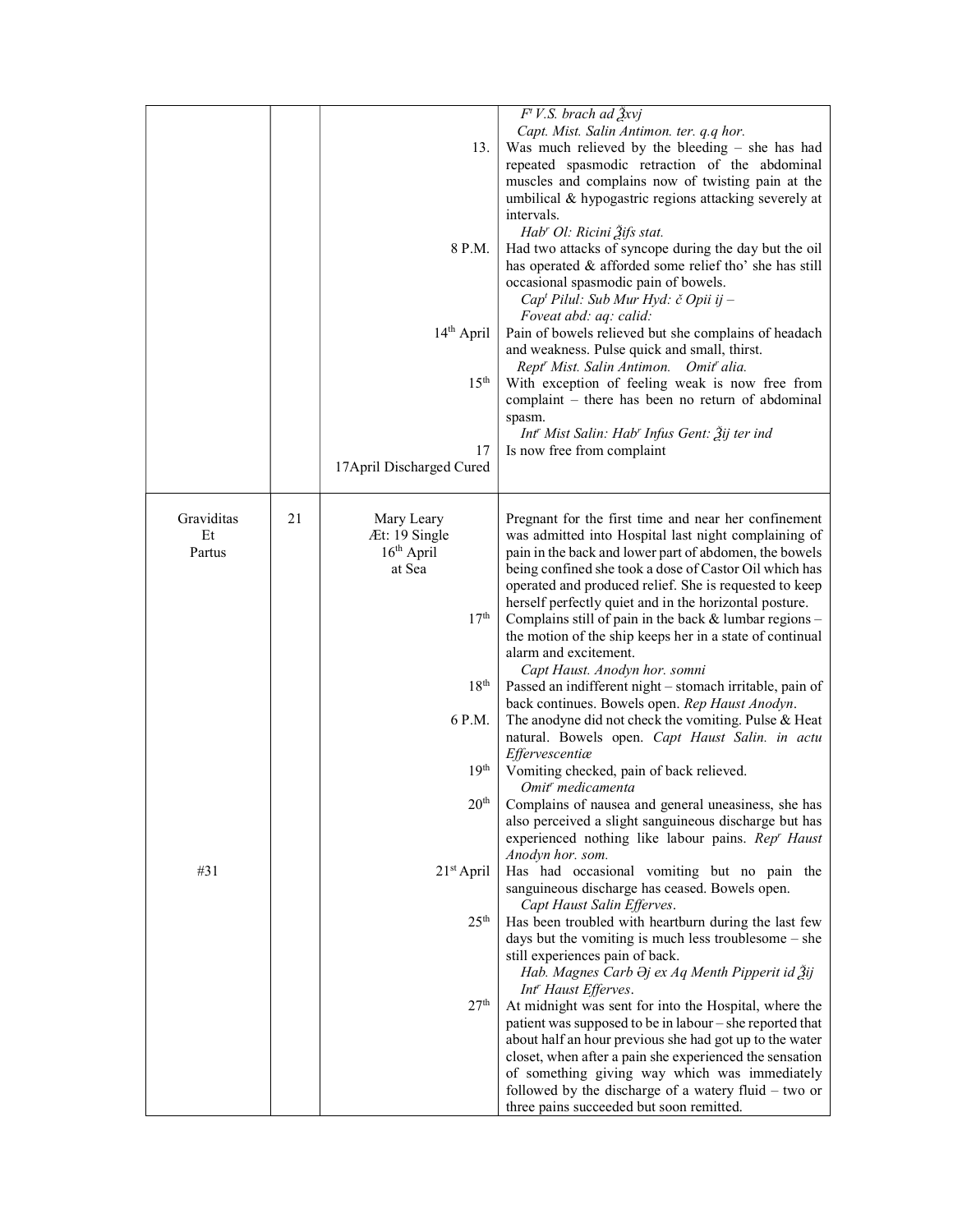|     |                      | On examination there was no dilatation of the os uteri            |
|-----|----------------------|-------------------------------------------------------------------|
|     |                      | & there being no regular pains, I concluded she was               |
|     |                      |                                                                   |
|     |                      | mistaken in her narration, and prescribed an opiate               |
|     |                      | with gentle friction where she complained of pain; this           |
|     |                      | morning she is very restless. Pulse 76 Bowels                     |
|     |                      | confined, rejected the opiate.                                    |
|     |                      | Injiciat' Enema Anodyn. stat.                                     |
|     |                      | Capt Ol: Ricini 3j                                                |
|     | 6 P.M.               | Stomach has been very irritable during the day and she            |
|     |                      | has been exceedingly restless - no alvine evacuation.             |
|     |                      | Pulse 80, T: moist, heat rather increased.                        |
|     |                      | Adhibeat. Enema Commun:                                           |
|     |                      | Capt. Pilul Ext Colcynth id Co iij et urgent. vomitas             |
|     |                      | Hab Haust Salin in actu Efferves.                                 |
|     | 28 <sup>th</sup>     | Has had no stool during the night, the vomiting                   |
|     |                      | however has ceased and she slept a little at intervals P.         |
|     |                      | 78. Sk & T. Hab. Ol: Ricini Žifs stat. et post hor. duas          |
|     |                      | nisi respond. alv: Capt. Pil cath iij et Injicicet Enema          |
|     |                      | Purg.                                                             |
|     | 6 P.M.               | The oil was retained but produced no effect – there has           |
|     |                      | been no return of vomiting – Pulse 76, soreness of back           |
|     |                      |                                                                   |
|     |                      | & belly but no true parturient pains.                             |
|     |                      | Habr Pulv Jalapæ Co 3j                                            |
|     |                      | Rep. Enema                                                        |
|     | 29 <sup>th</sup>     | The Powder was retained $&$ the Enema administered,               |
|     |                      | and there has been one free alvine evacuation $-$ she             |
|     |                      | now feels much easier.                                            |
|     |                      | Hab. Pilul. Laxunt iij                                            |
|     | 30 <sup>th</sup>     | Bowels still rather confined $\&$ she complains of pain           |
|     |                      | of back.                                                          |
|     |                      | Hab' Solut Aper. 3iv                                              |
|     | May $1st$            | Soreness of back at times troublesome and she is                  |
|     |                      | subject to heartburn occasionally. The Bowels are at              |
|     |                      | present open. From this date till the 18 <sup>th</sup> the bowels |
|     |                      | were vigilantly attended to, & vomiting checked by                |
|     |                      | palliative means – she was also kept perfectly quiet $\&$         |
|     |                      | a suitable diet ordered her. The report on the morning            |
|     |                      |                                                                   |
|     |                      | of the $18th$ was - She has passed a restless night and           |
|     |                      | since 6 a.m. has had pain returning at intervals but              |
|     |                      | slight.                                                           |
|     |                      | Hab. Haust Anodyn.                                                |
|     | 2 P.M                | The pains have terminated in labour. 2.50 she was                 |
|     |                      | safely delivered of a male child.                                 |
|     | $19th$ .             | The mother & Infant are both doing well. She had a                |
|     |                      | pretty good night. B. rather confined.                            |
|     |                      | Capt Ol: Ricini Žj                                                |
|     | 20 <sup>th</sup>     | The oil operated $&$ she continues to do well.                    |
|     |                      | Let her have Sago, Gruel and occasionally Fresh Soup.             |
| #32 | 21 <sup>st</sup> May | Mammæ distended and painful, nipples small & flat                 |
|     |                      | preventing the infant's sucking. She passed rather an             |
|     |                      | uneasy night from pain of abdomen - Pulse, Heat,                  |
|     |                      | Tongue & Belly natural. lochial discharge moderate.               |
|     |                      | Let her foment the mammæ and afterwards apply a                   |
|     |                      | little warm oil.                                                  |
|     | 22 <sup>nd</sup>     | Has had a better night, but the Infant appears                    |
|     |                      | emaciated and from the state of the nipples must                  |
|     |                      |                                                                   |
|     |                      | receive but an imperfect supply of nutrient.                      |
|     | 23 <sup>rd</sup>     | Had an uncomfortable night, lochial discharge                     |
|     |                      | profuse. Infant this morning has been threatened with             |
|     |                      | convulsions $\&$ refuses the breast – he appears weak             |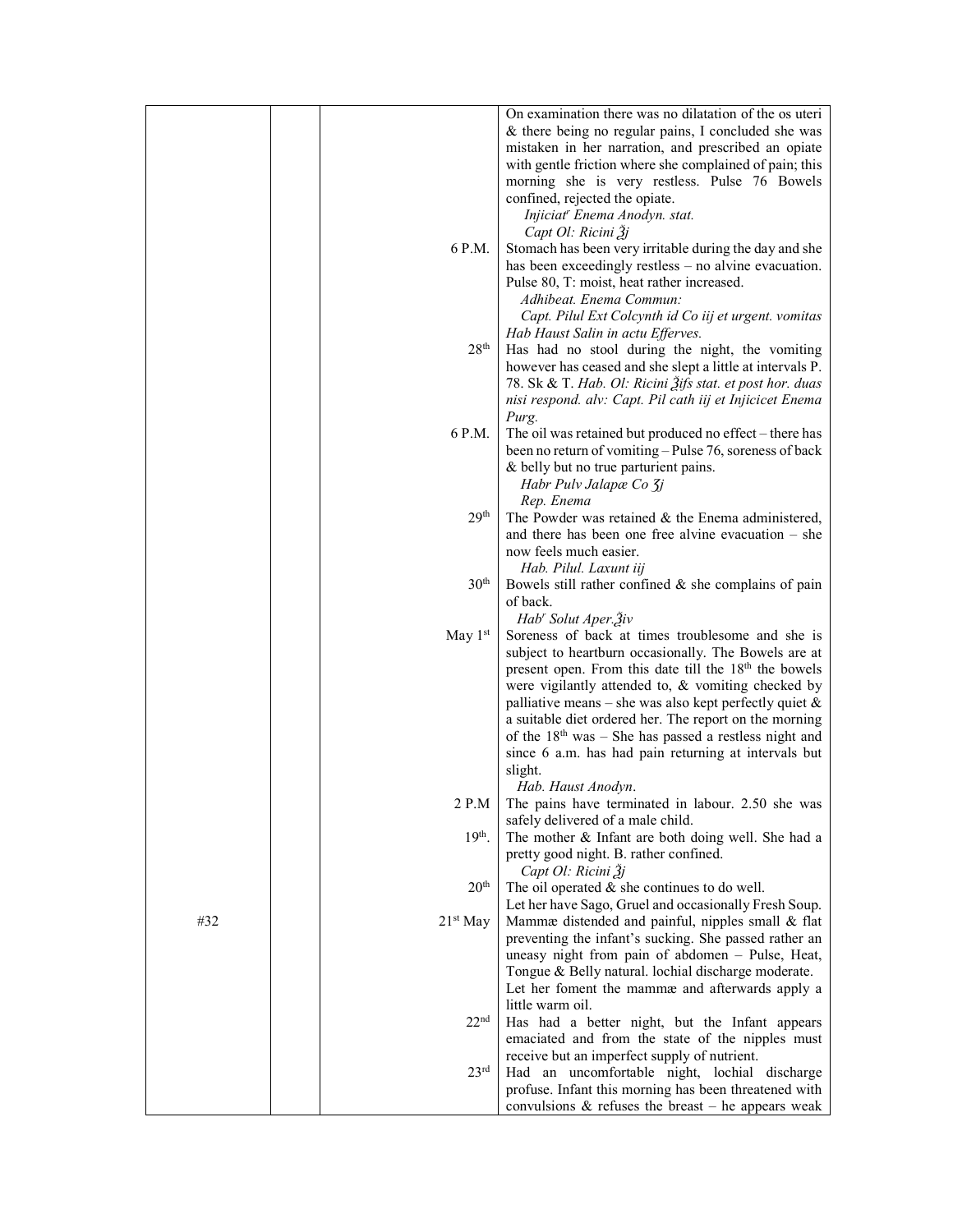|           |    | 27 <sup>th</sup>                 | and emaciated. Let him have <i>Jifs</i> of Castor Oil in a<br>little syrup.                                                                                            |
|-----------|----|----------------------------------|------------------------------------------------------------------------------------------------------------------------------------------------------------------------|
|           |    |                                  | Has a considerable degree of pyrexia and talks at times<br>incoherently. P. 100 T: moist, much thirst. headach<br>and soreness of left mamma which is hard & inflamed, |
|           |    |                                  | lochial discharge ceased yesterday. The Infant has                                                                                                                     |
|           |    |                                  | been doing pretty well since last report.                                                                                                                              |
|           |    |                                  | Capiat Ol. Ricini Žj                                                                                                                                                   |
|           |    | 6 P.M.                           | Headach relieved & the lochial discharge has returned,                                                                                                                 |
|           |    |                                  | the oil operated – she still complains of thirst.                                                                                                                      |
|           |    | 28 <sup>th</sup>                 | Hab' Mist Salin $\tilde{A}$ j [ter]q.q.hor<br>She feels considerably better; the Infant tho' weak now                                                                  |
|           |    |                                  | takes the breast, integuments surrounding the left                                                                                                                     |
|           |    |                                  | nipple excoriated.                                                                                                                                                     |
|           |    |                                  | Illinat <sup>r</sup> Cerat Cetae. Cont. Mist.                                                                                                                          |
|           |    | 29 <sup>th</sup>                 | The mother has no appetite, her milk is scarce $\&$ the                                                                                                                |
|           |    |                                  | Infant is puny and refuses the breast. Let him repeat                                                                                                                  |
|           |    |                                  | the castor Oil $&$ let the mother have light nourishing                                                                                                                |
|           |    | 30 <sup>th</sup> May             | diet.<br>Passed a bad night. The infant has been convulsed and                                                                                                         |
|           |    |                                  | his mouth is encrusted with aphthæ, took the breast                                                                                                                    |
|           |    |                                  | only once during the night.                                                                                                                                            |
|           |    |                                  | Let him repeat the Castor Oil and let the mouth $\&$                                                                                                                   |
|           |    |                                  | tongue be moistened with syrup acidulated with a drop                                                                                                                  |
|           |    | 6 P.M.                           | or two of dilute. Sulphuric Acid.                                                                                                                                      |
|           |    |                                  | Both nipples & surrounding integuments excoriated<br>and painful. The Infant has repeatedly attempted to                                                               |
|           |    |                                  | suck but has not succeeded. The oil not operating was                                                                                                                  |
|           |    |                                  | at 2 pm repeated, he has also taken some spoon meat.                                                                                                                   |
|           |    |                                  | Let the nipples be moistened with mucilage before                                                                                                                      |
|           |    |                                  | applying the child. Let the mother have generous diet                                                                                                                  |
|           |    |                                  | with a glass of wine occasionally.                                                                                                                                     |
|           |    | 31st                             | The encrustation on the mouth of the Infant all falling<br>off but he is unable to suck. The oil has operated & he                                                     |
|           |    |                                  | appears more lively. The app <sup>te</sup> of the mother is bad and                                                                                                    |
|           |    |                                  | the mammæ give her much uneasiness – continue her                                                                                                                      |
|           |    |                                  | diet. Though every attention was paid to the diet $\&$                                                                                                                 |
|           |    |                                  | comfort of the mother her milk left her, and the Infant                                                                                                                |
|           |    |                                  | became extremely emaciated; his food now consisted                                                                                                                     |
|           |    |                                  | of thin arrow root and Sago, carefully prepared but the<br>nourishment derived from it was imperfect, and on our                                                       |
|           |    | 29 <sup>m</sup> June             | arrival at Hobart Town he was so much reduced that it                                                                                                                  |
|           |    | Sent with her Infant to the      | was advisable to send him to the Hospital where he                                                                                                                     |
|           |    | Colonial Hospital Hobart         | would obtain an appropriate diet (the only chance of                                                                                                                   |
|           |    | Town                             | saving him).                                                                                                                                                           |
|           |    |                                  |                                                                                                                                                                        |
| #33       |    | Elizabeth Lewis                  | Was attacked three days ago with shiverings                                                                                                                            |
|           | 22 | Æt: 19 Single                    | alternating with flashes of heat and followed by                                                                                                                       |
| Catarrhus |    | 22 <sup>nd</sup> April<br>At Sea | headach and pain of left side extending from the                                                                                                                       |
|           |    |                                  | shoulder to the short ribs and increased on drawing a<br>dep inspiration. Pulse 90, T: clean & moist. Bowels                                                           |
|           |    |                                  | costive - Catamenia regular. her health is generally                                                                                                                   |
|           |    |                                  | good and she ascribes her present attack to cold.                                                                                                                      |
|           |    |                                  | Rx. Pulv. Jalapa gr x                                                                                                                                                  |
|           |    |                                  | Pulv. Rhei gr viij                                                                                                                                                     |
|           |    | 6 P.M.                           | Scammon gr iv ft pulv stat. sumend<br>Headach acute & pain of side continues. P. 100, B: still                                                                         |
|           |    |                                  | confined, thirst with a hot dry skin.                                                                                                                                  |
|           |    |                                  | F.V.S. ad $\frac{3}{2}xx$ Hab. Ol: Ricini $\frac{3}{2}y$                                                                                                               |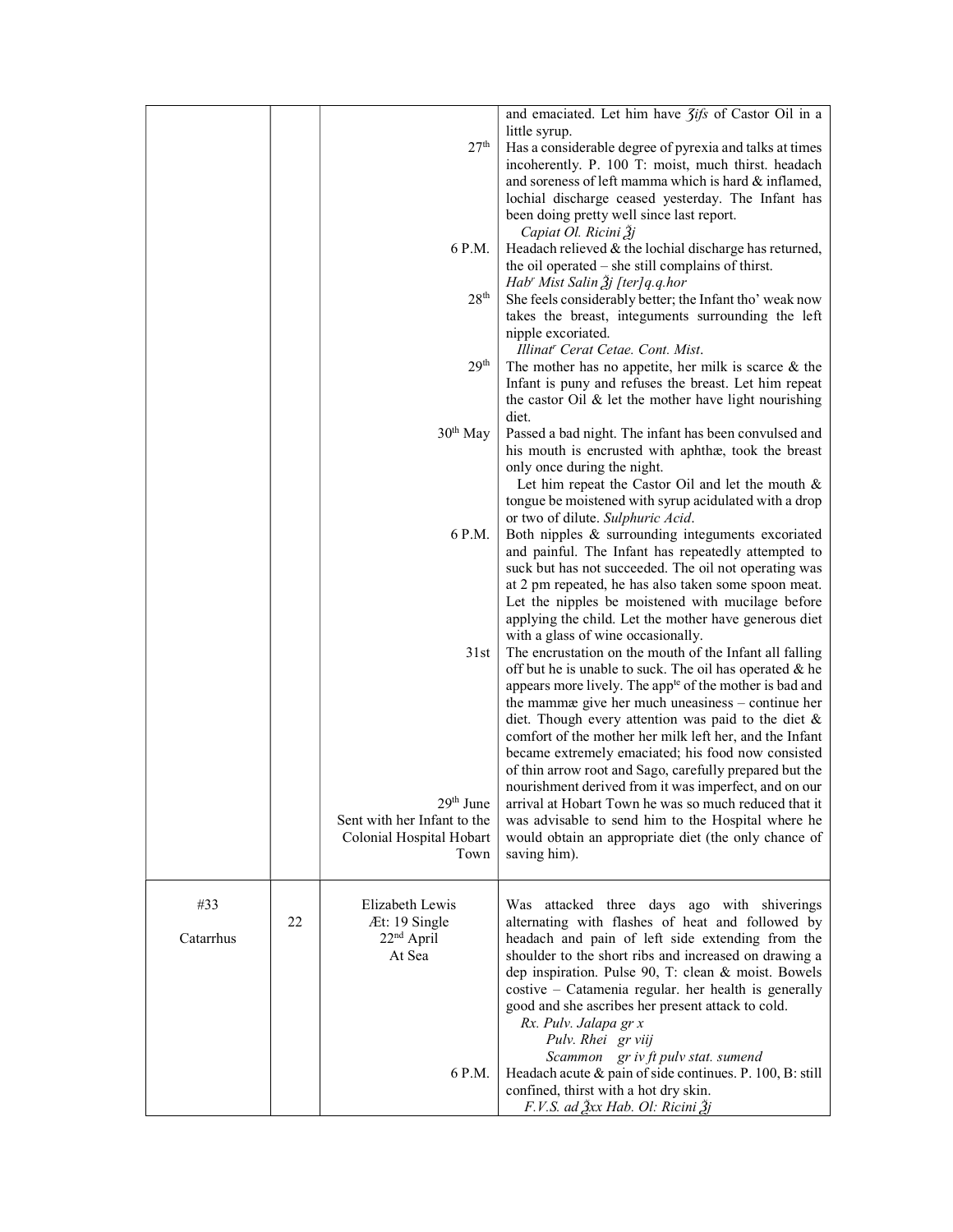|                               |    | 23 <sup>rd</sup><br>6 P.M.<br>24 <sup>th</sup><br>25 <sup>th</sup> April Discharged<br>Cured                                    | Slept pretty well – the pain od side is much relieved<br>but the headach continues. Blood drawn exhibits the<br>buffy coat. Pulse 110. T. moist. Bowels open.<br>Considerable thirst.<br>Hab. Pil. Sub. Mur. Hyd. č Ant.<br>Pulv: - un: ter indie necnon capiat Mist: Salin. Ant. $\tilde{g}$ j<br>$2^d$ q.q. hor.<br>Continues better. Skin covered with a gentle<br>perspiration. B. open, less headach. Cont. med.<br>In every respect better. She slept during the night, the<br>headach is now gone & she breathes freely without<br>pain. Pulse 80. Skin moist. T: clean B. open<br>Omit <sup>r</sup> med.<br>Free from compliant. Let her be discharged.                                                                                                                                                                                                                                                                                                                                                                                                                                                                                                                        |
|-------------------------------|----|---------------------------------------------------------------------------------------------------------------------------------|----------------------------------------------------------------------------------------------------------------------------------------------------------------------------------------------------------------------------------------------------------------------------------------------------------------------------------------------------------------------------------------------------------------------------------------------------------------------------------------------------------------------------------------------------------------------------------------------------------------------------------------------------------------------------------------------------------------------------------------------------------------------------------------------------------------------------------------------------------------------------------------------------------------------------------------------------------------------------------------------------------------------------------------------------------------------------------------------------------------------------------------------------------------------------------------|
| Diarrhoea                     | 23 | Ann Stone<br>Single Æt: 21<br>$9th$ May<br>At Sea<br>$10^{\rm th}$<br>11 <sup>th</sup><br>12 <sup>th</sup> May Discharged Cured | For several days past has been (according to her own<br>account) labouring under purging attended with pain<br>in the right hypochondriac region and occasional<br>severe griping - evacuations are liquid but passed<br>without tenesmus. Pulse 78, Heat rather increased. T:<br>clean. Catamen: non fluxerunt per duos menses, sed<br>nulla gravitas est., her health usually is good & she<br>can ascribe no cause for her present complaint.<br>$Rx$ Pulv: Rhei. Pulv: Ipecac: Co.á á gr x ft pulv; bis<br>vel ter ind: sumend. Bibat Decoct. Hord.<br>Purging abated, the pain of side & griping are also<br>relieved but there is constant thirst. P. 80. heat $&$ T:<br>natural.<br>Int''. Pulv: Capt Pil Calomel et Ant. 1 bis in die<br>No return of purging, thirst abated and she has now no<br>complaint.<br>Omit. Med.                                                                                                                                                                                                                                                                                                                                                    |
| Rheumatismus<br>Chron:<br>#34 | 24 | Ann Frances Clifton<br>Widow æt 29<br>$10^{th}$ May<br>at Sea<br>May 11 <sup>th</sup><br>13 <sup>th</sup><br>17 <sup>th</sup>   | Complains of pain affecting the whole left side from<br>the shoulder to the ankle, but is particularly severe<br>about the hip joint and appears decidedly of a<br>Rheumatic nature. When warm in bed she invariable<br>experiences relief particularly if perspiring but on her<br>attempting to move or walk the pain is much<br>aggravated – no pyrexia and the functions appear<br>natural. Directed her to wear Flannel and prescribed<br>Pulv. Ipecac gr xv 6 <sup>ta</sup> q.q. hor. Warm diluents.<br>Has taken the powders with some relief, having<br>perspired copiously she still experiences pain on the<br>least motion or exertion. Pulse 76 T: clean. Bowels<br>regular.<br>Cont <sup>r</sup> Pulv: Sudorif<br>Pain of side and hip joint continues. She has taken the<br>powders regularly and has better nights.<br>Cont <sup>r</sup> Pulv:<br>Complains of pain affecting the lumbar region and<br>shooting towards the sacrum $-$ she still walks lame<br>from the pain in the hip joint tho' it is considerably<br>easier - has taken the powders which cause her to<br>perspire profusely and she feels weak in consequence.<br>Int <sup>r</sup> . Pulv: Sudorif |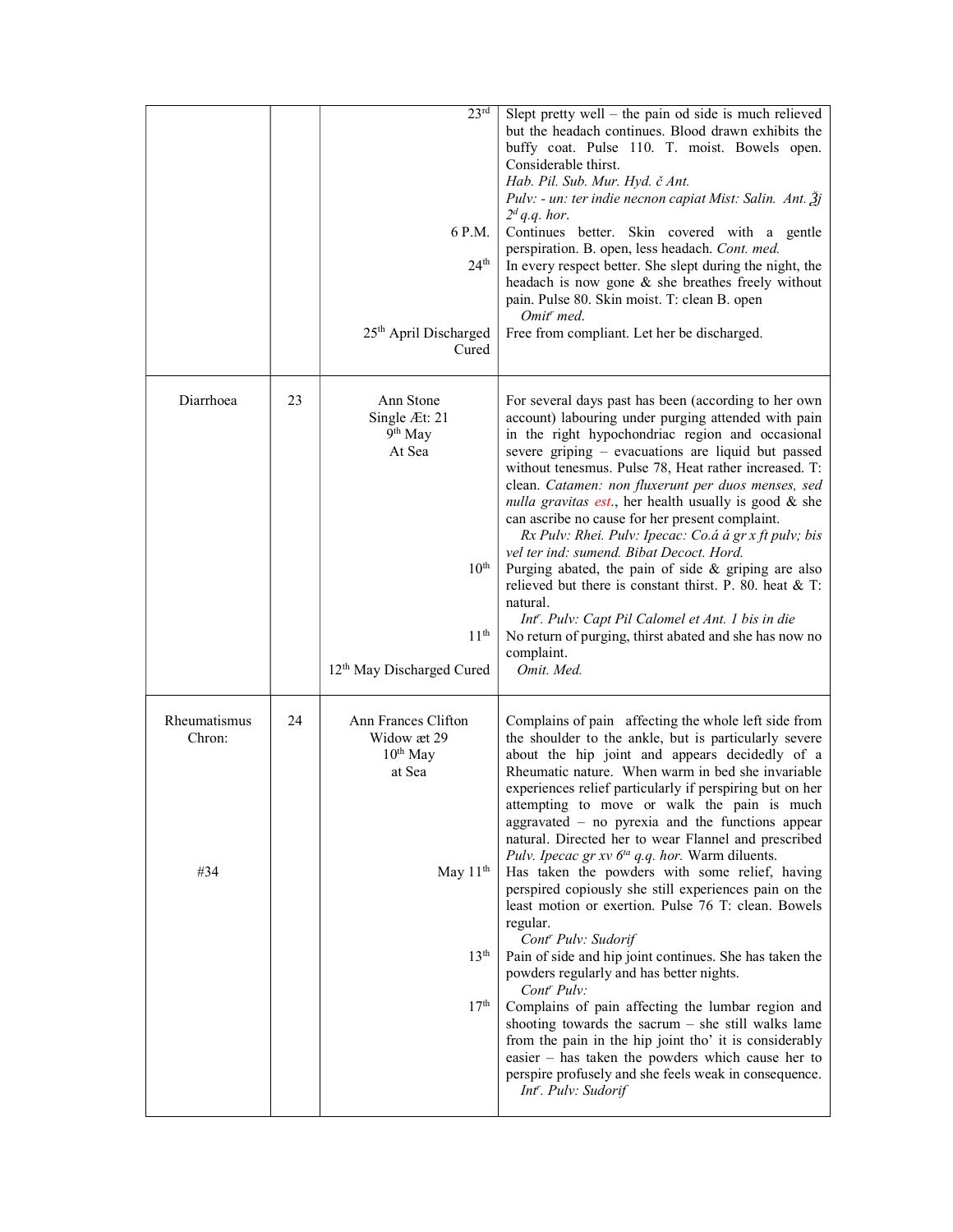|                               |    | 1 <sup>st</sup> June Discharged Cured                                            | Cap <sup>t</sup> Cinchon. Pulv. <i>Jj</i> ter in die et Capt Haust Anod:<br>diaphoret: hor. somni.<br>Let her have Fresh Soup, Rice & Sago for diet.<br>Under the use of the Bark with anodynes and<br>antimonials occasionally she gradually got rid of the<br>pains, and on the 1 <sup>st</sup> of June was discharged the Sick<br>List. I furnished her with flannel, having none of her<br>own.                                                                                                                            |
|-------------------------------|----|----------------------------------------------------------------------------------|--------------------------------------------------------------------------------------------------------------------------------------------------------------------------------------------------------------------------------------------------------------------------------------------------------------------------------------------------------------------------------------------------------------------------------------------------------------------------------------------------------------------------------|
| Catarrhus<br>et<br>Tympanitis | 25 | Ann Harris<br>Single æt 22<br>14 <sup>th</sup> May<br>At Sea<br>$15^{\text{th}}$ | Complains of pain affecting the side a little below the<br>left mamma, with slight cough, and attended with a<br>trifling degree of pyrexia, apparently catarrhal. While<br>in Newgate she was for several weeks under medical<br>treatment & since being on board this Ship she was<br>bled, for a similar complaint tho' not put on the Sick<br>List. Catamen. reg <sup>r</sup> . B. confined.<br>Sumat Pilul Cathart iij stat. et hor. somni Capt<br>Haust Salin. diaph:<br>Pain of side continues. Bowels have been freely |
|                               |    |                                                                                  | opened by the Pills. P. 98, small - T. clean. Heat but<br>little increased, app <sup>te</sup> gone.<br>Rx. Sub Mur Hyd gr sf. Pulv Ant gr iij ft Pilul: ter<br>in die sumend.                                                                                                                                                                                                                                                                                                                                                  |
|                               |    | $16^{th}$ 6 P.M.                                                                 | Pain has removed from the side $\&$ she now feels it in<br>the abdomen which is distended. Pulse 90, skin hot<br>and dry. T. clean, considerable thirst. has been<br>repeatedly sponged with vinegar and water.<br>Int <sup>r</sup> Pilul. Capt. Pulv. Jalap. Co 3j                                                                                                                                                                                                                                                            |
|                               |    | 18 <sup>th</sup>                                                                 | Free from pain, but there is still a flatulent tension of<br>abdomen with nausea, the cathartic powder operated<br>freely. P 90. T: clean.<br>Rx Pulv: Rhei gr xv Zingib Pulv: gr viij<br>Tinct. Rhei $\tilde{A}$ fs. Aq. Menth. pip. 3vj ft Haust. stat<br>sumend.                                                                                                                                                                                                                                                            |
|                               |    | 19 <sup>th</sup>                                                                 | Is now free from pain and the flatulent distension of<br>abdomen is relieved. She slept well<br>Int' Med.                                                                                                                                                                                                                                                                                                                                                                                                                      |
| #35                           |    | $20th$ May                                                                       | Flatulent swelling of bowels troublesome with nausea,<br>thirst, loss of app <sup>t</sup> e, pain of back & limbs and great<br>despondency.<br>Hab' Haust Salin Effervesc:                                                                                                                                                                                                                                                                                                                                                     |
|                               |    | 21 <sup>st</sup>                                                                 | There is still a tense fullness of abdomen which is<br>painful on pressure. B. at present open. Pulse 90, T.<br>moist and clean, considerable thirst.<br>Rx. Pulv. Rhei Əj Magnes Carb Əij<br>Zingiber. Pulv. gr x ft pulv: stat.<br>Capiend. ex Aq. Menth Pip 3ij                                                                                                                                                                                                                                                             |
|                               |    | 22 <sup>nd</sup><br>23 <sup>rd</sup>                                             | Nausea with pain & swelling of belly continues. P. 79<br>T. clean, two stools.<br>Omit' Med. Let her use warm fomentations.<br>Pain & distension of abdomen both gone, but she                                                                                                                                                                                                                                                                                                                                                 |
|                               |    | 24                                                                               | vomited her breakfast this morning. Pulse & Heat nat <sup>1</sup><br>T. clean. B. open.<br>Rept' Haust. Salin: Efferves.<br>Nearly as yesterday, nausea in some degree relieved<br>by the draughts but there is still some swelling $\&$<br>uneasiness of bowels. Cont med.                                                                                                                                                                                                                                                    |
|                               |    |                                                                                  |                                                                                                                                                                                                                                                                                                                                                                                                                                                                                                                                |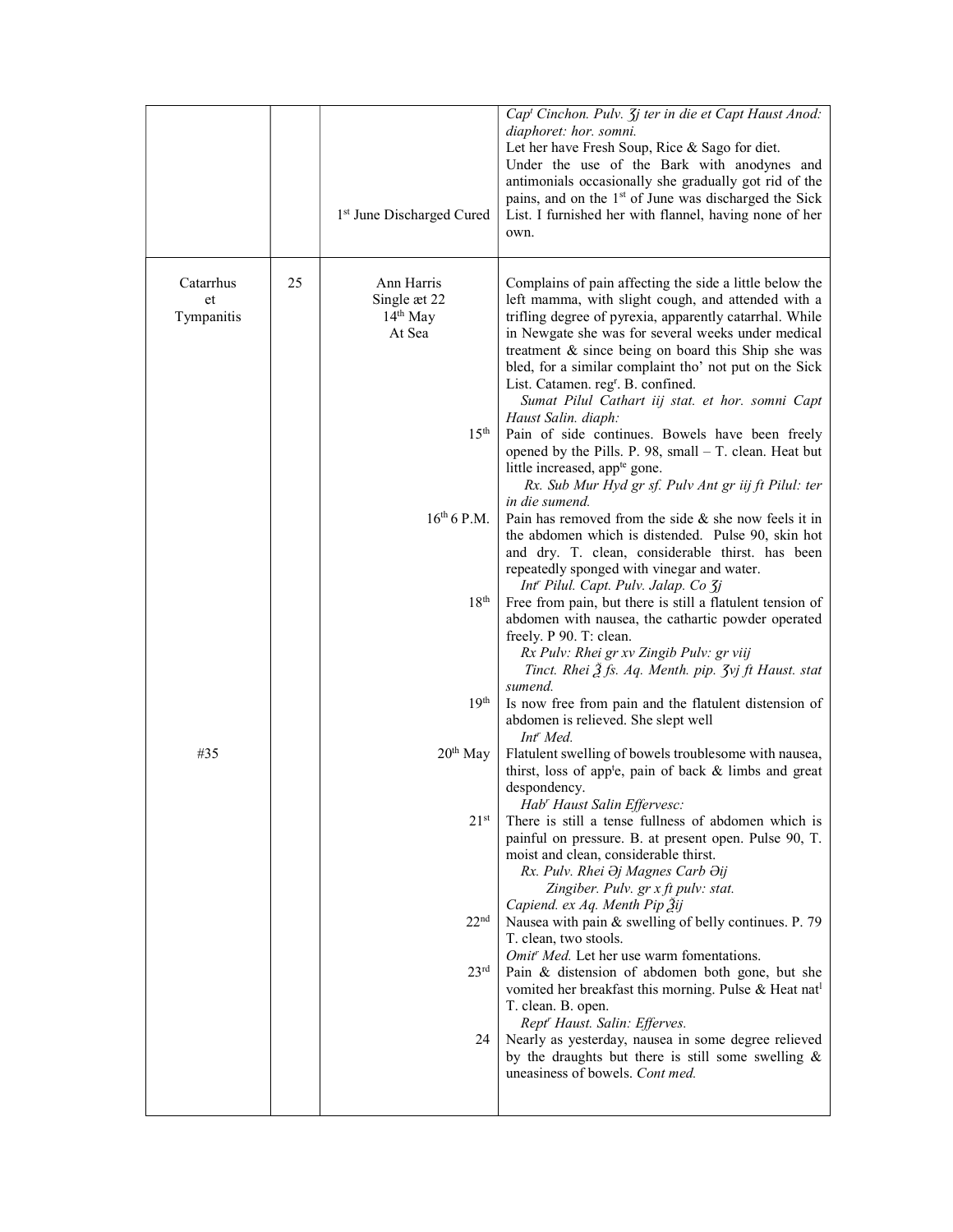|     | 27 <sup>th</sup>            | Little change during the last two days. Pulse 80. T. red                                                         |
|-----|-----------------------------|------------------------------------------------------------------------------------------------------------------|
|     |                             | smooth & dryish, thirst with pain of belly continues,                                                            |
|     |                             | stools loose & of a natural colour.                                                                              |
|     |                             | Rx. Pulv. Rhei. gr xij                                                                                           |
|     |                             | Ipecac: Pulv. gr iv                                                                                              |
|     |                             | Opii Colat gr ij ft mass. in pilul iv divid - un 2da                                                             |
|     |                             | q.q. h. sumend.                                                                                                  |
|     |                             | Int' Haust Salin Efferves.                                                                                       |
|     | 28 <sup>th</sup>            | Passed a bad night. Swelling, pain and flatulence of                                                             |
|     |                             | bowels, nothing relieved by the Pills. Pulse very small.                                                         |
|     |                             | T., smooth & dryish – many loose stools, nausea &                                                                |
|     |                             | thirst.                                                                                                          |
|     |                             | Rep <sup>r</sup> Haust Salin Efferves. et fotur abdom.                                                           |
|     |                             | Int <sup>r</sup> Pilul                                                                                           |
|     | 28 <sup>th</sup> May 6 P.M. | Experienced no relief from the fomentations. Pulse                                                               |
|     |                             | small, she has vomited twice $\&$ had three stools sine                                                          |
|     |                             | morning.                                                                                                         |
|     |                             | Applicet Emplast Vesicat abdomine – Cont. Haust.                                                                 |
|     | 29 <sup>th</sup>            | Blister rose well and procured considerable relief. The                                                          |
|     |                             | Tongue red, smooth $\&$ dry $\&$ the skin also parched,                                                          |
|     |                             | stools watery but of natural colour, urine scanty,                                                               |
|     |                             | fulness of belly diminished. Let her continue the                                                                |
|     | 30 <sup>th</sup>            | saline draughts & to have Soup from Preserved meat.<br>Vomited twice during the night. Pulse rather feeble, T.   |
|     |                             | $\text{dry } \&$ smooth, four stools – no pain of abdomen.                                                       |
|     |                             | Let her have fresh soup daily with sago. Omit' Med.                                                              |
|     | 31 <sup>st</sup>            | Passed a very indifferent night, vomiting more                                                                   |
|     |                             | frequent, stools attended with tenesmus, she is low                                                              |
|     |                             | spirited and the eyes appear sunk. P. 88, T: clean but                                                           |
|     |                             | exhibits the same smooth, red appearance. The saline                                                             |
|     |                             | draughts do not check the vomiting.                                                                              |
|     |                             | Capt. Ol: Ricini Ѯj ex Aq Menth Ѯij                                                                              |
|     | 6 P.M.                      | The oil was retained & procured several slimy fetid                                                              |
|     |                             | stools – great despondency. Pulse small. T. moist $\&$                                                           |
|     |                             | clean, stomach still irritable. Blister on the abdomen                                                           |
|     |                             | discharging. Let her have a broad flannel roller passed                                                          |
|     |                             | around the abdomen.                                                                                              |
|     | lst                         | Passed a very bad night, during which she vomited                                                                |
|     |                             | repeatedly, frequent inclination to go to stool with                                                             |
|     |                             | tenesmus. Pulse small, T. moist $\&$ clean, constant                                                             |
|     |                             | thirst.                                                                                                          |
|     |                             | Rx Confect Opii 3ij                                                                                              |
|     |                             | Ipecac Pulv. Ant. Pot. á á gr x                                                                                  |
| #36 |                             | Sub Mur Hyd. gr iij Fiat mass. in pilul x                                                                        |
|     | 6 P.M.                      | dividend Dua bis indie sumend vel sæpires                                                                        |
|     |                             | Has been easier since she took the pills, but the thirst<br>continues and the Tongue is still parched – no pain. |
|     |                             | Cont <sup>r</sup> Pilul. Bibat Decoct Hord ad lib:                                                               |
|     | 2 <sub>nd</sub>             | Passed a better night Tho' her thirst is not diminished.                                                         |
|     |                             | T. still dry. There has been neither purging or                                                                  |
|     |                             | vomiting. Pulse small. T: still dry – temper natural. She                                                        |
|     |                             | seldom has any moisture on the skin – her stools have                                                            |
|     |                             | been examined & some scybalæ were observed.                                                                      |
|     |                             | Capt. Infus. Sennæ. čMagnes. Sulph. Živ et si opus                                                               |
|     |                             | sit repetend.                                                                                                    |
|     | 6 P.M.                      | Stomach retained some fresh soup, and she has had                                                                |
|     |                             | several stools from the Infusion $-$ no pain but she                                                             |
|     |                             | complains of weakness and thirst. T moist, skin dry.                                                             |
|     |                             | Capt. Pilul. Ipecac ex Rhei iij                                                                                  |
|     |                             |                                                                                                                  |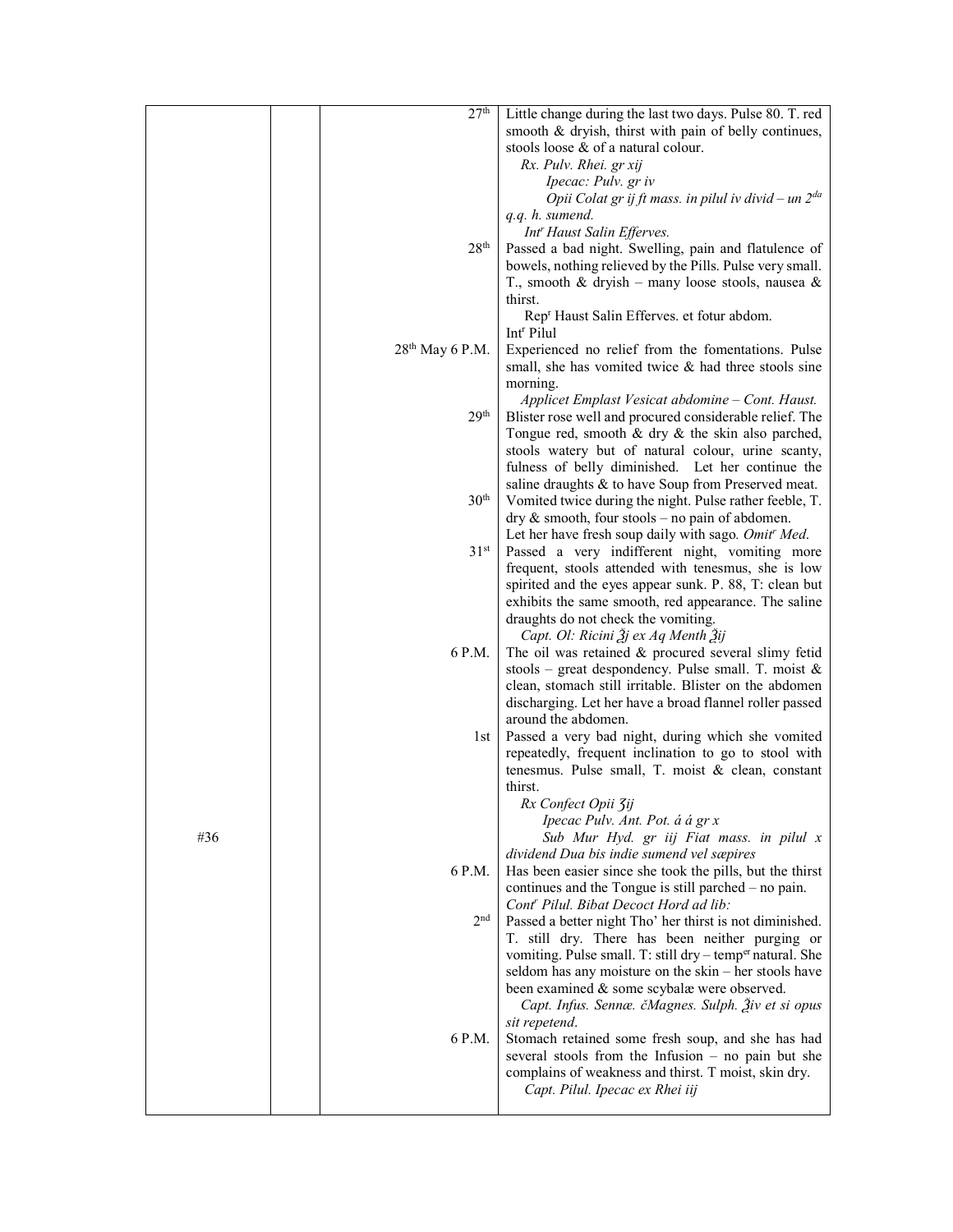|     | 3 <sup>rd</sup>  | Stomach less irritable, evacuations more free. P. 80<br>small, T. moist Cont Pilul.    |
|-----|------------------|----------------------------------------------------------------------------------------|
|     | 6 P.M.           | Pulse small, $T: \text{moist} - \text{less thrust} - \text{no pain} - \text{has been}$ |
|     |                  | out of bed for a short time & felt easier. Med <sup>ta</sup> ut antea.                 |
|     | 4 <sup>th</sup>  |                                                                                        |
|     |                  | Slept a little and perspired gently during the night -                                 |
|     |                  | she is now free from pain. Pulse 79 small. T. moist &                                  |
|     |                  | clean, the eyes are still dull, countenance languid $\&$                               |
|     |                  | inexpressive.<br>Rep' Pilul                                                            |
|     | 6 P.M.           | Appears rather worse this evening, the stomach being                                   |
|     |                  | still irritable & the purging with tenesmus having                                     |
|     |                  | returned, thirst troublesome.                                                          |
|     |                  | Cont. Pilul Rhei et Ipecacuanha.                                                       |
|     | 5 <sup>th</sup>  | Free from pain, but exceedingly weak & the stomach                                     |
|     |                  | still irritable. P. 74 small. T. clean & moist, stools                                 |
|     |                  | nearly of natural colour but liquid, thirst continues.                                 |
|     |                  | Pilul ut ant: necnon Capt. Haust Efferves. Salin.                                      |
|     | 6 P.M.           | Retained some of the fresh soup and appears                                            |
|     |                  |                                                                                        |
|     |                  | somewhat better. Cont. Pilul                                                           |
|     | $6th$ June       | Had a bad night - fulness of abdomen with uneasiness                                   |
|     |                  | but no pain – vomiting $\&$ she has b now slight cough.                                |
|     |                  | Pulse 100, T. dry less parched, constant thirst.                                       |
|     |                  | Int' Pilul. Capt. Liq Ammon Acet 3fs 2 <sup>da</sup> q.q.hor.                          |
|     | 6 P.M.           | Says she is worse. P. 78, T. moist, but the skin is dry -                              |
|     |                  | has vomited repeatedly. B. open-thirst relieved. Cont.                                 |
|     |                  | Med.                                                                                   |
|     | 7 <sup>th</sup>  | Pulse 80 small. T: moist & clean, skin still dry -                                     |
|     |                  | vomited during the night but she retained her breakfast                                |
|     |                  | this morning. Cont. Liq Ammon Acet:                                                    |
|     | 6 P.M.           | Somewhat better this morning, surface still dry – Cont.                                |
|     |                  | Med.                                                                                   |
|     | 8 <sup>th</sup>  | Seems to be slowly improving. Omit' med. To have a                                     |
|     |                  | glass of Port Wine twice a day and a basin of fresh                                    |
|     |                  | soup daily.                                                                            |
|     | $10^{th}$ 6 P.M. |                                                                                        |
|     |                  | Considers herself rather worse this evening $-$ the                                    |
|     |                  | stomach being more irritable, but she has had no pain.                                 |
|     |                  | Pulse small. T: moist – skin dry. B. open.                                             |
|     |                  | Capt Mist: Salin $\tilde{A}$ j tetia q que hora.                                       |
|     | 11 <sup>th</sup> | Considerably improved in appearance, she slept well                                    |
|     |                  | & feels herself better.                                                                |
|     |                  | Capt. Infus Gent: 3ij ter ind.                                                         |
|     |                  | Int' Mist Salin. Dieta ut ant.                                                         |
|     | 12 <sup>th</sup> | Had griping & purging of scanty stools during the                                      |
|     |                  | night. P. 90 small. T. clean. Heat natural.                                            |
|     |                  | Infus Sennæ Co Živ                                                                     |
|     | 13 <sup>th</sup> | Griping $\&$ purging checked – she has now no                                          |
|     |                  | complaint but weakness.                                                                |
|     |                  | Cont Infus. Gent et Dieta                                                              |
|     | 14 <sup>th</sup> | The Bowels are confined $&$ she still experiences some                                 |
|     |                  | distension and uneasiness. P. 78. T: moist, Surface dry.                               |
|     |                  | Rep' Infus Aper:                                                                       |
|     | 15 <sup>th</sup> | Had a slight attack of rigors this morning. B. opened                                  |
|     |                  | by the Infusion, no pain, skin covered partially with                                  |
|     |                  | moisture. Pule 78. T: clean – <i>nulla med.</i>                                        |
| #37 | $16th$ June      | She recovers but slowly, complains occasionally of                                     |
|     |                  |                                                                                        |
|     | 17 <sup>th</sup> | nausea, lassitude & weakness. Rep' Infus. Gent Co.                                     |
|     |                  | Passed an indifferent night and vomited this morning.                                  |
|     |                  | P. 79, T: moist & clean - cough has been troublesome                                   |
|     |                  | during the night with soreness under the sternum.                                      |
|     |                  | Bowels at present regular.                                                             |
|     |                  | Hab Pil Expect ij urgent tuss: Cont Infus.                                             |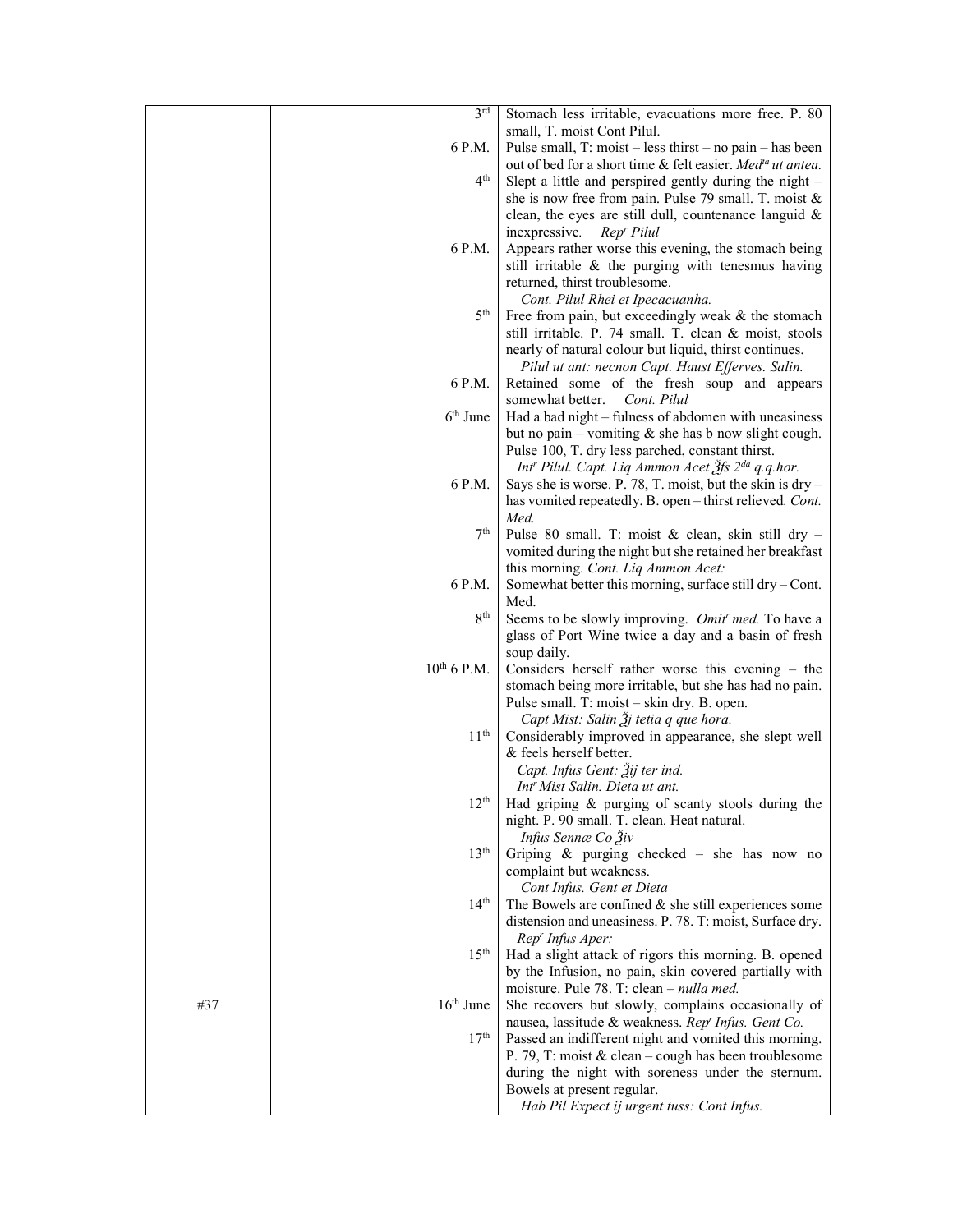|  | 18 <sup>th</sup>  | Vomited this morning $&$ the cough is more frequent,                                                              |
|--|-------------------|-------------------------------------------------------------------------------------------------------------------|
|  |                   | she is however free from pain and the Bowels are                                                                  |
|  |                   | regular.                                                                                                          |
|  |                   | Cont' Pil: Pect: necnon capiat Haust Anodyne hora                                                                 |
|  |                   | somni.                                                                                                            |
|  | 19 <sup>th</sup>  | Vomiting more frequent with soreness at Epigastrium.                                                              |
|  |                   | P. 80 T: clean - feels very weak, cough rather relieved.                                                          |
|  |                   | Applicet Emplast Lyttæ Scobic Cordis                                                                              |
|  |                   | Capt Haust Salin in actu Efferves: urgent vomitus -                                                               |
|  |                   | omit <sup>r</sup> Infus. Incip:                                                                                   |
|  | 6 P.M.            | The blister has not yet risen but the retching has                                                                |
|  |                   | ceased, complains of general uneasiness – Sumat Pilul                                                             |
|  |                   | Ipecac č opii iij.                                                                                                |
|  | 20 <sup>th</sup>  | Has vomited repeatedly tho the blister has risen well,                                                            |
|  |                   | cough less troublesome, no pain.                                                                                  |
|  |                   | Cont <sup>r</sup> Haust Salin Efferves.                                                                           |
|  | $21^{st}$         | Her only complaint today is nausea and weakness - the                                                             |
|  |                   | cough having left her. P. 100 small. T: clean & moist.                                                            |
|  | 22 <sup>nd</sup>  | heat nat.<br>Cont. Haust. Salin Efferves.                                                                         |
|  |                   | Passed a good night, free from pain complains only of                                                             |
|  |                   | weakness with occasional nausea. Cont. Dieta.<br>Rx Sulph Quinin gr iij solve in Aq; Font. $\tilde{\beta}$ j adde |
|  |                   | acid. Sulph dil. g <sup>t</sup> t v ter indie sumend. Omit <sup>r</sup> Infus                                     |
|  |                   | Gent. Co.                                                                                                         |
|  | 6 P.M.            | Has been pretty well during the day and retained some                                                             |
|  |                   | Fresh Soup on the stomach. P. small. H: Sk & T: nat.                                                              |
|  |                   | Cont. Med.                                                                                                        |
|  | $23^{\text{rd}}$  | Slept pretty well & has not vomited sine last report.                                                             |
|  |                   | Cont. Sulph Quinin:                                                                                               |
|  | 6 P.M.            | Complains again of sickness at stomach with                                                                       |
|  |                   | weakness $\&$ loss of app <sup>te</sup> great depression of spirits.                                              |
|  |                   | Cont. Quinin Sulph.                                                                                               |
|  | $24th$ June       | Has spent a bad night and is still very low spirited -                                                            |
|  |                   | constant thirst with disposition to vomit but no pain.                                                            |
|  |                   | Blistered surface still discharging. P 90, T: clean. Heat                                                         |
|  |                   | nat <sup>1</sup> , thinks the Quinine disagrees with the stomach.                                                 |
|  |                   | Int" Quinin Sulph. Rep Haust Salin Efferves.                                                                      |
|  | 6 P.M.            | Stomach has been irritable during the day. P. small                                                               |
|  |                   | (110). B. open. no pain, slight cough – $Contr Haust$ .                                                           |
|  | 25.               | Griping during the night with frequent scanty motions,                                                            |
|  |                   | (dark coloured but not slimy) constant nausea. P 96                                                               |
|  |                   | small. T: moist & clean, slight cough with sense of                                                               |
|  | 26 <sup>th</sup>  | load at precordia. Haust Aper Salin.<br>Passed a tolerable night. Bowels now more regular &                       |
|  |                   | griping gone. Cough more frequent with slight pain at                                                             |
|  |                   | upper part of the sternum. P. 110. Heat & Sk nat.                                                                 |
|  |                   | Rx. Tinct Scillæ. Tinct. Digital. á á g <sup>#</sup> xxv ft Haust ter                                             |
|  |                   | ind sumend.                                                                                                       |
|  | 6 P.M             | Has had repeated vomiting and appears to be more                                                                  |
|  |                   | uneasy. P.110. Sk: cool. T: clean. Cough still                                                                    |
|  |                   | troublesome with sense of oppression at præcordia,                                                                |
|  |                   | respiration rather hurried - blister now heal.                                                                    |
|  |                   | Capt. Haust: Anodyn: Cont. alia.                                                                                  |
|  | July $2nd$ 6 P.M. | Symptoms nearly as above during the last few days,                                                                |
|  |                   | tonight she has slight diarrhoea with griping which                                                               |
|  |                   | came on after taking some soup for dinner, the cough                                                              |
|  |                   | &c are nearly asabefore.                                                                                          |
|  |                   | Rx. Opii colat gr ij Confect Aromat gr vj ft Pil iij un                                                           |
|  |                   | $4^{ta}$ q.q. hor sumend.                                                                                         |
|  |                   |                                                                                                                   |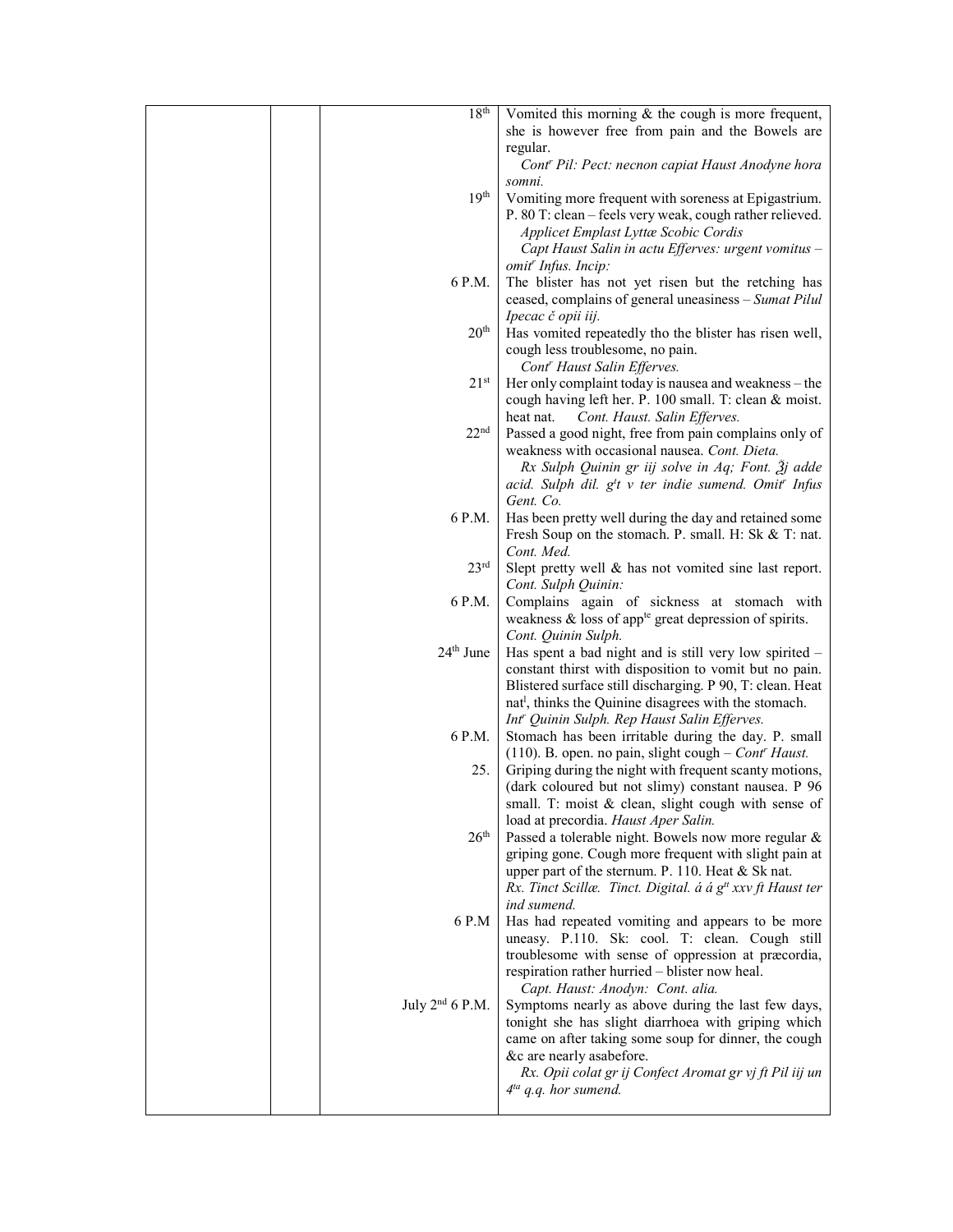|                               |    | 4 <sup>th</sup> July Sent to the<br>Colonial Hospital<br>At Hobart Town                                | There being no favourable change of her complaints,<br>when the Prisoners were landed she was sent to the<br>Hospital.<br>On this Patients first appearance I considered her<br>comp <sup>ts</sup> catarrhal, but from the symptoms that followed<br>there was little doubt but they were of a cachectic<br>nature & at one time she was decidedly tympanitic, -<br>pectoral symptoms supervening I was apprehensive<br>that the lungs were affected. The uterine system must<br>have also been irregular tho' she stated the contrary.                                                                                                                                                                                                                                                                                                                                                                                                                                                                                                                                                                                                                                                                                                                                                                                                                                                                                                       |
|-------------------------------|----|--------------------------------------------------------------------------------------------------------|-----------------------------------------------------------------------------------------------------------------------------------------------------------------------------------------------------------------------------------------------------------------------------------------------------------------------------------------------------------------------------------------------------------------------------------------------------------------------------------------------------------------------------------------------------------------------------------------------------------------------------------------------------------------------------------------------------------------------------------------------------------------------------------------------------------------------------------------------------------------------------------------------------------------------------------------------------------------------------------------------------------------------------------------------------------------------------------------------------------------------------------------------------------------------------------------------------------------------------------------------------------------------------------------------------------------------------------------------------------------------------------------------------------------------------------------------|
| #38<br>Scorbutus<br>Incipiens | 26 | Sarah Wilson<br>Æt 26 Married<br>$16th$ May<br>At Sea<br>28 <sup>th</sup> May<br>Discharged Cured      | The mother of one child, pale complexion inclined to<br>sallow, For the last month has been affected in a slight<br>degree with Scorbutic symptoms viz, pain and<br>sponging of gums, which bleed on the slightest touch,<br>with sense of general weakness but without any spots<br>on the skin – she has been allowed treble her<br>proportion of Lemon Juice & sugar & likewise<br>preserved meat & soup when a cannister has been<br>opened.<br>On examining the throat the tonsils are inflamed $&$ the<br>root of one is covered with a white but superficial<br>ulcerated surface – knows no cause for her complaint<br>& never had any venereal affection. Pulse Heat & Skin<br>natural. B. confined. Catim regular. Breath not<br>particularly fetid.<br>Capiat Haust Aper Salin stat.<br>Rx. Hyd: Mur: gr iij – Sp: Rect: $\tilde{g}j$<br>Aq: Commun: Žvj ft Gargaris more Solit utend.<br>Let her use only her Flour & Raisins and have $\tilde{a}$ of<br>Lemon Juice with sugar three times a day.<br>Let her also have Fresh Soup & a portion of Port Wine<br>and Preserved Meat when a canister is opened.<br>Under this treatment she soon got rid of the Scorbutic<br>symptoms, the sores in the throat also healed under the<br>use of the Gargle.<br>This is the only case (except one, Eliz <sup>th</sup> Miller)<br>hitherto, that has exhibited a Scorbutic tendency. They<br>have both been treated in the same manner. |
| Dysenteria                    | 27 | Mary Devign<br>Æt 23 Married<br>$19th$ May<br>At Sea<br>20 <sup>th</sup><br>6 P.M.<br>21 <sup>st</sup> | Says she has been labouring under the symptoms of<br>dysentery for the last six days $-$ Pulse & Heat natural.<br>T: clean, no pain of abdomen on pressure. Catamen:<br>regular. She is apt to exaggerate or even simulate her<br>complaint.<br>Capt Pulv: Ipecac Co. gr xij 6 <sup>ta</sup> q q hor.<br>Let her stools be examined.<br>Complains still of griping & straining. T: dry. Pulse &<br>Heat natural – stools scanty $\&$ mixed with mucus.<br>Int <sup>r</sup> Pulv Ipecac Co. Sumat Ol. Ricini Žj<br>Took the oil at the morning visit, at 2 p.m. took<br>likewise Infus Senna cum Sulph. Magnes. The stools<br>have since been more natural & free, the griping<br>continues but tenesmus is gone. T: moist.<br>Hab. Opii Colat gr ifs<br>Had a good night without purging until this morning<br>when she had two evacuations rather scanty but<br>without tenesmus.                                                                                                                                                                                                                                                                                                                                                                                                                                                                                                                                                            |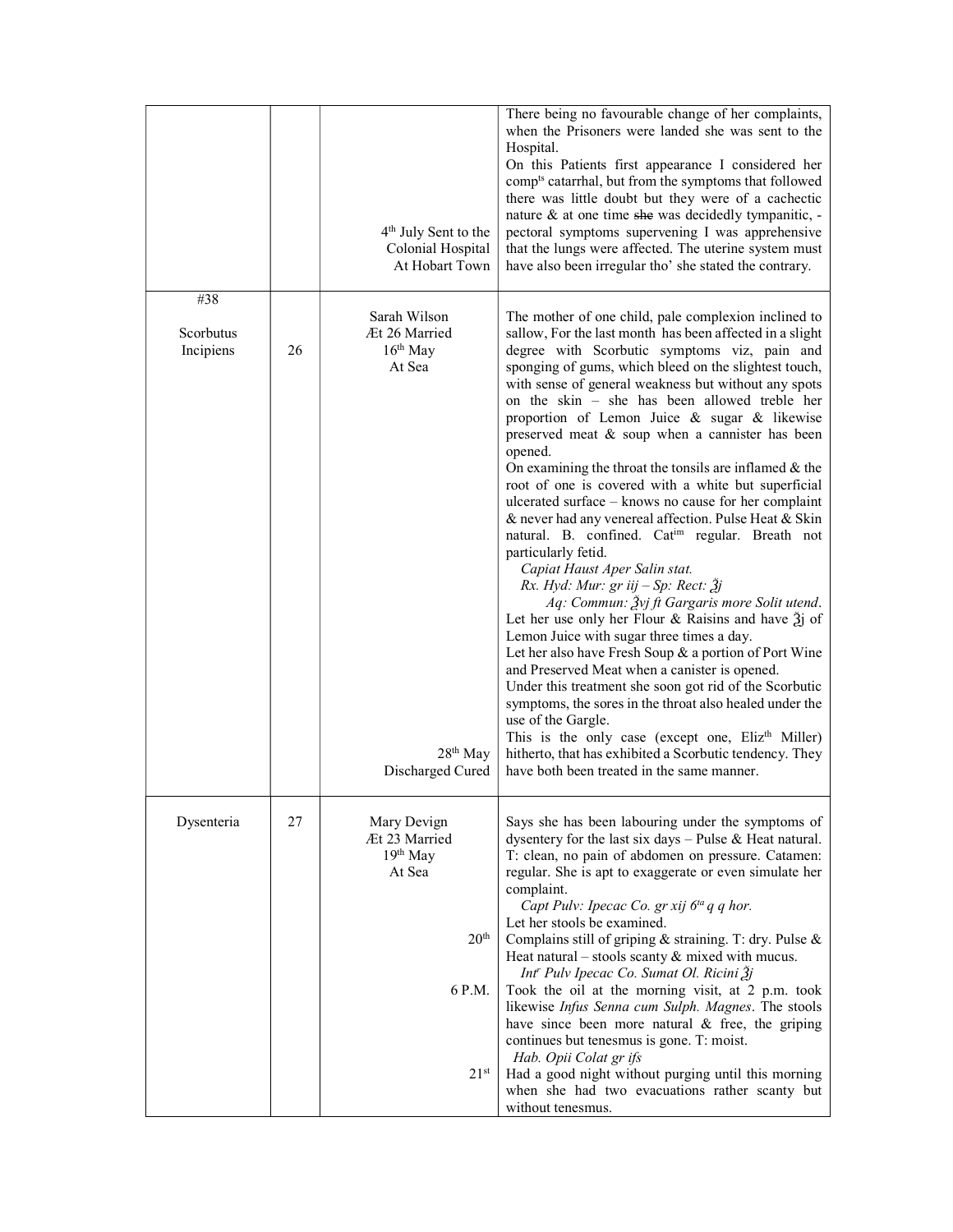| Dysenteria<br>28                    |    | 22 <sup>nd</sup><br>26 <sup>th</sup> May Discharged Cured<br>Martha Smith<br>Single æt: 24                                                                                                                                   | Hab. Pulv. Ioecac Co gr x 6ta q q hor ex Infus<br>Quass: Žij<br>Dysenteric symptoms gone.<br>Capt. Infus Quass: solvum ade<br>She continued on the List 'till the 26 <sup>th</sup> during which<br>time she took the bitter Infusion and experienced no<br>return of purging.<br>Was put on the List laboring under symptoms similar<br>to the above which she attributed to wet and cold to                                                                                                                                                                                                                                                                                                                                                                                                                                                                                                                                                                                                                                                                                                                                                                                                                                                                                                                                                                                                                                                                                                                                                                                                                                                                                                                                                                                                                                                                                                                                                                                           |
|-------------------------------------|----|------------------------------------------------------------------------------------------------------------------------------------------------------------------------------------------------------------------------------|----------------------------------------------------------------------------------------------------------------------------------------------------------------------------------------------------------------------------------------------------------------------------------------------------------------------------------------------------------------------------------------------------------------------------------------------------------------------------------------------------------------------------------------------------------------------------------------------------------------------------------------------------------------------------------------------------------------------------------------------------------------------------------------------------------------------------------------------------------------------------------------------------------------------------------------------------------------------------------------------------------------------------------------------------------------------------------------------------------------------------------------------------------------------------------------------------------------------------------------------------------------------------------------------------------------------------------------------------------------------------------------------------------------------------------------------------------------------------------------------------------------------------------------------------------------------------------------------------------------------------------------------------------------------------------------------------------------------------------------------------------------------------------------------------------------------------------------------------------------------------------------------------------------------------------------------------------------------------------------|
|                                     |    | $21st$ May<br>At Sea<br>26th May Discharged Cured                                                                                                                                                                            | which she was exposed in assisting the cooks a week<br>previous. Treatment as the preceding and she was<br>discharged cured on the same day.                                                                                                                                                                                                                                                                                                                                                                                                                                                                                                                                                                                                                                                                                                                                                                                                                                                                                                                                                                                                                                                                                                                                                                                                                                                                                                                                                                                                                                                                                                                                                                                                                                                                                                                                                                                                                                           |
| #39<br>Colica<br>et<br>Rheumatismus | 29 | Margaret Butler<br>æt: 28 Single<br>29 <sup>th</sup> May<br>At Sea<br>30 <sup>th</sup><br>31 <sup>st</sup><br>June 2 <sup>nd</sup><br>5 <sup>th</sup><br>6 <sup>th</sup><br>7 <sup>th</sup><br>8 <sup>th</sup><br><b>9th</b> | 6 P.M.<br>Was suddenly seized this morning with severe twisting<br>pain of abdomen returning in paroxysms & for which<br>she could ascribe no cause unless the changeable state<br>of the weather (which is now very unsettled and cold)<br>and preceding constipation.<br>Pulse & Skin nat. Cat: reg <sup>r</sup> . Bowels habitually<br>costive.<br>Infusion of Senna with Sulph of Magnesia was<br>prescribed.<br>Complains now of pain at Epigastrium with thirst,<br>nausea and vomiting. Pulse 90. T: moist, only one<br>stool.<br>Rep' Infus Sennæ Co.<br>Bibat Decoct Hord at libit.<br>The bowels have been freely opened and the<br>spasmodic affection as well as pain at precord and<br>vomiting are relieved.<br>Omit' Med. Let her have a pint of Gruel.<br>During yesterday she continued pretty well but today<br>she complains of headach and the bowels are by no<br>means regular. Pulse 90. T: dry, considerable thirst.<br>Capt. Pulv: Jalapa Co. 3j<br>Cont <sup>r</sup> Decoct Hord: Gruel &c<br>Headach relieved - pulse, Heat & T: natural - Bowels<br>again slow, has used no medicine since the operation<br>of the last purgative. Capt. Pil: Rhei Co iv<br>Appears considerably worse – the Tongue is parched<br>and she complains of pain of loins but more<br>particularly of the left hip joint. Pulse 98, full. Bowels<br>still costive, thirst. Capt Pulv: Jalapa Co Žj<br>Potus dil: ad libit.<br>Pain of loins $\&$ hip continues $\&$ the wrist $\&$ fingers of<br>right hand are likewise affected with pain and<br>swelling. $P.80 - T$ : moist. B. open.<br>Hab. Pulv. Ipecac. Co. $gr x 6^{ta} q.q.$ hor.<br>Wrist more swelled she complains also of pain<br>affecting the lower extremities, perspired gently<br>during the night. Pulse 80. Cont' Pulv. Ipecac Co.<br>Pain subsided in wrist & hand but has attacked<br>severely the left knee joint which is slightly swelled. P<br>98, Skin moist. T: furred in the centre. Continue the |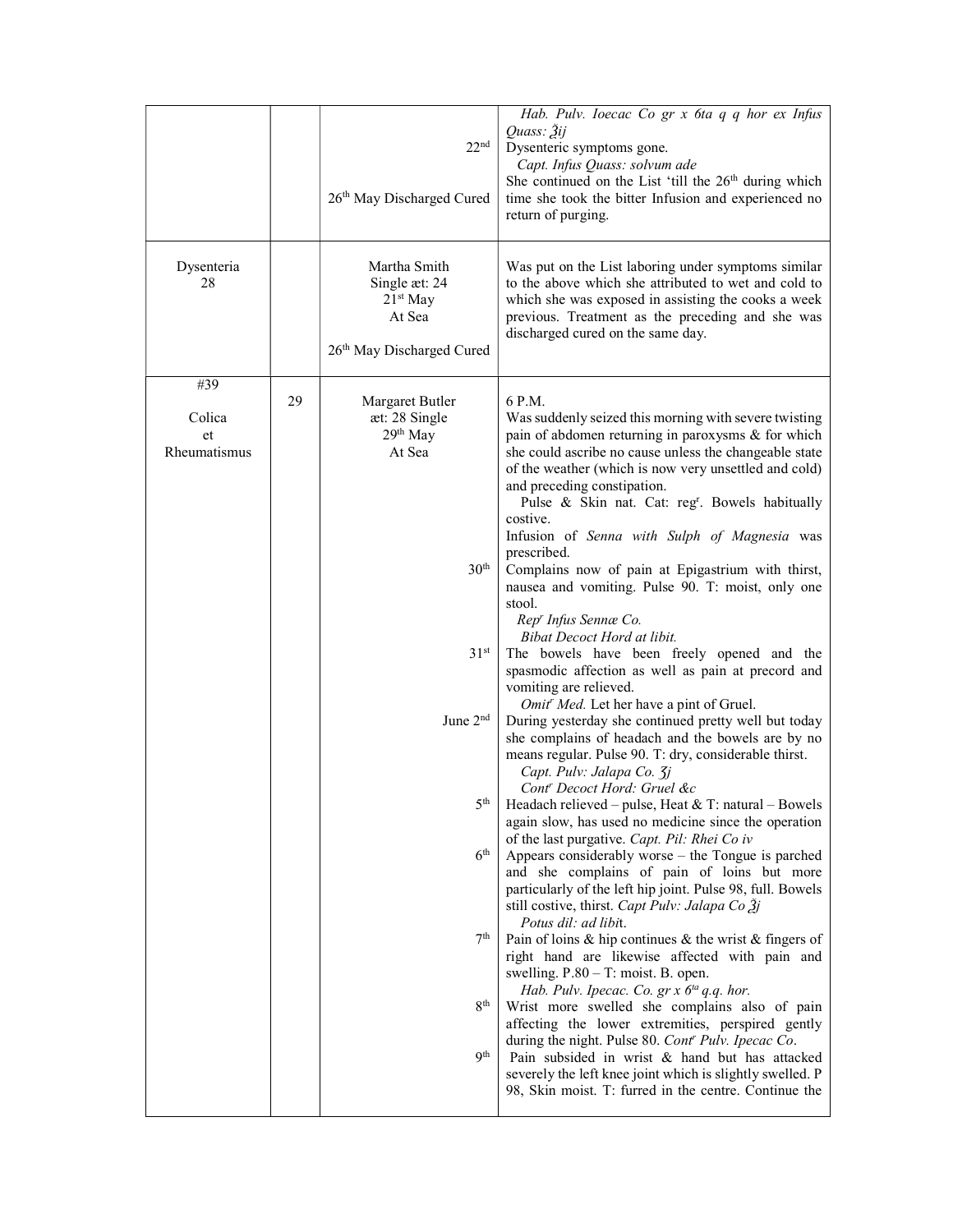|     |                    | Sudorific Powders & let her have tepid drink in                                 |
|-----|--------------------|---------------------------------------------------------------------------------|
|     |                    | abundance.                                                                      |
|     |                    | Appl Flannel & Camphorated Liniment to the                                      |
|     | $10^{\text{th}}$   | affected joints.                                                                |
|     |                    | Swelling & pain of left knee increased, that of right                           |
|     |                    | wrist subsiding. P 90 T: moist B. confined- perspired                           |
|     |                    | plentifully during the night.                                                   |
|     |                    | Int'' Pulv: Sudorif. Cap <sup>t</sup> Infus Aper $\tilde{A}$ ij ad solute. alv: |
|     | 6 P.M.             | repetend. Let her have Fresh Soup daily.                                        |
|     |                    | Purgative operated after being twice repeated- the pain                         |
|     |                    | of left leg & thigh more severe and is not confined to                          |
|     |                    | the joint but affects the muscles also.                                         |
| #40 | $11th$ June        | Rep' Pulv: Sudorif. ut ant.                                                     |
|     |                    | Swelling of knee $&$ wrist increased – she had a bad                            |
|     |                    | night and perspired none from a full dose of Dovre's                            |
|     |                    | Powder taken last night. Pulse 110 - T: furred -                                |
|     |                    | considerable thirst.                                                            |
|     |                    | Int' Pulv. Dover. Hab. Pilul Sub Mur Hyd Ant et                                 |
|     |                    | Opii i ter in die.                                                              |
|     | $6$ $\mathrm{P.M}$ | Dieta et Potus ut antea.                                                        |
|     |                    | Pulse quick $&$ small – two stools. Pain of extremities,                        |
|     |                    | back & loins much worse. Cap' Haust.                                            |
|     | $12^{th}$          | Anodyn Antimon. stat Cont' Pilul.                                               |
|     |                    | Pulse 110 small. T: furred and $\text{dry}$ – has been talking                  |
|     |                    | incoherently during the night – swelling of knee the                            |
|     |                    | same & pain of back continues, no stool.                                        |
|     | 6 P.M              | $Capt Infus Aper. 3 iv. Omit' alia$                                             |
|     |                    | She seems to be easier since the bowels have been                               |
|     | $13th$ .           | opened. Rep' Pil. Sub Mur Hyd Co.                                               |
|     |                    | The pain $&$ swelling of knee and wrist are subsiding                           |
|     |                    | but she complains now of pain across the sacrum and                             |
|     |                    | lumbar region rendering her totally helpless and                                |
|     |                    | incapable of turning in bed $-$ she passed a restless                           |
|     |                    | night, her ideas were wandering. Pulse 110 small., T:                           |
|     |                    | furred but moist. States that for several days she has                          |
|     |                    | had an irregular & immoderate menstrual discharge,                              |
|     |                    | which she attributes to a fall during extreme bad                               |
|     |                    | weather when she was also much alarmed.                                         |
|     | 14 June            | Cont' Pilul. et Liniment. Camphorat.- Pot: Refrigle.                            |
|     |                    | Passed restless night, tho' the pain of back is in some                         |
|     |                    | measure relieved. Pulse 100 small. T furred &                                   |
|     |                    | brownish at the root. Belly confined, discharge                                 |
|     | 6 P.M.             | continues. Int <sup>r</sup> Pilu - Hab Haust Aper Salin                         |
|     |                    | Three stools – pain of back easier $\&$ the Tongue is                           |
|     |                    | cleaner & moist. Rx Tinct Opii g <sup>tt</sup> xi                               |
|     | 15 <sup>th</sup>   | Liq. Antimon 3i ft haust stat sumend.                                           |
|     |                    | Slept pretty well pain & swelling considerably                                  |
|     |                    | diminished as is the menorrhagia. P. 90 small, T: moist                         |
|     |                    | & cleaner. B. open $-$ thirst.                                                  |
|     |                    | Rx Potassæ Sub Carb. Əj Lemon Juice 3fs                                         |
|     |                    | Potassæ Nit. gr x Aq Font 3fs                                                   |
|     | 16 <sup>th</sup>   | Syrup Simp 3ij ft Haust 3tia q.q hor. sumend.                                   |
|     |                    | Pain of back, loins & extremities much relieved, the                            |
|     |                    | swelling has now entirely disappeared & the                                     |
|     |                    | menorrhagia is much diminished. P. 90. T. moist &                               |
|     |                    | clean, skin covered with a gentle moisture.                                     |
|     | 17 <sup>th</sup>   | Cont <sup>r</sup> Mist: Salin ut supra                                          |
|     |                    | Gums slightly inflamed. She still complains of pain of                          |
|     |                    | back, & loins, particularly on motion- thirst relieved                          |
|     |                    | skin moist - Cont' Haust.                                                       |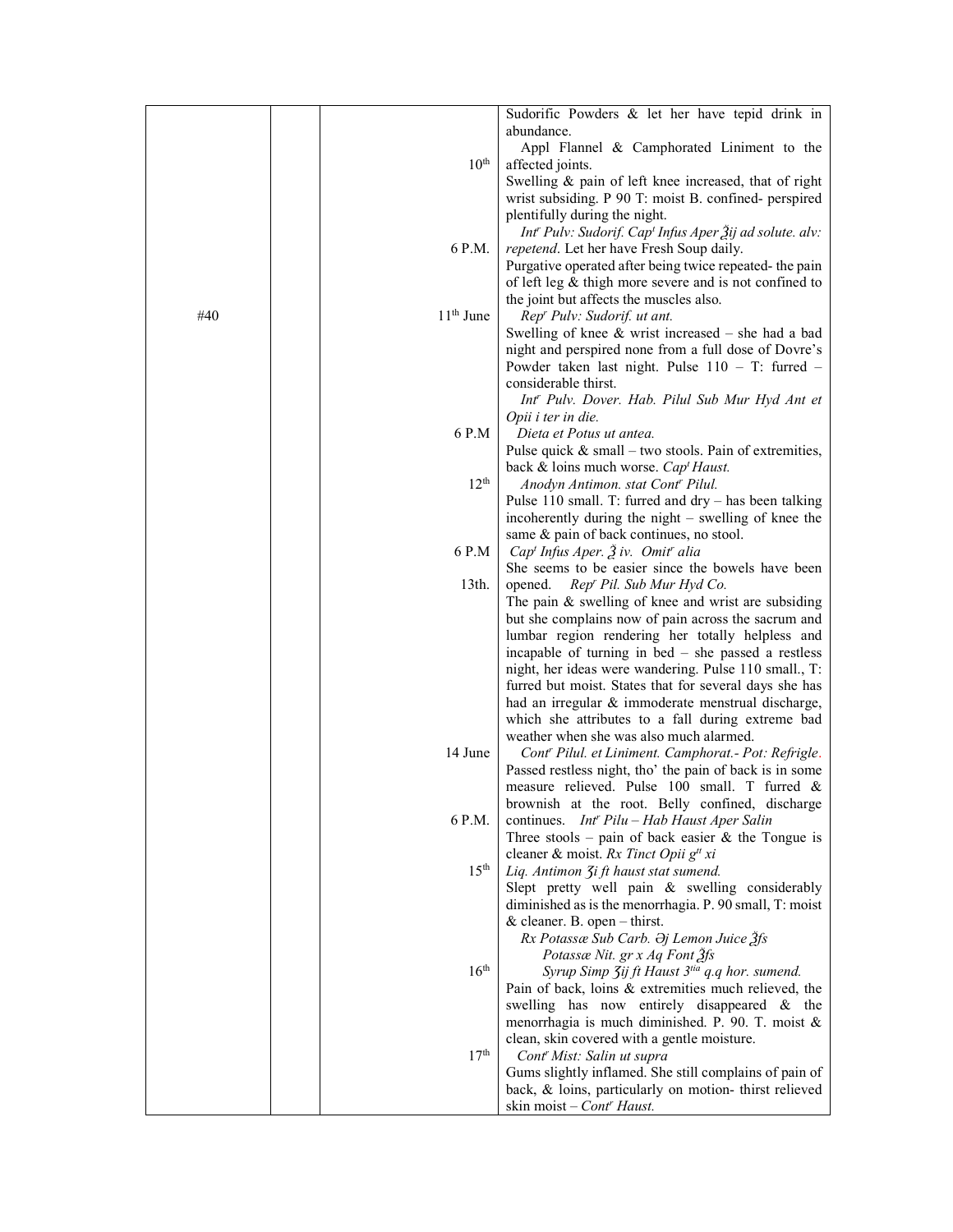|                               |    | 4 <sup>th</sup> July Sent to the<br>Colonial Hospital at<br><b>Hobart Town</b>                                                              | On the 20 <sup>th</sup> being nearly free from pain, the Saline<br>Draughts were omitted and an Infusion of Cinchona<br>substituted under which and a light nourishing diet<br>with a small portion of Port Wine daily, she gradually<br>was recovering strength; - however when the Prisoners<br>landed she was not sufficiently strong to undertake<br>service and it was deemed advisable to send her to<br>Hospital                                                                                                                                                                                                                                                                                                                                                                                                                                                                                                                                                                                                                                                                                                                                                                                                                                                       |
|-------------------------------|----|---------------------------------------------------------------------------------------------------------------------------------------------|-------------------------------------------------------------------------------------------------------------------------------------------------------------------------------------------------------------------------------------------------------------------------------------------------------------------------------------------------------------------------------------------------------------------------------------------------------------------------------------------------------------------------------------------------------------------------------------------------------------------------------------------------------------------------------------------------------------------------------------------------------------------------------------------------------------------------------------------------------------------------------------------------------------------------------------------------------------------------------------------------------------------------------------------------------------------------------------------------------------------------------------------------------------------------------------------------------------------------------------------------------------------------------|
| #41                           |    |                                                                                                                                             |                                                                                                                                                                                                                                                                                                                                                                                                                                                                                                                                                                                                                                                                                                                                                                                                                                                                                                                                                                                                                                                                                                                                                                                                                                                                               |
| Obstipatio<br>et<br>Debilitas | 30 | Elizabeth Sellis<br>Æt: 43 Married<br>5 June<br>At Sea<br>6 <sup>th</sup><br>7 <sup>th</sup><br>8 <sup>th</sup><br>10 June Discharged Cured | In an infirm state and has been much dejected ever<br>since her embarkation. Complains of headach, general<br>weakness irritability at stomach and irregularity of<br>bowels, which are habitually costive. She has<br>repeatedly taken warm aperient medicines which have<br>afforded temporary relief. Pulse at present small. T:<br>white, heat natural – app <sup>te</sup> gone. Catamen. per<br>nonnullos annos cesserunt.<br>Capt Pilul Aloet iij<br>Let her have a pint of Fresh Soup.<br>The Pills operated once - complains of headach and<br>weakness. Let her have Sago with a little Port Wine.<br>Pil: Rhei Co iij<br>Still complains of headach, pain of back & weakness<br>- Pulse small, T: clean. Bowels now open. Dieta ut<br>antea.<br>No complaint except slight headach and weakness. Let<br>her omit medicine.<br>On the 10 <sup>th</sup> she was put off the Sick List but during the<br>remainder of the voyage she was allowed Fresh Soup,<br>with a portion of Port Wine and the bowels required<br>attention.                                                                                                                                                                                                                                      |
| Dysenteria                    | 31 | Cath <sup>ne</sup> Williams<br>Æt: 36 Married<br>12 June<br>At Sea<br>6 P.M.<br>13 <sup>th</sup><br>6 P.M<br>14 <sup>th</sup>               | Has been an attendant on the sick since her<br>embarkation and lately had fatiguing work to do in<br>keeping the Hospital dry.<br>Complains of constant griping pain of belly with<br>frequent inclination to go to stool, much straining &<br>little voided except mucus & these symptoms are of<br>four days duration. She had a rigor this morning and<br>now complains of headach. Pulse 79, Skin hot. T: dry.<br>Catin regr<br>Cap <sup>t</sup> Ol. Ricini Žifs. Decoct Hord pro potus.<br>Severely griped and purged since she took the oil.<br>Headach. P: 110. T: dry in the centre. Has been talking<br>incoherently.<br>F.V.S. brach ad $\frac{3}{2}xx$ – Capt Pilul Sub Mur Hyd. Ant.<br>et Opii ij in hor iv repetend. Potus ad libit.<br>Purging checked, but she has been uneasy $\&$ restless<br>during the night. Pulse $80 \&$ soft. T: still dry – nausea.<br>Blood drawn last night exhibits a thin inflammatory<br>Cont. Pilul et Potus<br>crust.<br>Tenesmus and purging much relieved but she still<br>complains of headach Pulse 100, sk hot. T: still dry.<br>Capt. Solut Sulph Magnes cum Ant. Tart: Žij tertia<br>q.q. hor. Omit <sup>r</sup> Pilul.<br>Stools frequent but without tenesmus - Headach<br>continues. Tongue white $&$ dry – thirst. |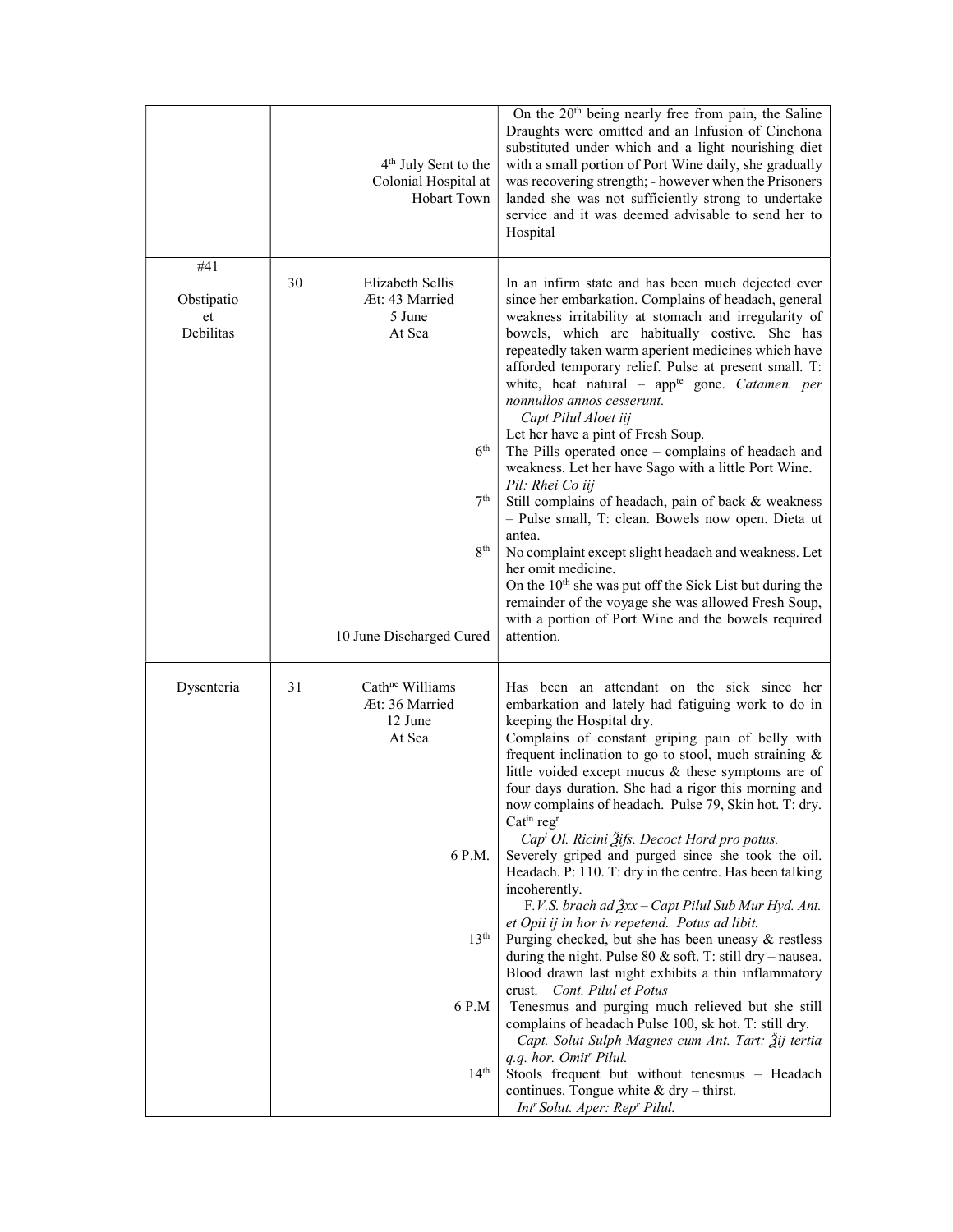|          |    | 6 P.M.                           | In every respect better, the headach is relieved $\&$ the                                                       |
|----------|----|----------------------------------|-----------------------------------------------------------------------------------------------------------------|
|          |    |                                  | purging has ceased $- Omitr$ med.                                                                               |
|          |    | 15                               | No return of Dysenteric symptoms and she feels much<br>better.                                                  |
|          |    |                                  | Capiat Infus Gentianæ Co: Žij ter in die                                                                        |
|          |    |                                  | Let her have Fresh Soup from preserved meat pt i                                                                |
|          |    |                                  | daily.                                                                                                          |
|          |    | $16^{\text{th}}$                 | The griping and purging returned and caused a restless                                                          |
|          |    |                                  | night, there is now lassitude, sickness at stomach and                                                          |
|          |    |                                  | thirst.<br>Hab. Pilul ex Pulv: Ipecac Co. gr xv                                                                 |
|          |    |                                  | Int' Infus Gent. Co.                                                                                            |
|          |    | 6 P.M.                           | Purging & griping relieved but nausea continues. Rep'                                                           |
| #42      |    |                                  | Pilul et Hab Haust Salin Efferves.                                                                              |
|          |    | $17th$ June                      | Stools still frequent, scanty and slimy. Complains of                                                           |
|          |    |                                  | pain at Epigastric and umbilical region. Pulse 78, T:<br>clean, nausea relieved.                                |
|          |    |                                  | Capt. Infus. Sennæ cum Magnes Sulphate Žij.                                                                     |
|          |    |                                  | Foveat. region. abd. Aq Calid. Bibat ad lib. Decoct.                                                            |
|          |    |                                  | Avenæ                                                                                                           |
|          |    | 6 P.M.                           | Purging less frequent stools more natural. P 78, T:<br>moist & clean. heat nat. complains of soreness under     |
|          |    |                                  | the sternum. Hab. Haust Anodyn                                                                                  |
|          |    | 18 <sup>th</sup>                 | Slept none, complains this morning of difficulty in                                                             |
|          |    |                                  | breathing with sense of faintness and exhaustion - no                                                           |
|          |    |                                  | purging - Pulse 78, T: moist & clean Heat natl. She                                                             |
|          |    | 6 P.M.                           | refuses medicine and some Sago also.<br>Is sullen $&$ refuses medicine. Pule Heat $&$ T. natural.               |
|          |    |                                  | Let her having nothing but thin Gruel.                                                                          |
|          |    | 19th. 6 P.M.                     | Dysenteric symptoms have in a slight degree returned                                                            |
|          |    |                                  | - pain at Epigast. & sense of faintness. App <sup>te</sup> gone -                                               |
|          |    |                                  | thirst.                                                                                                         |
|          |    |                                  | Rx. Ext. Hyosciam gr x Pulv. Ipecac gr viij<br>Sub Mur Hyd gr vj ft mass. in Pilul v formand -                  |
|          |    |                                  | ij 4 <sup>ta</sup> qq hor. sumend.                                                                              |
|          |    | 20 <sup>th</sup>                 | The Pills afforded but little relief - she has had                                                              |
|          |    |                                  | frequent scanty stools with nausea, tenesmus &                                                                  |
|          |    | 6 P.M.                           | griping. Hab. Infus Aper et rep' Pilul h.s.                                                                     |
|          |    |                                  | Griping & purging continues tho the stools have been<br>more free.                                              |
|          |    |                                  | Rx. Pulv Ipecac gr xxxvj Rhei Pulv gr xxiv                                                                      |
|          |    |                                  | Opii Colat gr xij ft mass. in Pil xviij                                                                         |
|          |    |                                  | Dividend: Dua Sexta q.q hor sumend p.r.n.                                                                       |
|          |    | 21st                             | Omit alia<br>Has taken the pills with great relief. She is now free                                             |
|          |    |                                  | from pain or purging. Let her continue.                                                                         |
|          |    | 22 <sup>nd</sup>                 | Being now quite free from complaint $-$ Let her be                                                              |
|          |    | 22 <sup>nd</sup> June Discharged | discharged but to take for a few days an Infus Quassia.                                                         |
|          |    | Cured                            |                                                                                                                 |
|          |    |                                  |                                                                                                                 |
| Hysteria | 32 | Sarah Elliot                     | Seized this morning with a Fit; apparently of an                                                                |
|          |    | Æt: 33 Single                    | Hysterical nature attended with loss of sense and                                                               |
|          |    | 16 June<br>At Sea                | violent convulsions requiring the efforts of several<br>women to restrain her – used the $Spt Ammon externally$ |
|          |    |                                  | & on her being able to swallow an Anodyn                                                                        |
|          |    |                                  | Antispasmodic draught was prescribed. On recovering                                                             |
|          |    |                                  | a little she informed me that during the night she had                                                          |
|          |    |                                  | been attacked with severe purging and vomiting, the                                                             |
|          |    |                                  | former accompanied with straining. She at the same                                                              |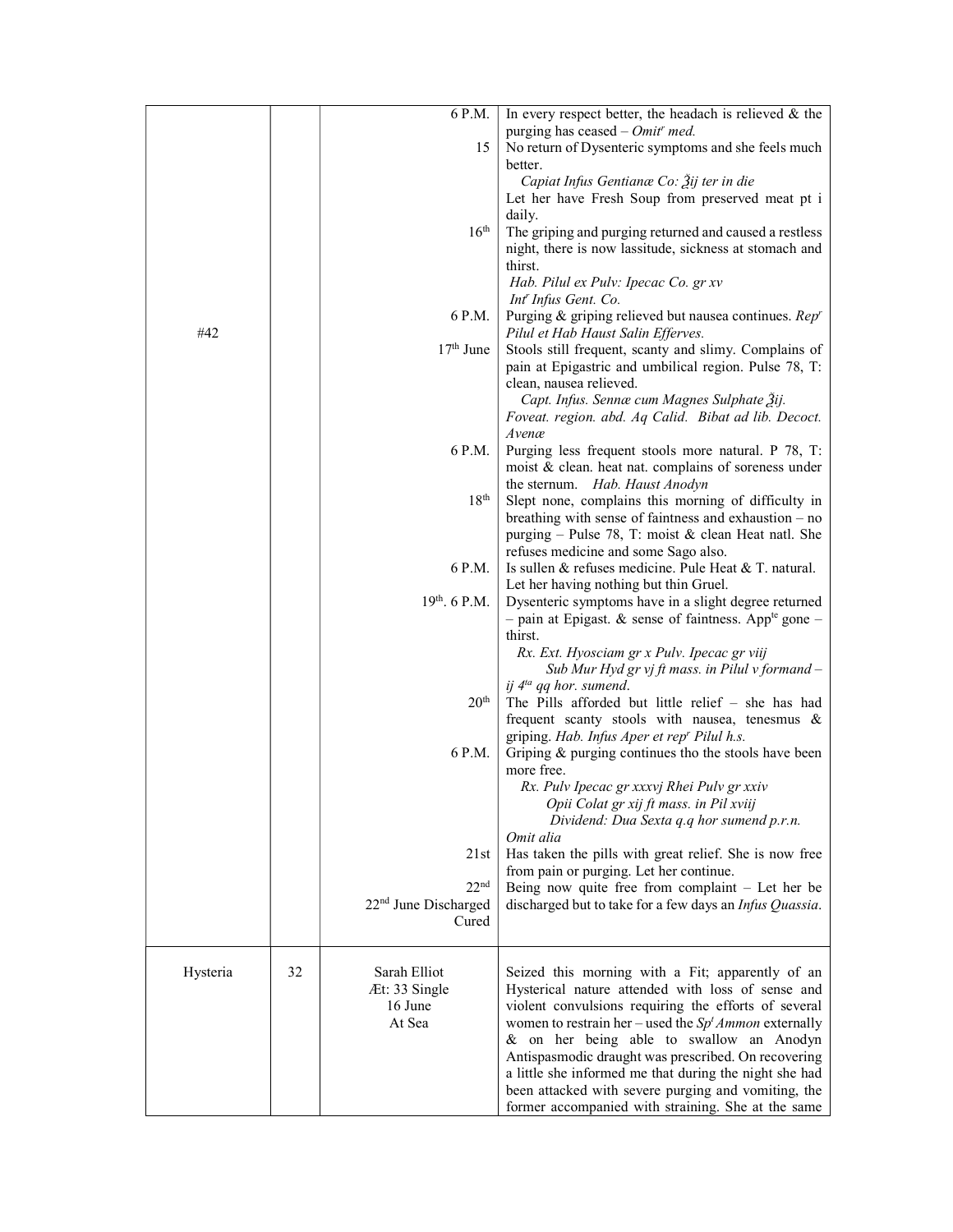|     |                                        | time stated that she has been long subject to                   |  |  |  |  |
|-----|----------------------------------------|-----------------------------------------------------------------|--|--|--|--|
|     |                                        | procidentia ani which at present is down.                       |  |  |  |  |
|     |                                        | Pulse 80. T: moist. Heat natl. Catamenia suppressa              |  |  |  |  |
|     |                                        | fuerunt per duos menses sed nulla gravita est.                  |  |  |  |  |
|     |                                        | Capt Ol: Ricini Ѯj ex Aq Menth.                                 |  |  |  |  |
|     |                                        | Let her use warm fomentations.                                  |  |  |  |  |
|     |                                        |                                                                 |  |  |  |  |
|     | 6 P.M.                                 | Complains now of soreness of abdomen. The prolapsed             |  |  |  |  |
|     |                                        | portion of intestine was returned and afforded much             |  |  |  |  |
|     |                                        | relief.                                                         |  |  |  |  |
|     |                                        | Capt Haust Anodyn cum Tinct Opii g <sup>tt</sup> xxx            |  |  |  |  |
|     | 17 <sup>th</sup>                       | Had a fit during the night and two this morning, her            |  |  |  |  |
|     |                                        | ideas are confused $&$ wandering – still complains of           |  |  |  |  |
|     |                                        | abdomen & back, she has had frequent calls to stool             |  |  |  |  |
|     |                                        | with tenesmus. $P$ 82. T: moist – headach.                      |  |  |  |  |
|     |                                        | Infus. Aper. 3iv                                                |  |  |  |  |
|     |                                        | Foveat. region abdomen. Aq Calid.                               |  |  |  |  |
| #43 | 17 June $6$ p.m.                       | Experienced much relief from the fomentations, the              |  |  |  |  |
|     |                                        | griping and purging continues - no return of fit.               |  |  |  |  |
|     |                                        | Rx Infus Sennæ Žij Menth. Pip. g <sup>tt</sup> ij ft Haust stat |  |  |  |  |
|     |                                        | sumend.                                                         |  |  |  |  |
|     | $18^{\rm th}$                          | Is considerably better tho' she did not sleep much.             |  |  |  |  |
|     |                                        | Pulse natural. T: cleaner, no return of fit & her mind is       |  |  |  |  |
|     |                                        | now quite collected – purging abated.                           |  |  |  |  |
|     |                                        | Null med. Decoct. Hord et avence ad libit:                      |  |  |  |  |
|     | $19^{th}$ 6 P.M.                       | Rather worse this evening, having been griped $\&$              |  |  |  |  |
|     |                                        |                                                                 |  |  |  |  |
|     |                                        | purged severely during the day. Pulse & Heat natl.              |  |  |  |  |
|     | 20 <sup>th</sup>                       | Tongue still white, but moist. Capt. Haust Anodyn.              |  |  |  |  |
|     |                                        | Passed a good night and is now nearly well. Omit.               |  |  |  |  |
|     |                                        | Med:                                                            |  |  |  |  |
|     | $21^{st}$                              | Being now in her usual state of health let her be               |  |  |  |  |
|     | 21 <sup>st</sup> June Discharged Cured | discharged.                                                     |  |  |  |  |
|     |                                        |                                                                 |  |  |  |  |
|     |                                        |                                                                 |  |  |  |  |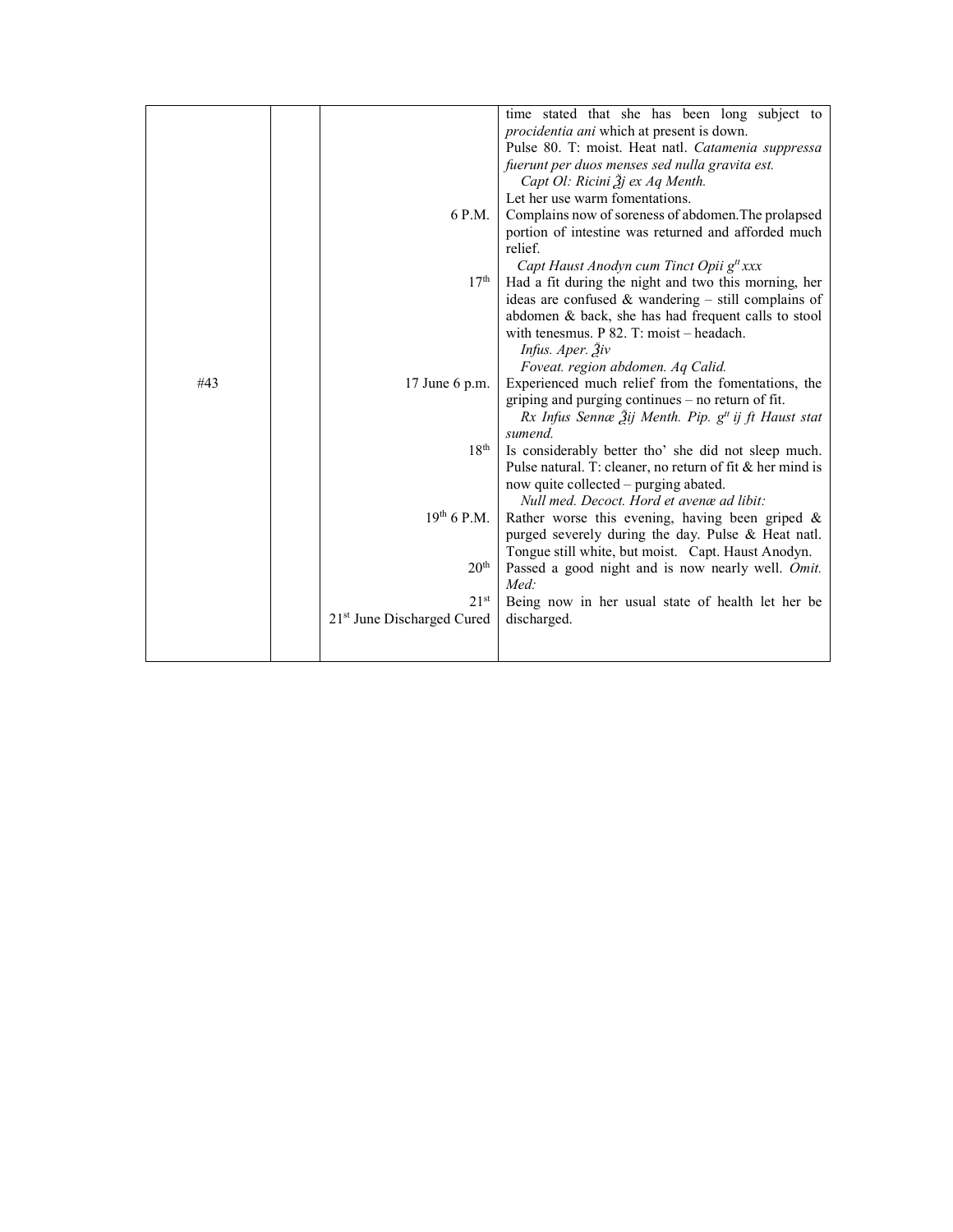## ABSTRACT of the preceding JOURNAL, being a summary of all the Cases contained therein, Nosologically arranged

|                                     |                                      | <b>Numbers</b>        |                         |               |           |           |                                                         |
|-------------------------------------|--------------------------------------|-----------------------|-------------------------|---------------|-----------|-----------|---------------------------------------------------------|
| <b>Nature of Disease or Hurt</b>    | Put on<br>the<br><b>Sick</b><br>List | Discharged to<br>Duty | Sent to the<br>Hospital | Died on board | Invalided | Remaining | Nos. of such Cases<br>as are detailed in<br>the Journal |
| <b>Class I. Pyrexiae</b>            |                                      |                       |                         |               |           |           |                                                         |
| Ord. II. Phlegmasiae.               |                                      |                       |                         |               |           |           |                                                         |
| Opthalmia                           | 1                                    | 1                     |                         |               |           |           | $8\,$                                                   |
| Rheumatismus                        | $\overline{2}$                       | $\mathbf{1}$          | 1                       |               |           |           | 24.29                                                   |
| Ord. IV. Haemorrhagiæ               |                                      |                       |                         |               |           |           |                                                         |
| Haemoptysis                         | 2                                    | $\overline{2}$        |                         |               |           |           | 6.14                                                    |
| Hæmorrhois                          | $\mathbf{1}$                         | $\mathbf{1}$          |                         |               |           |           | $\overline{2}$                                          |
| Menorrhagia                         | $\mathbf{1}$                         | $\mathbf{1}$          |                         |               |           |           | 6                                                       |
| Catarrhus                           | $\overline{2}$                       | $\mathbf{1}$          | $\mathbf{1}$            |               |           |           | 22.25                                                   |
| Dysenteria                          | 6                                    | 6                     |                         |               |           |           | 10.12.                                                  |
|                                     |                                      |                       |                         |               |           |           | 19.27.                                                  |
|                                     |                                      |                       |                         |               |           |           | 28.31                                                   |
| <b>Class II Neuroses</b>            |                                      |                       |                         |               |           |           |                                                         |
| Ord. III. Spasmi                    |                                      |                       |                         |               |           |           |                                                         |
| Epilepsia                           | 1                                    | $\mathbf{1}$          |                         |               |           |           | 14                                                      |
| Colica                              | $\mathbf{1}$                         | $\mathbf{1}$          |                         |               |           |           | $\overline{20}$                                         |
| Diarrhoea                           | $\mathbf{1}$                         | $\mathbf{1}$          |                         |               |           |           | 23                                                      |
| Hysteria                            | $\overline{4}$                       | $\overline{4}$        |                         |               |           |           | 4.5.11.                                                 |
|                                     |                                      |                       |                         |               |           |           | 32                                                      |
| Ord. IV. Vesaniæ Mania              | $\mathbf{1}$                         | $\mathbf{1}$          |                         |               |           |           | 16                                                      |
| Class III Cahexia                   |                                      |                       |                         |               |           |           |                                                         |
| Ord. III Impetigenes                | $\mathbf{1}$                         | $\mathbf{1}$          |                         |               |           |           | 26                                                      |
| Scorbutus                           |                                      |                       |                         |               |           |           |                                                         |
| <b>Class IV Locales</b>             |                                      |                       |                         |               |           |           |                                                         |
| Ord. V. Epischeses Obstipatio       | $\mathbf{1}$                         | $\mathbf{1}$          |                         |               |           |           | $\overline{30}$                                         |
| Ord. VIII Dialysis                  |                                      |                       |                         |               |           |           |                                                         |
| Ulcus                               | $\overline{c}$                       | $\overline{c}$        |                         |               |           |           | 1.27                                                    |
| Herpes                              | $\mathbf{1}$                         | $\mathbf{1}$          |                         |               |           |           | $\,8\,$                                                 |
| <b>Tinea Capitis</b>                | $\,1$                                | 17                    |                         |               |           |           |                                                         |
|                                     |                                      |                       |                         |               |           |           |                                                         |
| Singultus<br>(Sanu.)                | $\mathbf{1}$                         | $\mathbf{1}$          |                         |               |           |           | $\overline{9}$                                          |
| Cephaloea<br>$\overline{D^{\circ}}$ | $\overline{c}$                       | $\overline{2}$        |                         |               |           |           | 15.18                                                   |
| $\overline{D^{\circ}}$<br>Abortus   | $\mathbf{1}$                         | $\mathbf{1}$          |                         |               |           |           | $\overline{13}$                                         |
| Graviditas et Partus                | $\mathbf{1}$                         | $\mathbf{1}$          | $\mathbf{1}$            |               |           |           | $\overline{21}$                                         |
|                                     |                                      |                       |                         |               |           |           |                                                         |
|                                     |                                      |                       |                         |               |           |           |                                                         |
|                                     |                                      |                       |                         |               |           |           |                                                         |
|                                     |                                      |                       |                         |               |           |           |                                                         |
|                                     |                                      |                       |                         |               |           |           |                                                         |
|                                     |                                      |                       |                         |               |           |           |                                                         |
|                                     |                                      |                       |                         |               |           |           |                                                         |
|                                     |                                      |                       |                         |               |           |           |                                                         |
|                                     |                                      |                       |                         |               |           |           |                                                         |
|                                     |                                      |                       |                         |               |           |           |                                                         |